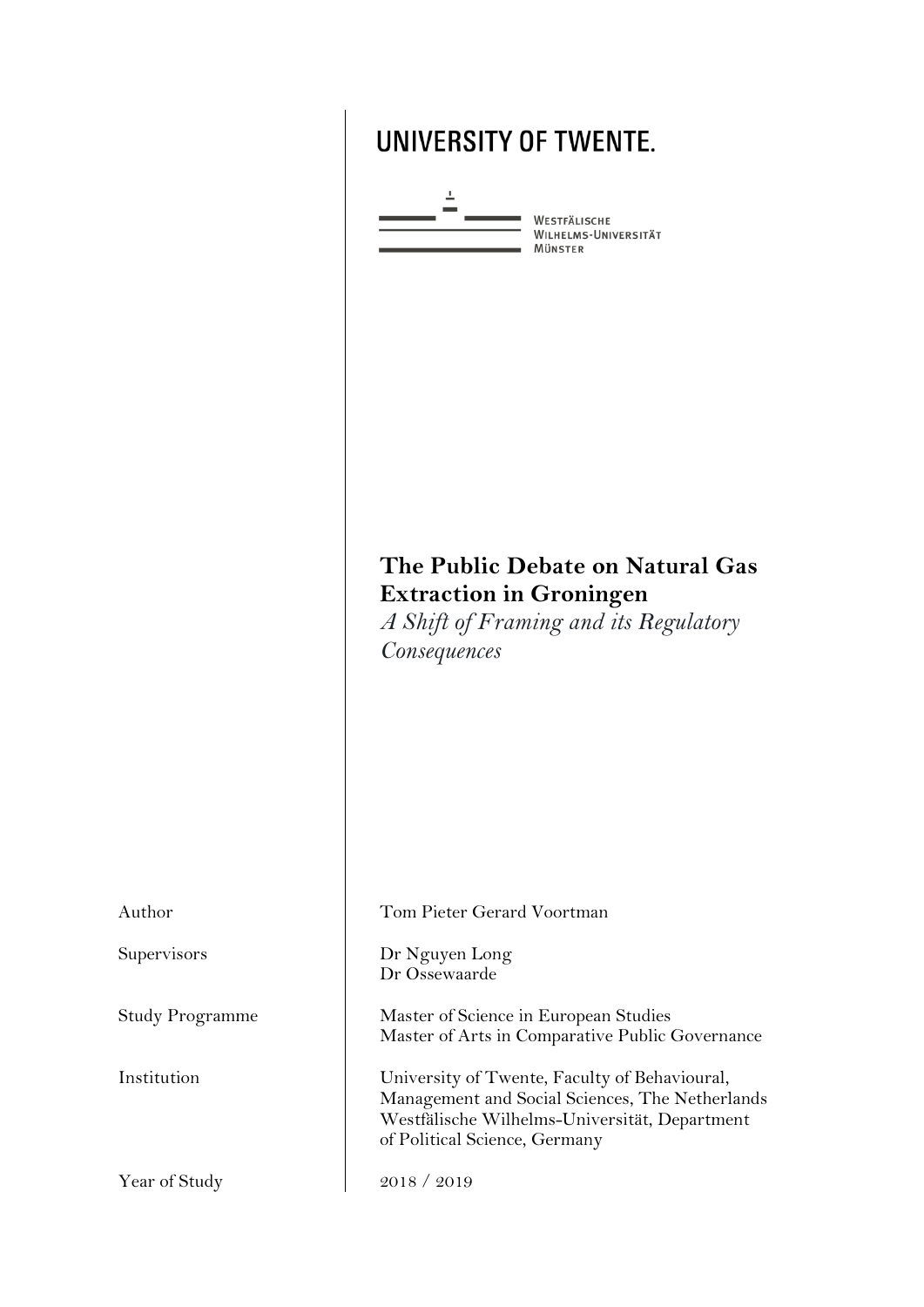## **Acknowledgement**

<span id="page-1-0"></span>The work reported is my thesis '*The Public Debate on Natural Gas Extraction in Groningen: A Shift of Framing and its Regulatory Consequences'*. By writing this thesis, I completed the Double Degree Program of my master's degree in European Studies at the University of Twente and the Westfälische Wilhelms-Universität Münster. In two years, the double degree Program dealt with a wide variety of subjects, from the European Union legal framework to the geopolitics of oil and gas and from international relations to global sustainability governance. Due to a course on decision-making at the Westfälische Wilhelms-Universität Münster taught by Dr Nguyen Long, my attention was caught by the lack of policy change after the earthquakes caused by gas extraction in Groningen. After an inspiring meeting with Dr Nguyen Long and Dr Ossewaarde, I decided to write my thesis about framing in the public debate on gas extraction in Groningen and its regulatory consequences. In the following five months, I worked on this subject. Before you start reading, I would like to express my sincere gratitude to Dr Nguyen Long and Dr Ossewaarde for their excellent guidance, inspiration and suggestions in my quest for knowledge. More than once you have narrowed down the scope and improved the focus of the thesis. Without your guidance, completing this thesis would not have been possible. Moreover, I would like to thank Colette Dente and Ralph Voortman for giving me advice on reformulating and restructuring my thesis. Additionally, I would like to thank my friends who I met during and prior to my studies for making my student years an educational and fun time. Finally, I want to take this moment to express my gratefulness to my parents, brothers and sister for their love, support and encouragement throughout my whole life. For now, I hope you can recognize the effort, joy and personal development I have experienced while writing this thesis.

Tom Voortman

Enschede, 22th of October 2019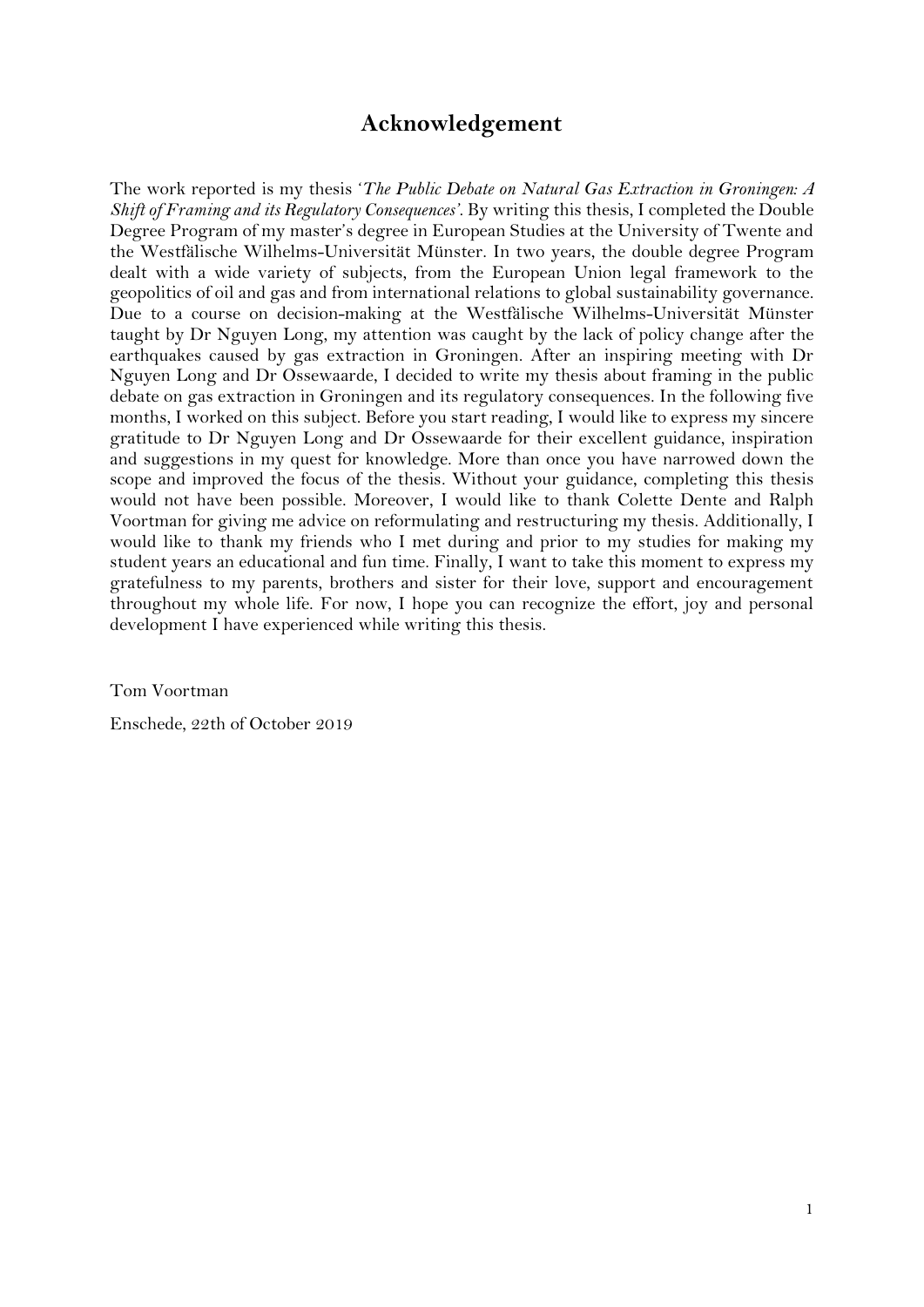## **Table of Content**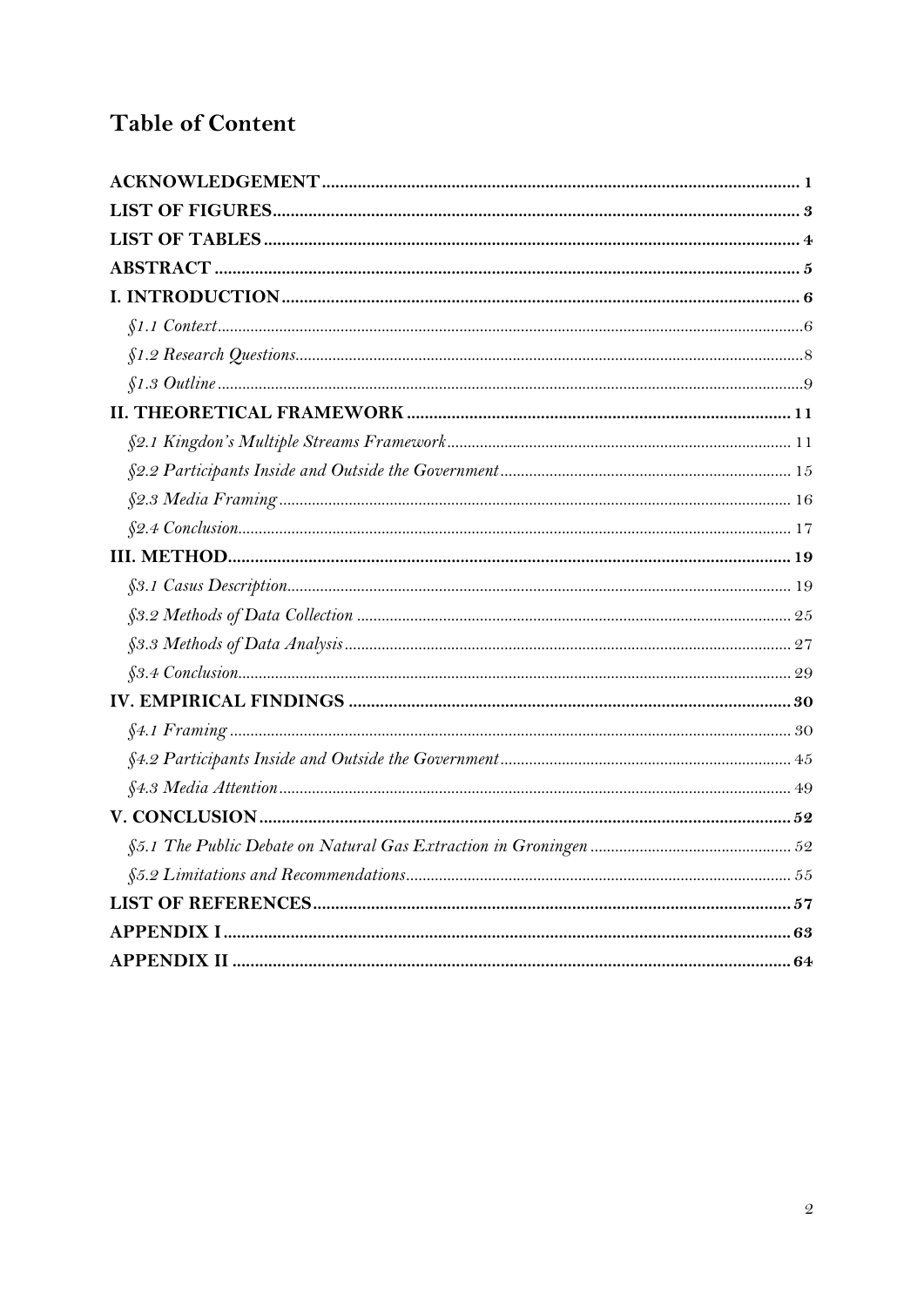# **List of Figures**

<span id="page-3-0"></span>

| Figure 2: Bar graph of the frequency in percentages of the appearance of the five generic                     |
|---------------------------------------------------------------------------------------------------------------|
| frames in newspaper articles of de Volkskrant and NRC Handelsblad in the media peaks between                  |
|                                                                                                               |
| Figure 3: Bar graph of the frequency in percentages of the appearance of the five specific                    |
|                                                                                                               |
| Figure 4: Word clouds for the most used words (excluding 'Groningen', 'gaswinning' and                        |
| 'gas') in newspaper articles of <i>de Volkskrant</i> and <i>NRC Handelsblad</i> at four different time spans: |
|                                                                                                               |
| Figure 5: Bar graph of the frequency in percentages of the appearance of the five generic                     |
| frames in newspaper articles of <i>de Volkskrant</i> and NRC Handelsblad at three different time              |
|                                                                                                               |
| Figure 6: Bar graph of the frequency in percentages of the appearance of the five specific                    |
| frames in newspaper articles of <i>de Volkskrant</i> and NRC Handelsblad at three different time              |
|                                                                                                               |
| Figure 7: Bar graph of the frequency in percentages of the appearance of the participants in                  |
| the newspaper articles of de Volkskrant and NRC Handelsblad between 2009 and 2017 ( $n=70$ )                  |
|                                                                                                               |
| Figure 8: Bar graph of the frequency in percentages of the appearance of the participants in                  |
| newspaper articles of <i>de Volkskrant</i> and NRC Handelsblad at three different time spans: from            |
|                                                                                                               |
| Figure 9: Newspaper articles published by de Volkskrant and NRC Handelsblad about the                         |
|                                                                                                               |
|                                                                                                               |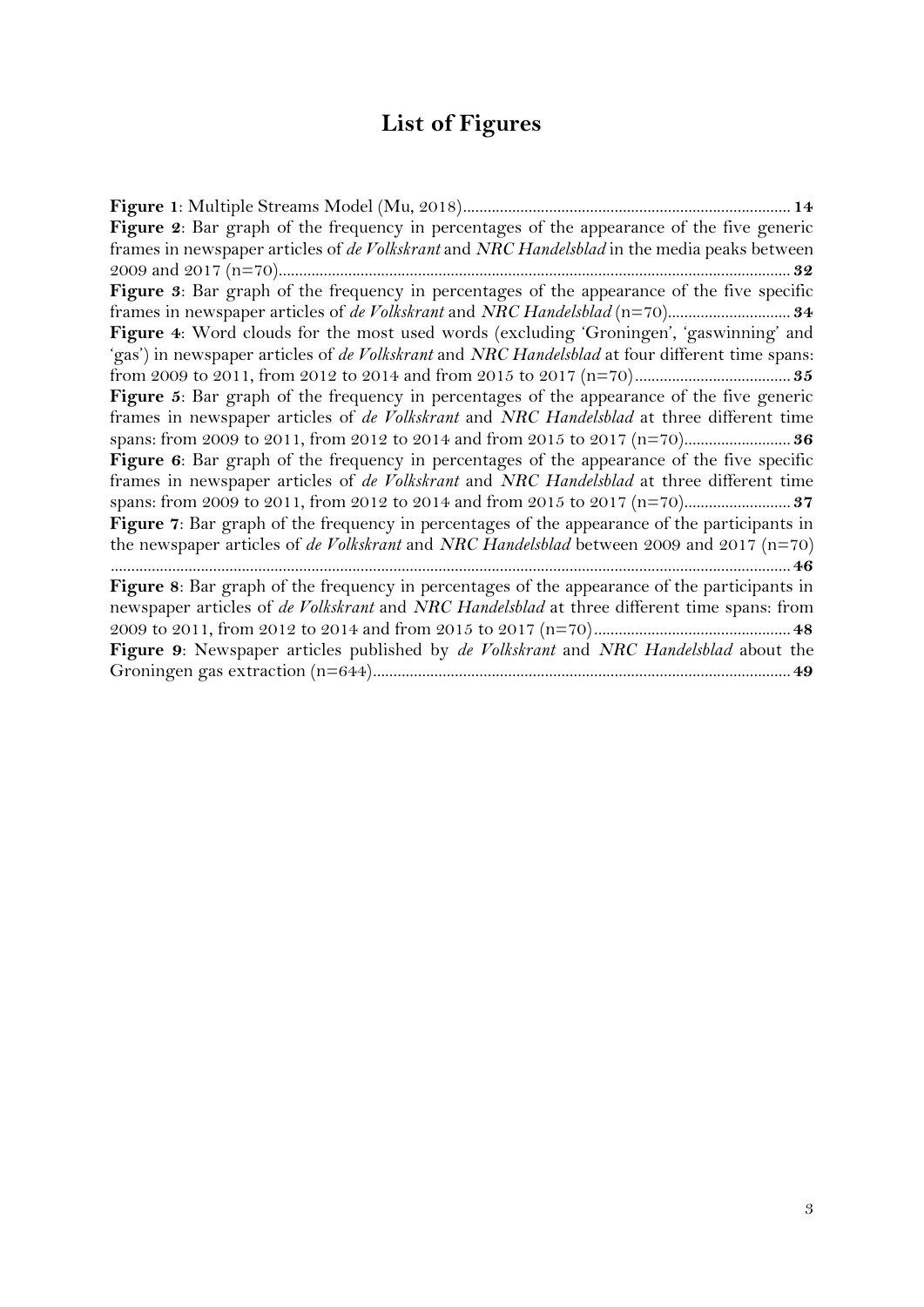## **List of Tables**

<span id="page-4-0"></span>

| Table 1: Participants inside and outside the government (Kingdon, 2003) 24                     |  |
|------------------------------------------------------------------------------------------------|--|
| <b>Table 2:</b> Articles about the Groningen gas extraction in the two newspapers $(n=594)$ 26 |  |
|                                                                                                |  |
|                                                                                                |  |
|                                                                                                |  |
|                                                                                                |  |
|                                                                                                |  |
|                                                                                                |  |
|                                                                                                |  |
|                                                                                                |  |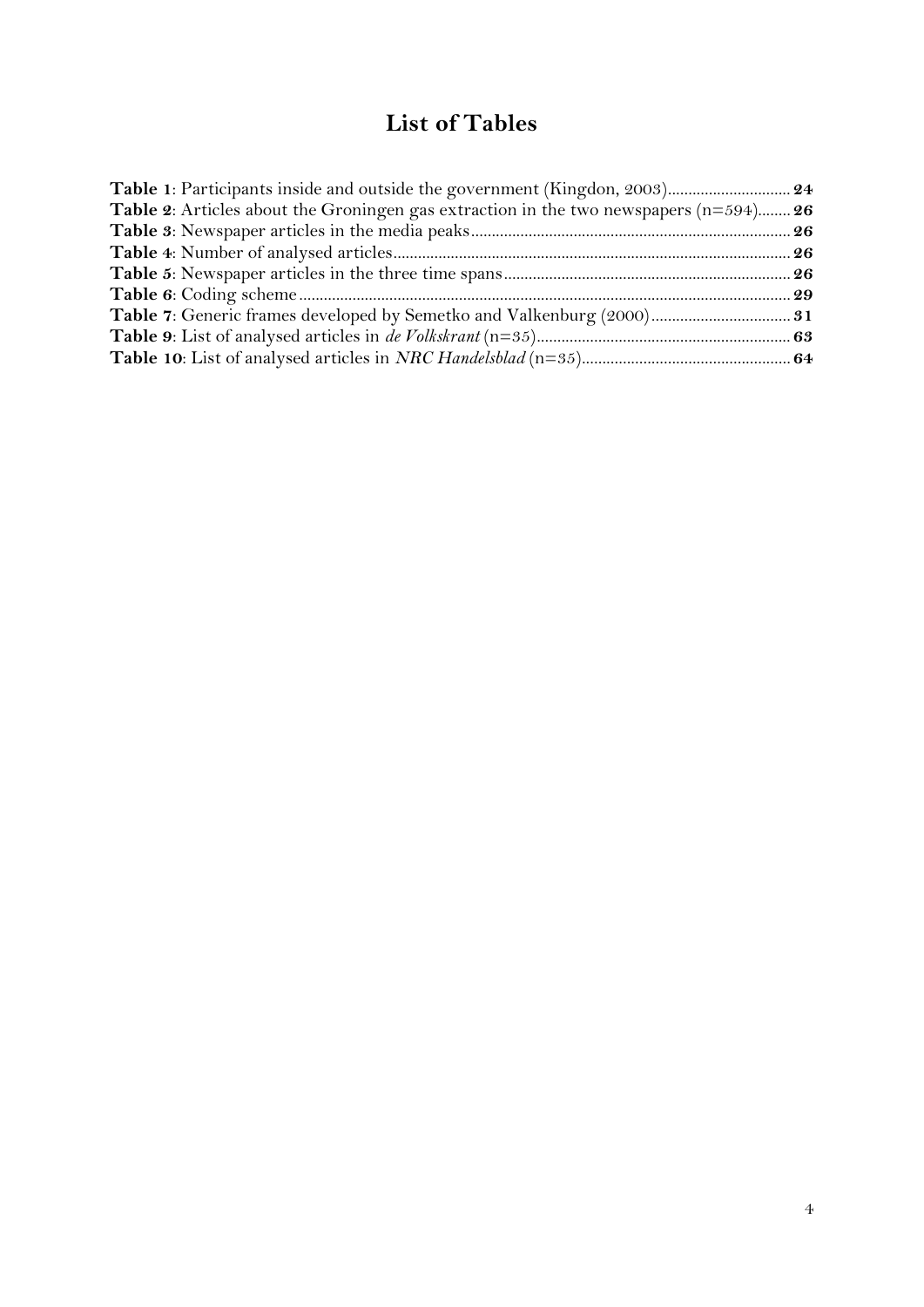#### **Abstract**

<span id="page-5-0"></span>This thesis reconstructs how the issue of gas extraction in Groningen was framed in the Dutch public debate prior to the 2018 decision to gradually reduce gas extraction to zero by 2030, which was an important decisions as it offered opportunities for the Netherlands to move away from fossil fuels towards cleaner forms of energy and to reduce the greenhouse gas emissions, agreed upon by the European Member States in the Paris Agreement. As the media presents the public debate, in which all kinds of actors shape public opinion, it provides insights about the government's decisions to terminate gas extraction in Groningen. In order to investigate the framing in the public debate, this thesis conducted a frame analysis of in total 70 newspaper articles in the media peaks of the quality newspapers *de Volkskrant* and *NRC Handelsblad* published from 2009 to 2017 with a set of five generic frames produced by Semetko and Valkenburg (2000) and five specific frames based on the theory of Dodge and Lee (2015) and Metze (2017). Moreover, the agenda-setting theory of Kingdon's Multiple Streams Framework was used to explain how the story caught the attention and developed into an issue. The results demonstrated that the framing of gas extraction in Groningen shifted from 'business as usual' to a 'human and environmental risk'. The story was increasingly framed as an issue as (1) the problem indicators of the gas extraction were emphasised (problem stream), (2) there was reference made to immorality, injustice and responsibility was attributed to actors (political stream), (3) a technically and morally acceptable solution was promoted (policy stream) and (4) it was championed by all sorts of actors (Kingdon, 2003). The story was reframed into an issue by all sorts of actors and there appeared a shift in the national mood (Kingdon, 2003), which influenced the government's decision to terminate the gas extraction in 2018. Moreover, there was an increase in media attention for the issue, which put more pressure on politicians to act (Baumgartner and Jones, 2009). The research implication of this thesis is that framing typologies and Kingdon's Multiple Stream's Framework provide valuable insights into analysing framing in the public debate. Additionally, the social implication of this thesis is that there should be awareness of framing processes by all kind of actors and audiences, as it has implications for decision-making. In order to provide a better understanding of the frames in the public debate on gas extraction in the media, future research should investigate all the available articles from newspapers and other media outlets from 2009 to 2017.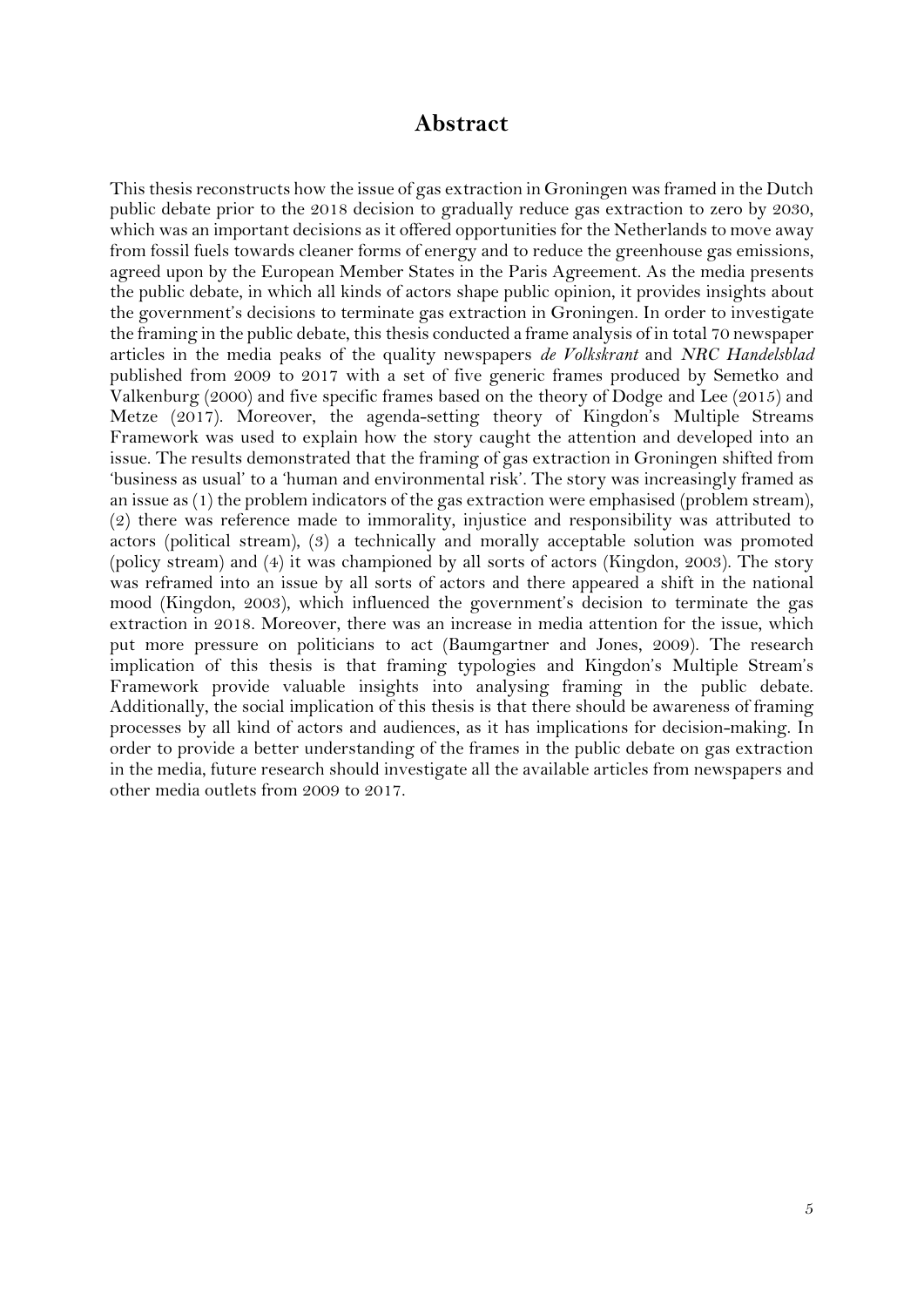## **I. Introduction**

#### **§1.1 Context**

<span id="page-6-1"></span><span id="page-6-0"></span>The media are the most important source of information regarding political issues for most people, which gives them influence over a citizen's perception, opinion and behaviour. By selecting to report about some political issues but not on others, and by representing political issues they report on in particular ways, the media affect the political outcomes of these issues. In doing so, the participants, including state officials, political parties, interest groups and activists aim to exploit the media to achieve their goals.

In the last decades, the need to understand the relationship between the media and politics have become more pressing. On the one hand, there is extensive literature on how politicians use the media to communicate their message. Nimmo (1970) argued that a successful election campaign for politicians depends on the successful use of the media. Moreover, Cohen, Tsfati and Sheafer (2008) argued that much of what politicians do is driven by their belief in media power, which motivates them to appear in the media. On the other hand, since the 1980s, there was increasing interest in the influence of the media on politics. An explanation for this increasing interest is the foundation of the first 24-hour cable news channel CNN by Ted Turner (Entman, 1991; Baum & Potter, 2008). This news channel had an impact on states' foreign policy in the late Cold War. Robinson (1999) researched the influence of United States news media on foreign policy regarding a humanitarian intervention and concluded that the media did not objectively report on the issue, as the media pressured politicians to act. This pressure would not have existed if the media reported about the issue in a less emotive or distant manner. Furthermore, Gowing (1996) argues that media coverage can change government strategies, although only on rare occasions. Contemporary research concludes that media framing affects policy-making on recent political issues in Europe. Kosho (2016) researched the migration crisis in Europe and concluded that the European media influenced public opinion attitudes towards the crisis, which affected policy-making. Furthermore, Baysha and Hallahan (2004) researched how Ukrainian news media reported on the Ukrainian political crisis and concluded the media made use of framing to distort the process of finding a solution for the political problems. All in all, the literature produced by scholars demonstrate that the media make a difference in politics.

As the media can make a difference in politics, some academics have expressed concerns about how the media presents information about the government and the private sector. Herman and Chomsky (1988) suggested that the primary function of media is to mobilise public support for powerful interests of the government and private sector and that the manipulation of information is used to serve more powerful interests and marginalise other views. Lowe & Morrison (1984) argued that the media "favor existing social relationships and dominant ideology at the expense of other views" (p. 77). Similarly, Edwards (1998) finds that journalists and editors shape the public agenda based on dominant news values and noted the following about the relationship between the media and environmentalists: "Environmentalists--no matter how accurate or brilliant their facts and ideas--will certainly encounter institutionalised obstacles to the communication of messages which threaten state and business interests; and few issues are as potentially costly as the environment" (p. 21). Opperhuizen, Schouten and Klijn (2018) claim that media want to attract a large audience because of commercial pressure, which has consequences for the framing. They suggested that the media would make news more sensational. However, there is also a more optimistic view, which is illustrated by Gamson et al. (1992, p. 373):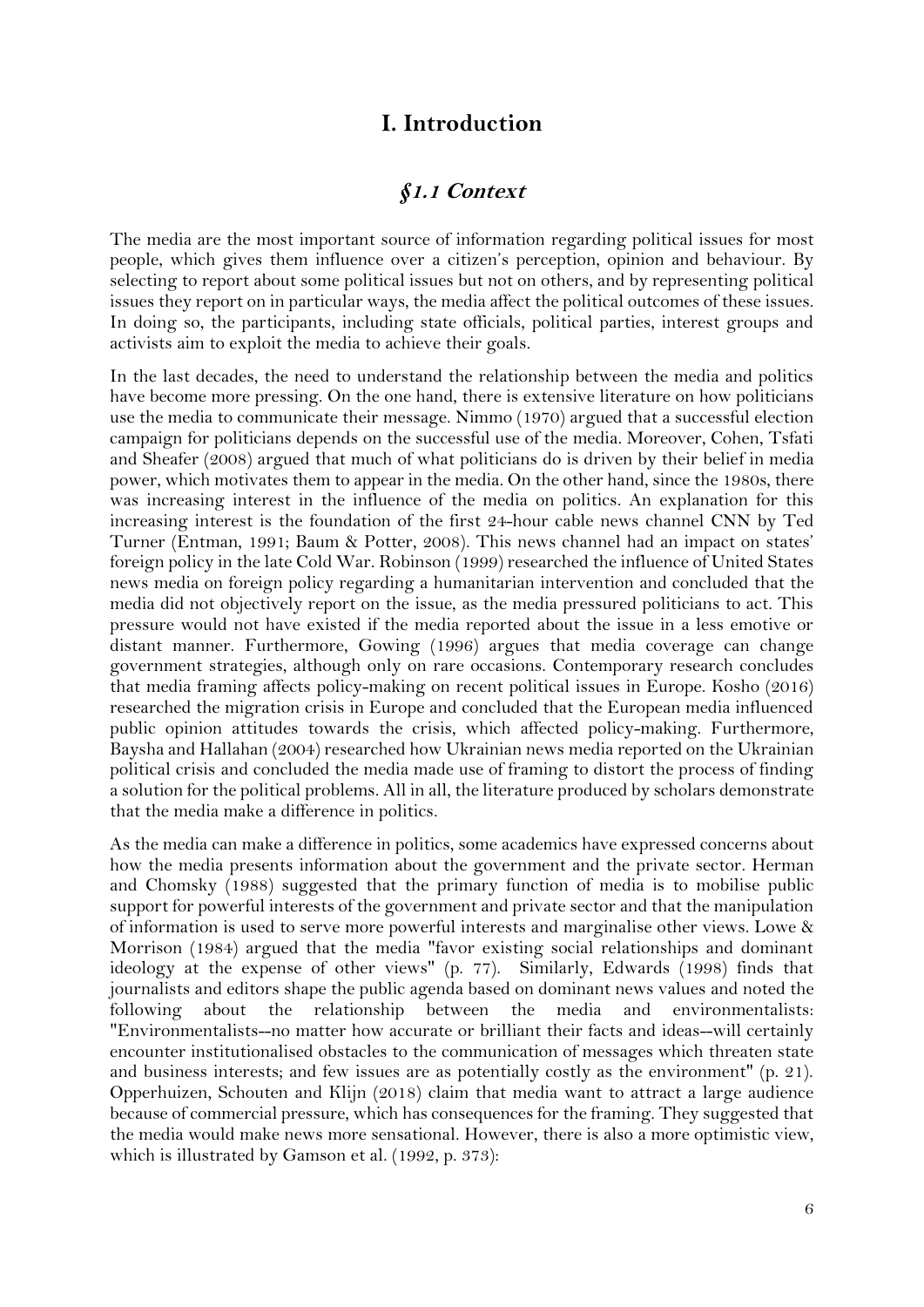*The good news is that the [media] messages provide a many-voiced, open text that can and often is read appositionally... The underdetermined nature of media discourse allows plenty of room for challengers, such as social movements to offer competing constructions of reality.*

By reporting about events and issues, the media can raise awareness, which is referred to as agenda-setting (Kingdon, 2003). However, the role of the media goes beyond producing information since it influences how situations are conceived (Cho & Gower, 2006). The media shapes public opinion by selecting what information should be presented. In doing so, it creates opportunities to benefit some ideas or actors over others, which could be referred to as framing. Entman (1993, p. 52) defines framing as follows:

*To frame is to select some aspects of a perceived reality and make them more salient in a communicating text, in such a way as to promote a particular problem definition, causal interpretation, moral evaluation, and/or treatment recommendation for the item described.*

One interesting case of media framing is regarding gas extraction in Groningen. Since 1963, natural gas has been extracted from the Groningen gas field near the former municipality of Slochteren<sup>1</sup>. Gas production has generated approximately 290 billion euros for the national government over the years (Mulder & Perey, 2018). The revenues were mainly used for social welfare, pensions, healthcare, infrastructure, education and the interest on the national debt. However, gas extraction in Groningen had many consequences for the people in Groningen, as many earthquakes in Groningen occurred. Nevertheless, despite the consequences of the earthquakes, the government and the energy exploration and production company 'Nederlandse Aardolie Maatschapij' (NAM), which is a joint venture between Shell and ExxonMobil, decided to continue gas extraction. As a result, there was a sense of anger and powerlessness by the people from Groningen. Things started to change slowly after the large earthquake occurred underneath Huizinge with 3.6 on the Richter Scale on 16 August 2012, after which the NAM received 1900 damage claims. As a result, Henk Kamp, Minister of Economic Affairs, commissioned fourteen different studies. These studies concluded that continued gas extraction would lead to increasing problems. Additionally, the 'State Supervision of Mines' (SodM), an independent safety panel, published a report in 2013, in which they warned that continued gas extraction would lead to more frequent and stronger earthquakes than previously experienced. Therefore, it advised reducing gas production in Groningen. Moreover, the 'Dutch Safety Board'<sup>23</sup> released a report in 2015, in which they noted that the operators of Europe's largest gas field, Shell and Exxon Mobil on the one hand and the Dutch government on the other, ignored the dangers for inhabitants of Groningen posed by earthquakes for years. When Minister Wiebes visited Groningen in 2017, he described the government action to help the Groningers with the settlement for the damage caused by gas extraction as "Dutch government failure of un-Dutch like proportions" (NOS, 2017). Additionally, the Committee on Economic, Social and Cultural Rights of the United Nations published a report on July 2017, in which it requested the Dutch state to ensure the physical safety and mental health of the Groningen inhabitants, the security and safety of their homes, reasonable compensation to the victims of the earthquakes and prevent damage in relation to gas extraction in Groningen (United Nations Committee on Economic, Social and Cultural Rights, 2014; United Nations Committee on Economic, Social and Cultural Rights, 2017). Despite that the earthquakes were a major threat for the Groningen citizens, the gas extraction in Groningen continued for a long time. It was only on 29 March 2018, after more than a thousand earthquakes, that the government decided that the natural gas extraction will

<sup>&</sup>lt;sup>1</sup> Located in the north-eastern part of the Netherlands in the Groningen province

<sup>2</sup> Translated in Dutch: 'Onderzoeksraad voor Veiligheid'

<sup>&</sup>lt;sup>3</sup> An independent safety panel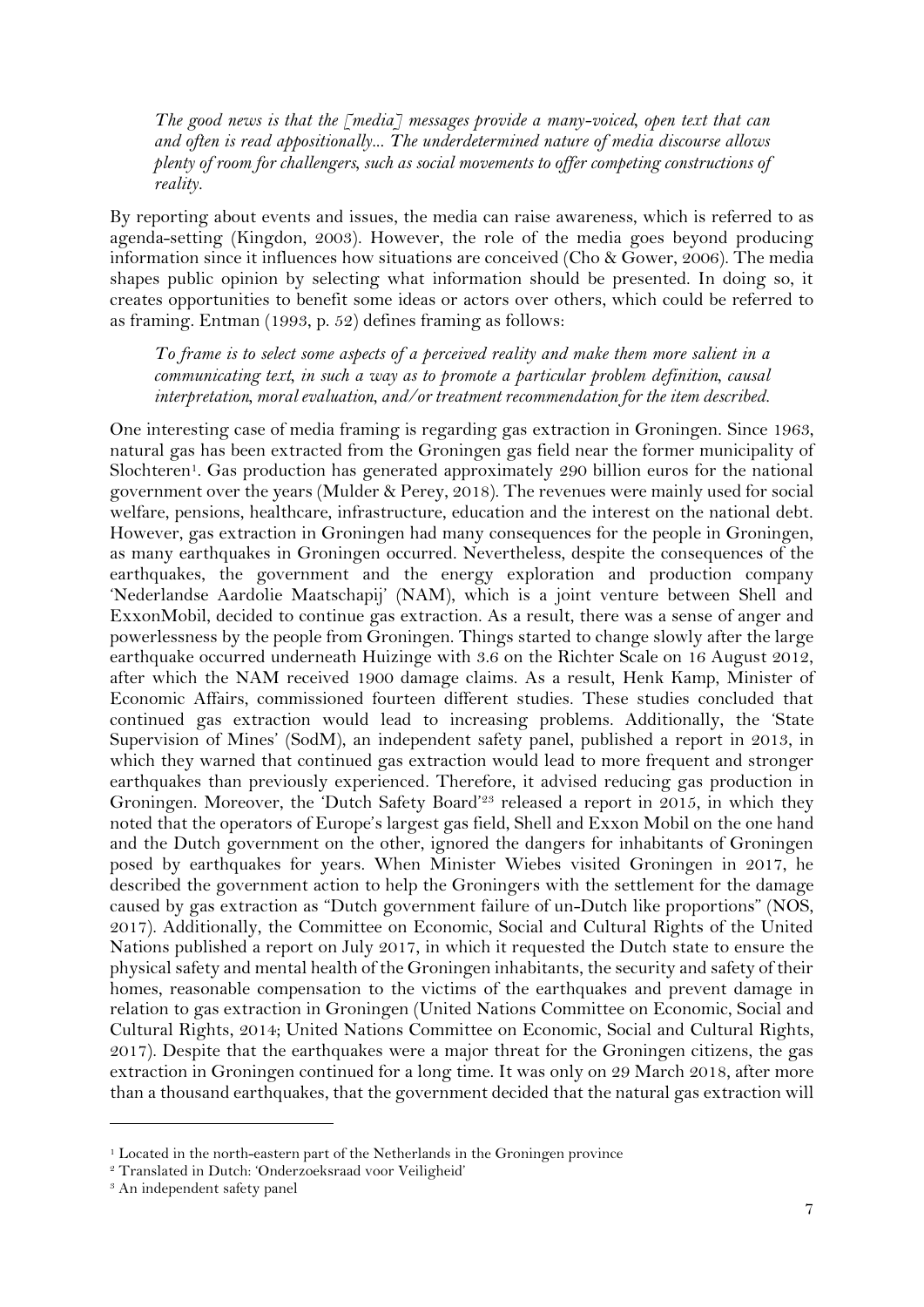be gradually reduced to zero by 2030. The termination of the gas extraction offered opportunities for the Netherlands to move away from fossil fuels towards cleaner forms of energy and to reduce the greenhouse gas emissions, agreed upon by the European Member States in the Paris Agreement. The European Union is at the forefront in global efforts to fight against climate change with its energy policy framework, which facilitates the transition away from fossil fuels towards cleaner forms of energy and delivers on the European Union's Paris Agreement commitments for reducing greenhouse gas emissions. To understand whether there is a correlation between media framing and the 2018 decision to terminate the gas extraction, this study investigates the news coverage of the controversial issue of the Groningen gas extraction.

There is evidence that suggests that media framing occurred on natural gas extraction in Groningen. Opperhuizen, Schouten and Klijn (2018) conducted a frame analysis of the media coverage of the Groningen gas extraction from 1990 to 2015 and concluded that there was an increasing focus on crisis and conflict and increasing media attention, which led to that the pressure on politicians to act. However, whereas Opperhuizen, Schouten and Klijn (2018) analysed the media framing between 1990 and 2015, they did not analyse the media framing in the years prior to the 2018 decision to gradually decrease gas extraction to zero. Neither did they analyse the relationship between media framing and the decision to terminate the gas extraction in 2018. This study will scientifically explore this gap.

## **§1.2 Research Questions**

<span id="page-8-0"></span>In order to investigate the frames in the public debate on gas extraction, this study conducts a frame analysis of media coverage. In doing so, the media framing of natural gas extraction over time is analysed in order to determine whether these developments can shed light on the decision to terminate gas extraction in Groningen in 2018. This study analyses 35 newspaper articles of *de Volkskrant* (a centre-left quality newspaper) and 35 articles of *NRC Handelsblad* (a centre-right quality newspaper*)* in the media peaks of the Groningen gas extraction from 2009 to 2017. The news is not always an exact representation of reality but rather a reconstruction of reality from the perspective of all kinds of actors. There are not only facts stated in the news, but issues are defined and constructed by making use of framing.

Accordingly, the following research question was formulated:

*How do media frame the Groningen gas extraction?*

In order to answer the research question, the following sub-questions were developed:

#### *1. "Which generic and specific frames appear in the media coverage of the Groningen gas extraction and is there a shift of frames?"*

In order to analyse the news coverage about the Groningen gas extraction, a set of five generic frames developed by Semetko and Valkenburg (2000) and a set of five specific frames based on the study of Dodge and Lee (2015) and Metze (2017) are used. The use of frames makes it possible to rapidly determine *why* an issue is important, *who* is responsible and *what* the consequences may be (McCombs et al., 1997). Furthermore, the frames provide insights into whether the story is problematised in the media. As the media presents the public debate with perceptions of all sorts of actors, it provides insights about the government's decisions to terminate gas extraction in Groningen. In the literature on policy emergence and change, change is commonly seen as resulting from a shift in perceptions about the policy problem (Baumgartner & Jones, 2012). Similarly, Kingdon (2003) argues that policy change occurs when there is a shift in the national mood. This means that there is a shift in how a large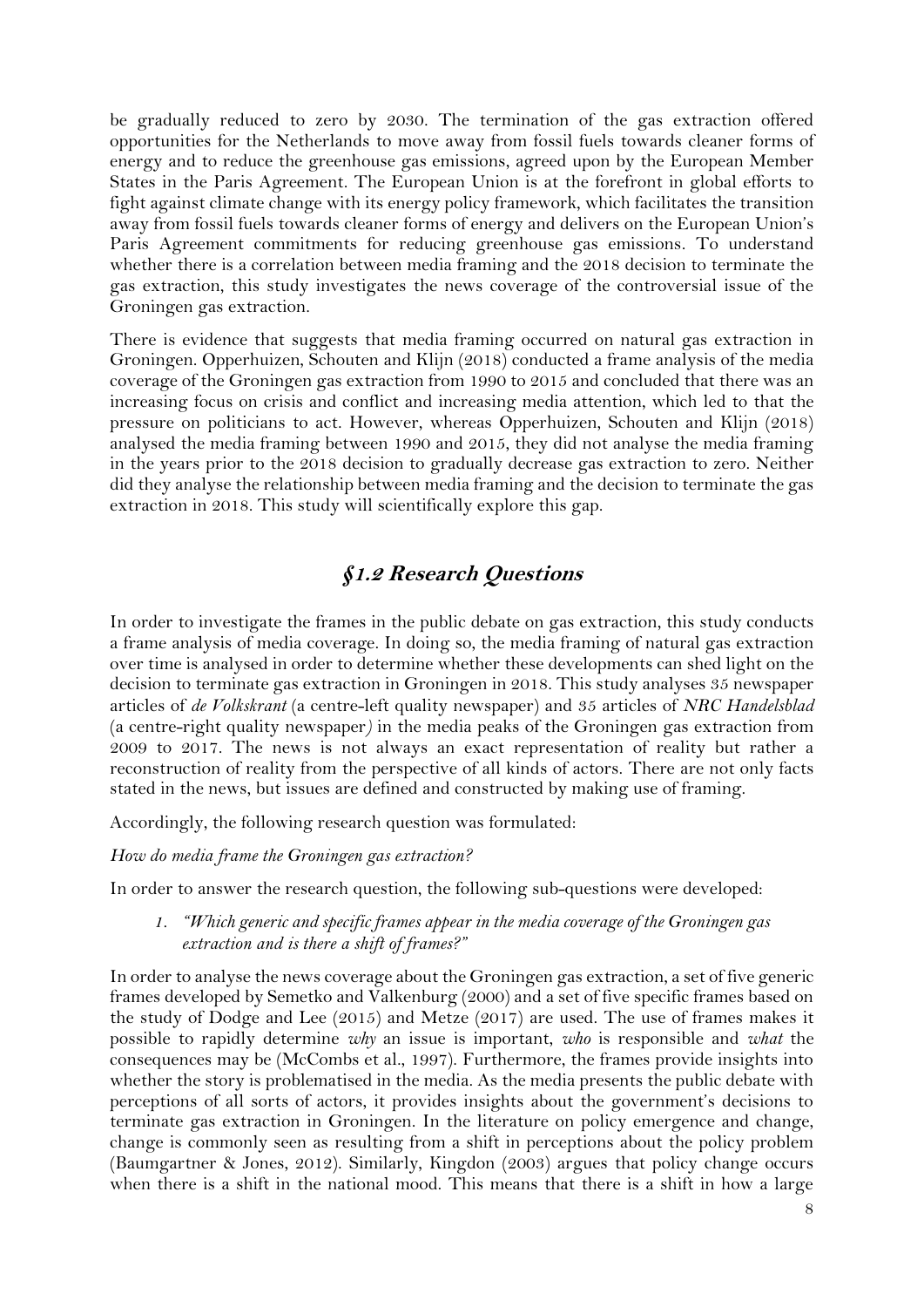number of people in a country are thinking about an issue. This study analyses whether or not there appeared a shift in framing in the news coverage, which could be an explanation for the 2018 decision to terminate gas extraction.

2. *"Which actors inside and outside the government appear in the media coverage of the Groningen gas extraction and is there a shift of appeared actors?"*

Kingdon (2003) argues that a story becomes an issue when various actors champion the issue. In order to determine whether various actors champion the issue, a content analysis will be conducted to investigate the presence of the actors in the news coverage. However, when certain actors have more possibilities to reflect their views on the issue than others in the media, this has consequences for the public debate and thus policy-making. Reed et al. (2009) argue that anyone who is impacted by or impacts a policy choice is a relevant actor to study. The government is a dominant actor in the policy process of gas extraction in Groningen since it is responsible for the implementation of policies. An important reason for the government to continue the gas extraction is that the gas revenues were used to uphold the welfare state. Another influential actor in the Groningen gas extraction is the NAM, which is responsible for the gas extraction process and has to take into account the profitability of gas extraction for their company. The relationship between the government and the fossil fuel industry is of interest here since the government and the fossil fuel industry have a similar financial interest. On the other hand, the Groningers experience the consequences of the earthquakes and are against gas extraction. Therefore, the Groningers pressures the government, sometimes via interest groups, to terminate gas extraction. Other actors that play a role in the issue is the SoDM, which supervises the energy extraction in the Netherlands and the Dutch Safety Board, which investigates the causes and consequences of the Groningen gas extraction. The presence of the actors in the news coverage can teach us more about how the media creates the public debate.

#### 3. *"How do media pay attention over time to the Groningen gas extraction?*

Baumgartner and Jones (2009) studied public risks in the United States and concluded that increasing media attentions put more pressure on policy systems. Whereas the frame analysis gives more information about whether the issue is problematised in the media, counting the media reports over time provides insight into whether the media puts more pressure on politicians to act regarding the Groningen gas extraction.

## **§1.3 Outline**

<span id="page-9-0"></span>This study positions the research within the theoretical framework in chapter 2. In this chapter, a foundation is established for the analytical part. Kingdon's Multiple Streams Framework is discussed in order to show how all kinds of actors affect the agenda-setting process. Moreover, in order to understand framing and the role of framing in the policy process, framing literature is discussed. Kingdon's Multiple Streams Framework and framing theories are relevant to discuss, as these theories are applied to news coverage to investigate the 2018 decision to terminate gas extraction in Groningen.

The method is described in chapter 3. First, for a better understanding of the issue, a background on gas extraction in Groningen is given. As stated before, in order to investigate the public debate and policy change regarding the gas extraction in Groningen, Kingdon's Multiple Stream's Framework and framing theories are applied to Dutch news coverage.

The results of the analysis are given in chapter 4. This chapter answers the three subquestions of this study.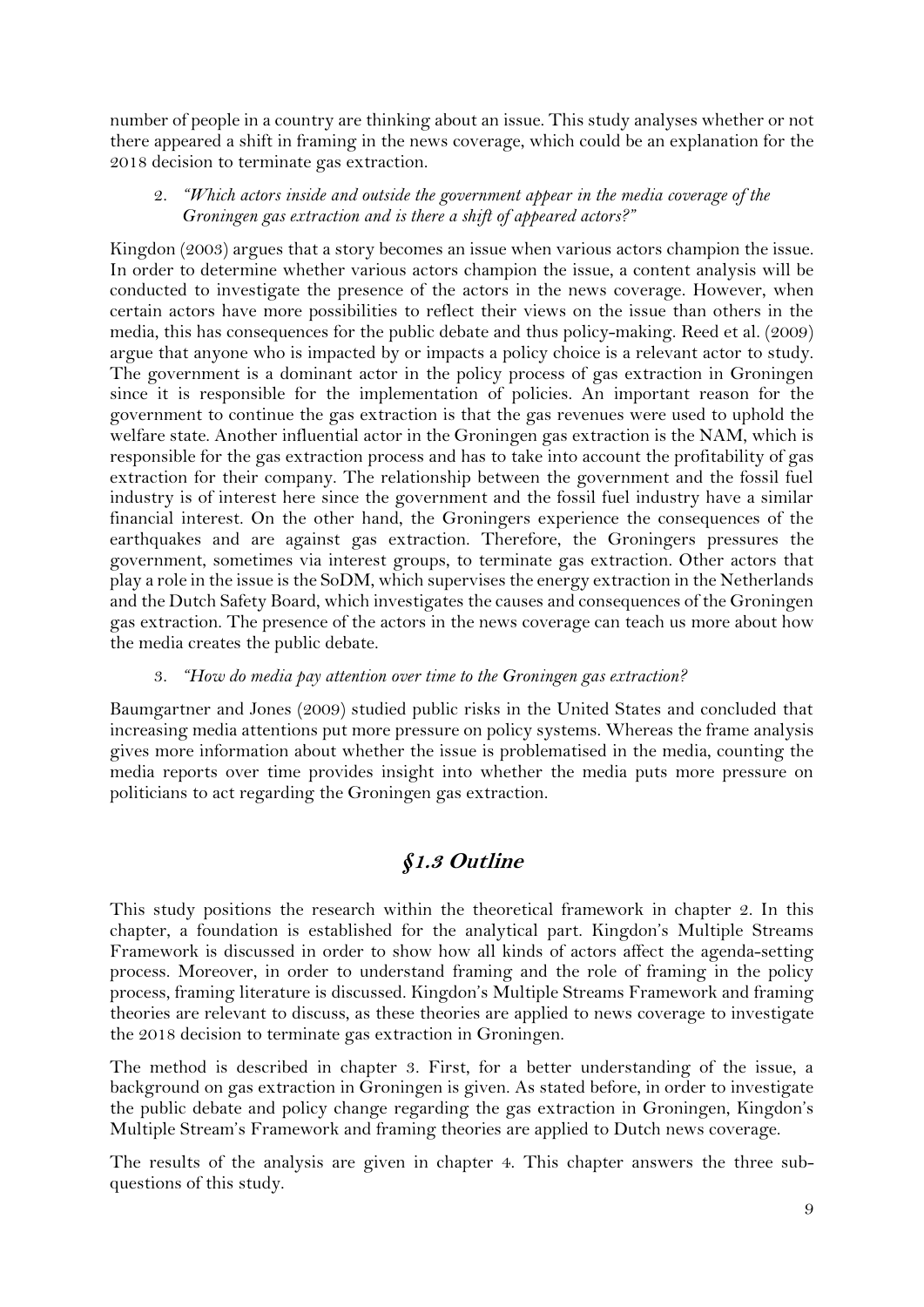The main conclusions about the results are presented in chapter 5. In doing so, the research question is answered. Moreover, this chapter discusses the implications of the study and gives recommendations for future research.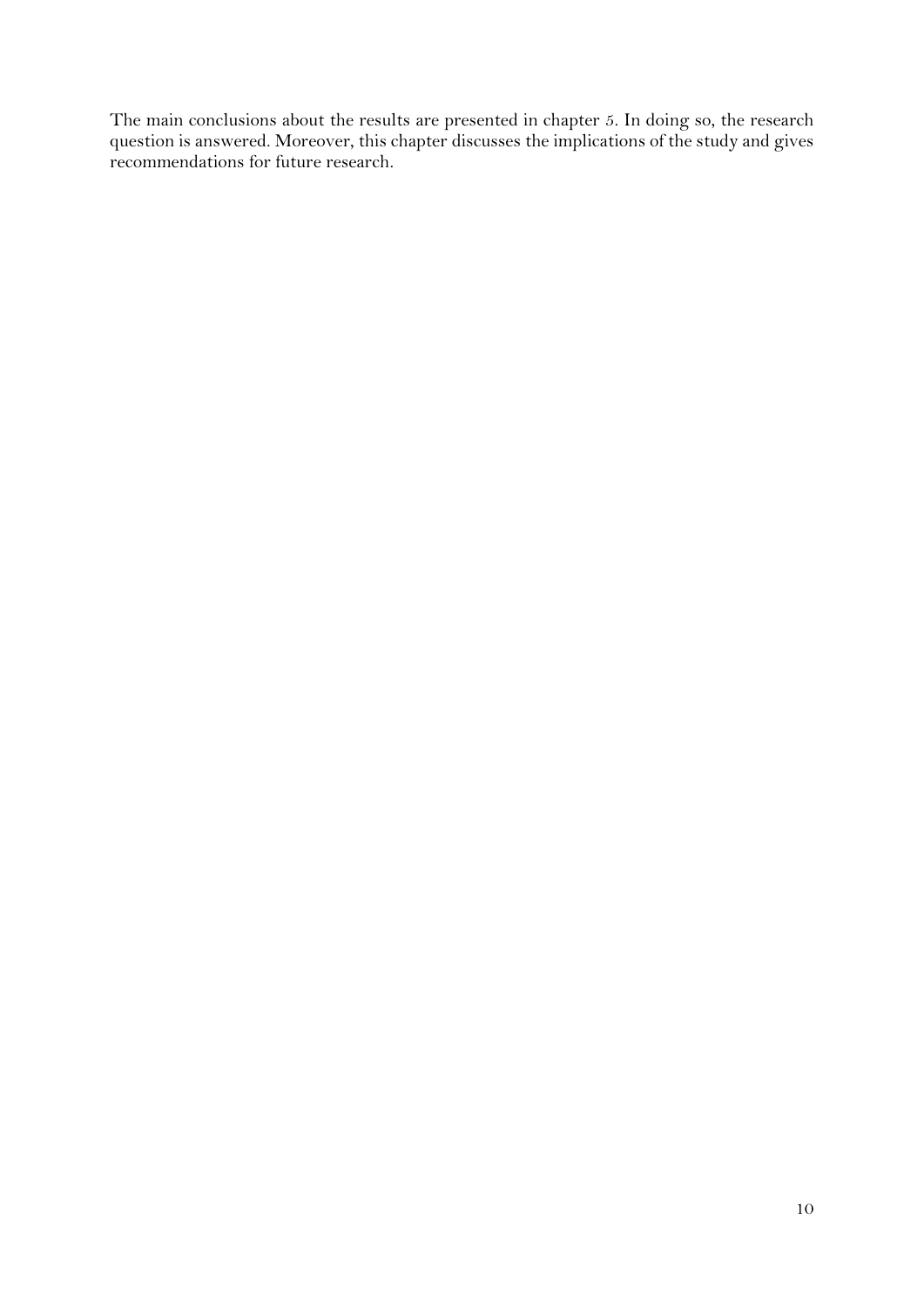## **II. Theoretical Framework**

<span id="page-11-0"></span>In order to provide a better understanding of the theories and concepts underlying the research topic, a review of the theory was conducted. Kingdon's Multiple Streams Framework and framing theories are used to explore the public debate and to explain the 2018 decision to terminate gas extraction in Groningen. Therefore, these theories are further discussed in this chapter.

Paragraph 2.1 provides the theory of Kingdon's Multiple Streams Framework. This paragraph explains how agenda-setting and policy change occurs. In doing so, there is a focus on the role of the media in the agenda-setting process.

Paragraph 2.2 explains which participants inside and outside the government, as described in Kingdon's Multiple Streams Framework, affect the agenda. In doing so, particular attention is given to the role of the media.

Paragraph 2.3 provides the framing literature behind the frame analysis. In doing so, the concept of framing, framing typologies and the influence of framing on policy change is explored. Again, there is special attention paid to the role of the media in the policy process.

## **§2.1 Kingdon's Multiple Streams Framework**

<span id="page-11-1"></span>Change plays an important role in the evolution of policy. In the literature on policy emergence and change, change is commonly seen as resulting from a shift in perceptions about the policy problem (Baumgartner & Jones, 2012). This process of problem (re)definition involves debates between competing groups who put forward different definitions of a policy problem and compete for the attention of policymakers. The new definitions which vie to replace old ones may be shaped by the belief systems of policy actors, as discussed in the Advocacy Coalition Framework (Sabatier & Weible, 2014). Or, these new definitions may find their basis in an updating of their views on the issue that comes from receiving feedback, which indicates the old view on the issue is outdated, as discussed in the punctuated equilibrium theory (Baumgartner & Jones, 2012).

In the Multiple Streams Framework, policies can change when an issue transitions from the governmental' agendas4—"the list of subjects that are getting attention"—and find its place on 'decision' agendas—the "list of subjects within the governmental agenda that are up for an active decision" (Kingdon, 2003, p. 4). The opportunity window for such a transition opens up when three independent streams are identified, namely a problem stream, policy stream and political stream5. These three streams are coupled by a policy entrepreneur6.

<sup>4</sup> Kingdon (2003, p.3) defines the agenda as "the list of subjects or problems to which governmental officials, and people outside government closely associated with those officials, are paying some serious attention at any given time".

<sup>5</sup> See Figure 1

<sup>6</sup> Kingdon (2003, p. 179) defines policy entrepreneurs as "advocates who are willing to invest their resources- time, energy, reputation, money—to promote a position in return for anticipated future gain in the form of material, purposive, or solidary benefits responsible for the coupling of the streams".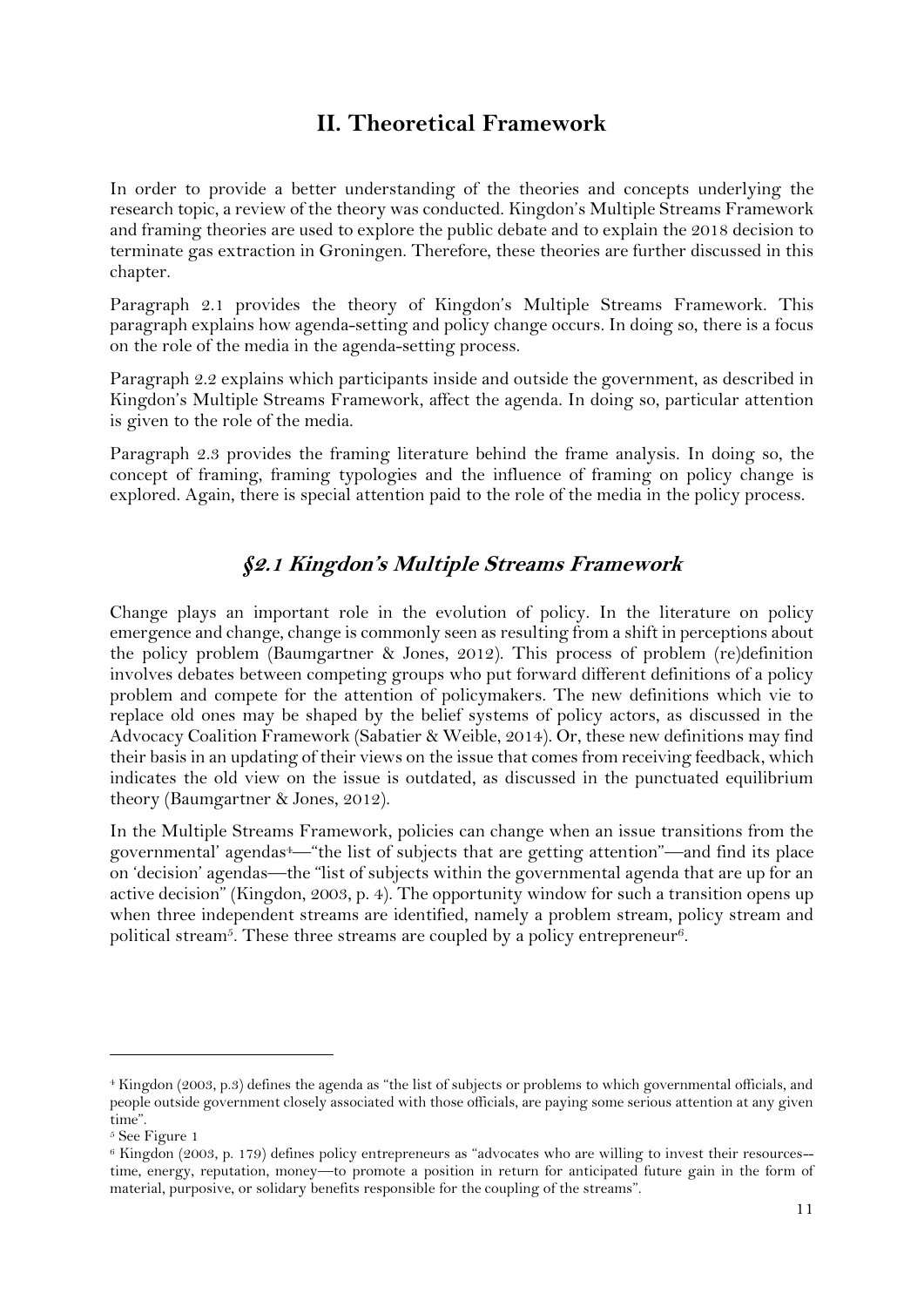#### **§2.1.1 Problem Stream**

Kingdon (2003) argued that the first stream consists of problems, to which important people in and around the government pay attention to. Their attention is affected by a systematic indicator of the problem, focusing events, feedback and the way problems are defined. Regular problems do not get to the attention through political pressure or tricks, but via systematic indicators that show there is a problem out there. These indicators are found in various activities and events, which are monitored by both governmental and non-governmental agencies (Kingdon, 2003). Decision-makers and those close to them use these indicators in two main ways: to determine the magnitude of the problem and to be informed about changes in the problem. The determination of indicators is a matter of interpretation, since there always will be disputes about whether something is a problem, and, if a problem, whether it is something the government should address. Since problems are often not self-evident by the indicators, sometimes other factors contribute to these, such as a focusing event like a crisis or disaster that comes along, a powerful symbol that catches on, or the personal experience of a policymaker. Large crises demand some kind of action, which subsequently means inaction is also a decision.

The media can identify a problem and magnify it by emphasising crisis and conflict instead of harmony and continuity. Moreover, the media can give significant media attention to a problem, which can give it agenda prominence. However, the media attention to it could fade or even disappear. This occurs when the media feel like they have solved or addressed the issue sufficiently. Consequently, they turn their attention to another issue, which subsequently leads to a fall of the issue on the agenda. Anthony Downs (1972) calls this the issue-attention cycle.

## **§2.1.2 Policy Stream**

Kingdon (2003) compares the policy stream with a 'primeval soup' of ideas about solving issues that compete to be accepted in policy networks. These ideas are poured into the soup by specialists in the policy community that include researchers, staff members, bureaucrats, academics and interest group analysts. These ideas float around, are revised and combined in this soup. Additionally, these ideas confront one another and subsequently, some ideas and proposals are selected for survival in this 'soup', while others are discarded. Only those ideas that meet certain criteria are able to survive. Kingdon proposes two important criteria for ideas to survive in policy networks, which are technical feasibility and value acceptability by the policy community. 'Technical feasibility' could rely on budgetary impacts but is more often concerned with whether the idea is a proper solution to the problem. 'Value acceptability' relies on the compatibility of a solution with the values of the members of the policy network.

The media can draw attention to an issue when there is a technically and morally acceptable solution for it available. Moreover, the media frames influence opinions by stressing specific values, endowing them with greater apparent relevance to the issue than they might appear to have under an alternative frame without those values (Nelson, Clawson and Oxley, 1997; Knaggård, 2015). In doing so, specific values can make frames more successful or pervasive (Knaggård, 2015). Therefore, when the media use frames with values that correspond with the values of a certain policy network, the frames have likely more influence on these policy networks than the use of frames without these values.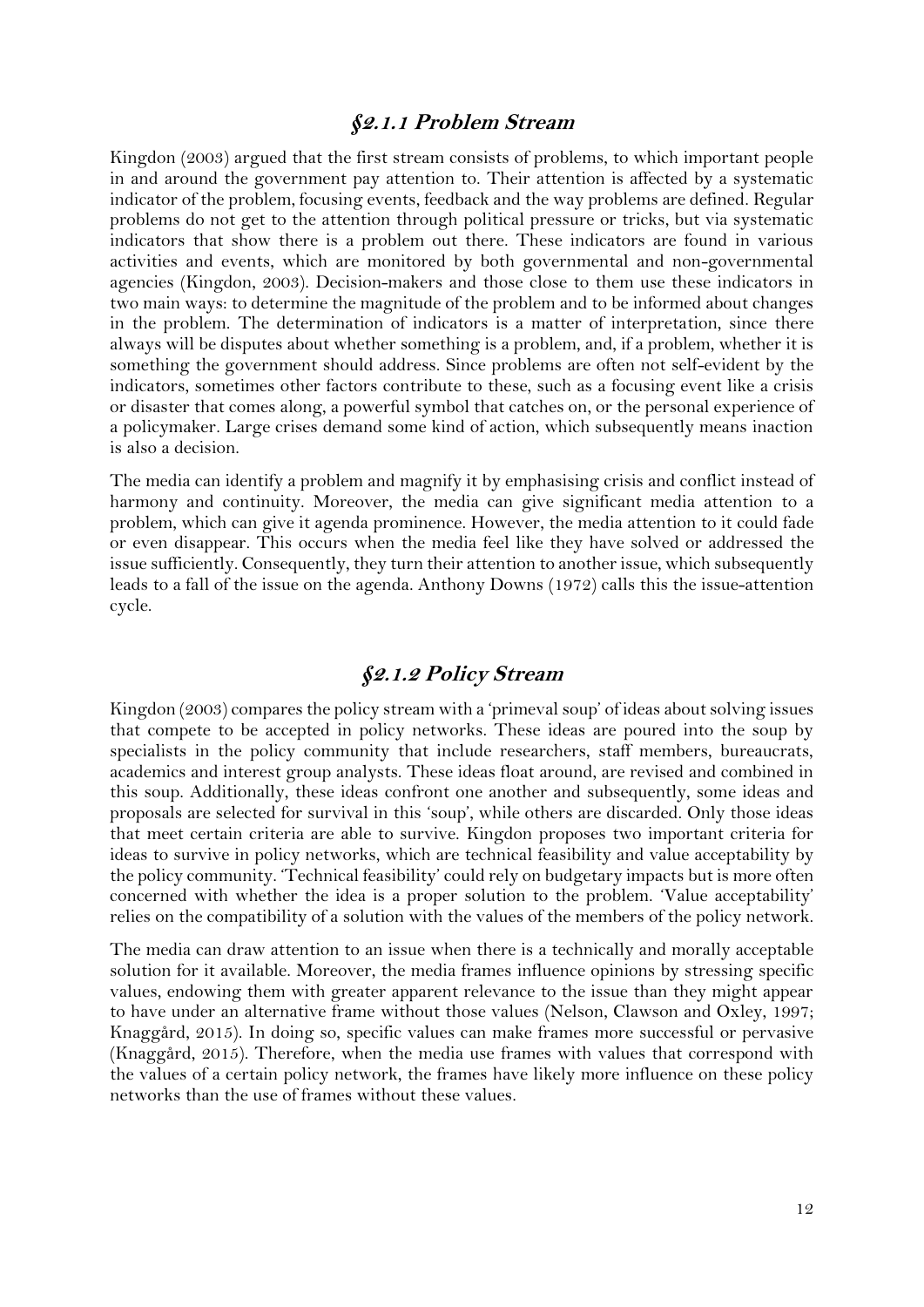#### **§2.1.3 Political Stream**

Kingdon's (2003) third and last stream is the political stream, which includes factors that influence the body politic, such as pressure-group campaigns, administrative or legislative turnover through elections and the ideology of the dominant parties in Parliament. Developments of these elements in the political stream have a significant impact on agendas since new agenda items become prominent and others are made less important until a more propitious time. Kingdon (2003) argued that people in and around the government sense and are guided by a national mood. The national mood means that a large number of people in a country are thinking along certain common lines. Other names used for this phenomenon are the climate in the country, broad social movements or changes in public opinion. The national mood is subject to change, which has a large impact on policy agendas and policy outcomes. Changes in the national mood do not occur only in a certain policy community but are something more general since a whole environment is moving in a certain direction. In order for social movements to have a policy impact, organisation and strong leadership are required. When social movements become successful and become popular among the general public, they could have electoral impacts. Politicians see opportunities for the electoral payoff, which could be a motivation to support the movement. Sensing the national mood works in two directions. First, politicians sense the mood of the electorate via personal communications, including mail and individual and town meetings. Second, nonelected officials sense the national mood from what they hear from politicians.

The media can transform a story into an issue by appealing to the national sensibility. In doing so, they refer to what people identify as just and moral or a priority. The media reflect and affect the national mood in the country (Kingdon, 2003). Politicians sense the national mood, among other things, via the media. The media affects the body politic by shaping problem perception. What the public and politicians know about the world is, among other things, based on the information that the media provides. As a result, the priorities of the media can become the priorities of politicians and the public (McCombs, 2002). The media use framing to affect which problems legislator's pay attention to and how they perceive it. By emphasising crisis and conflict, the media can affect people in the government to pay attention to certain issues more and even put pressure on them to act (Baumgartner and Jones, 2009).

## **§2.1.4 Coupling**

Kingdon (2003) notes that the streams are usually independent, but windows of opportunity occasionally open that allow for the streams to interact. A window of opportunity can open due to a change in the politics stream. Illustratively, this could be a change of administration, a shift in the partisan or ideological distribution of seats in parliament, or a shift in the national mood. When all streams are coupled by an entrepreneur, policy can be made.

Mu (2018) visualised Kingdon's Multipole Streams Framework (Figure 1). The three blocks positioned at the left side of the illustration represent the problem, politics and policy stream. The problem stream consists of indicators, focusing events and feedback, which policymakers find and want to address; the politics stream consists of the national mood, pressure-group campaigns, administrative or legislative turnover; and the policy stream consists out of 'soup' of ideas that must have value acceptability and technical feasibility. The block at the right side of the illustration represents the policy output, which is created when the three streams are coupled or come together at certain moments in time. Thereby, solutions are developed in response to specific problems (consequential policy process) and other times, policies are made on the basis of a political doctrine (doctrinal policy process) (Mu, 2018; Zahariadis, 1996). When a window of opportunity appears, visible in the centre of the illustration, coupling can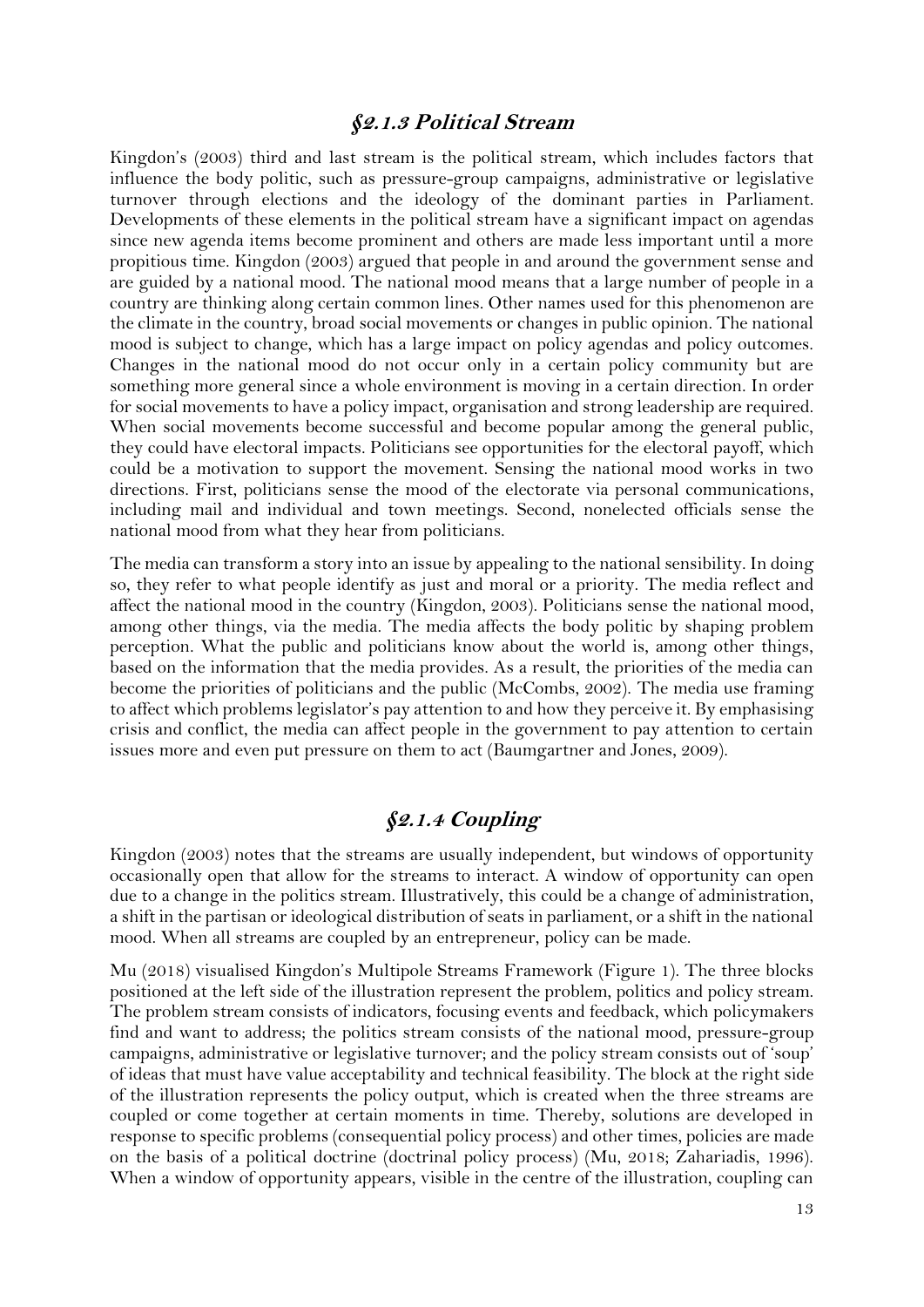take place. Policy entrepreneurs, present in the block at the bottom right, facilitate and manipulate the coupling (Mu, 2018; Zahariadis, 2007). They use their access, resources and various strategies, such as framing, affect priming, salami tactics and the use of symbols, to bring problems and solutions together and find politicians that take over their ideas (Zahariadis, 2003).



<span id="page-14-0"></span>**Figure 1:** Multiple Streams Model (Mu, 2018)

Mu (2018) argued that policy entrepreneurs, such as the media, advocate particular solutions and problematic preferences. They have access to policymakers, they own resources and make use of strategies, such as framing, affect priming and the use of symbols. When a policy window opens, a policy entrepreneur must immediately seize the opportunity to take action. A policy entrepreneur uses its access, resources and makes use of framing to attract problems to their solutions and find politicians receptive to their ideas. However, the policy entrepreneur's selection is biased by manipulating strategies and skills of framing, affect priming, salami tactics and use of symbols. Policy entrepreneurs use these strategies of manipulation to couple the streams. In doing so, they manipulate the actual selection process. Although policy entrepreneurs do not primarily decide on policies, they do bias toward some options and away from others.

Framing plays an important role in the policy process. Knaggård (2015) argues that the first function of framing by policy entrepreneurs in the policy process is to put something on the agenda. Thereby, problem definition plays an important role. According to Kingdon (2003, p. 19), "people define conditions as problems by comparing current conditions with their values concerning more ideal states of affairs, by comparing their own performance with that of other countries, or by putting the subject into one category rather than another". Although Kingdon emphasises the role problem definition, it does not go into detail about the role of framing in the policy process. Knaggård (2015) sees framing as a condition for the problem to make us think about it in a certain way. In doing so, framing can establish a bridge between the belief that something is wrong and needs to be acted upon politically and the tools for measuring the problem. Additionally, Knaggård (2015) argued the framing of an issue makes certain policy alternatives plausible and other alternatives inconceivable. In doing so, Knaggård noted that framing and reframing of public problems can open up possibilities to couple the problem to new types of policy alternatives. Meriläinen and Vos (2013) and Zhu (1992) argue that framing is like a zero-sum game. As one issue receives increasing attention, as a result, another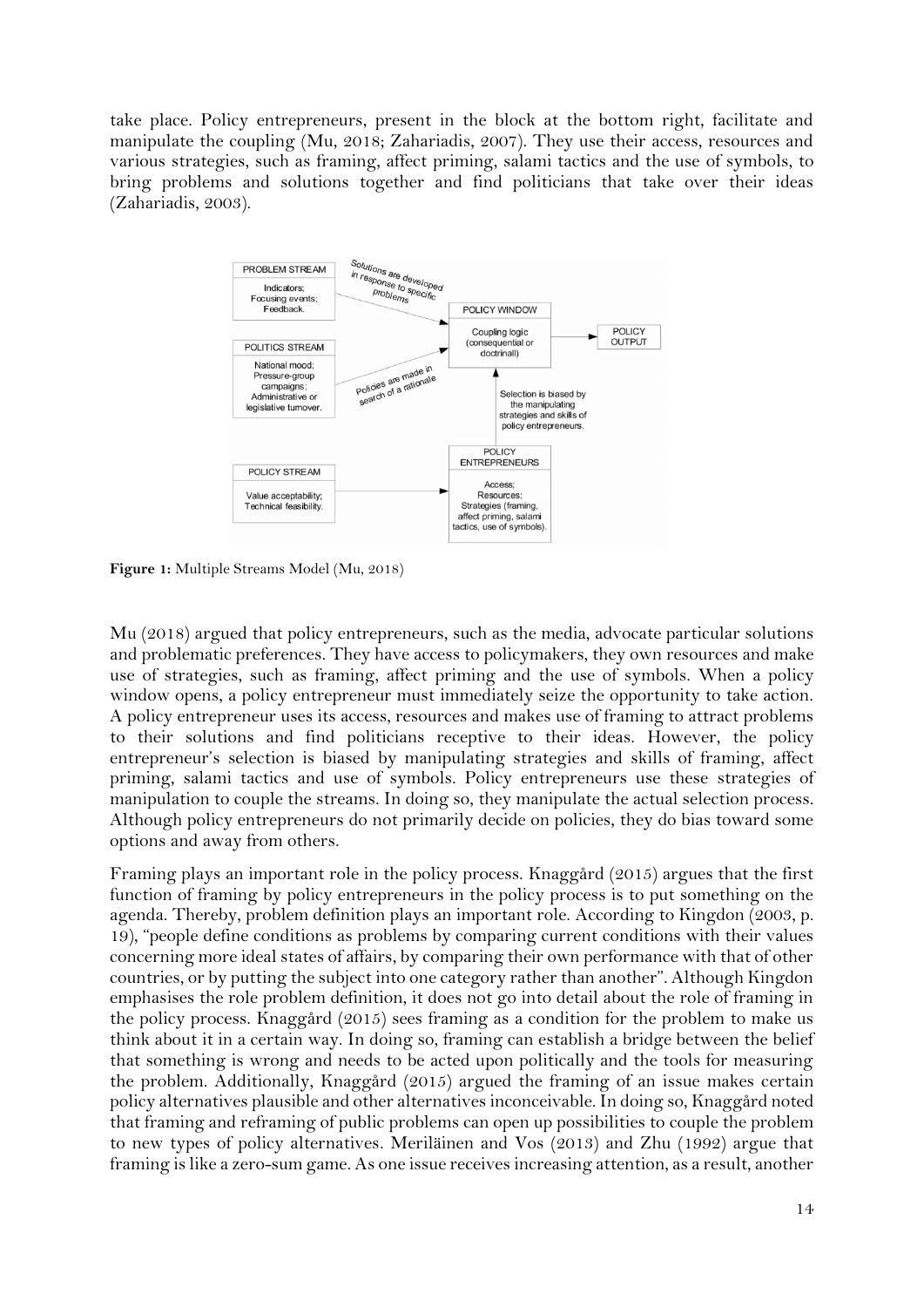issue can receive decreasingly attention. Using the right kind of framing can help achieve salience for a certain issue.

Researches in the field of unconventional gas extraction or 'fracking'<sup>78</sup> show how framing by various actors in the policy field can induce policy change. As fracking has a controversial nature, it could be framed in various ways, namely as an 'energy game-changer', a 'transition fuel' and a 'technology that poses severe environmental risks' (Metze, 2018). The work of Dodge and Lee (2015) focused on the framing of fracking for shale gas in New York between 2008 and 2014 and concluded that framing of various actors influenced the "gridlock" on the issue. Whereas gridlock typically is defined as "policy stability" or "maintenance of the status quo", Dodge and Lee  $(2015)$  concluded that it is more a process of interactive framing that (re)structure the discussion. This contest has developed from a policy consensus about the economic benefits of fracking to policy negotiation that incorporated environmental threats, to prolonged policy controversy. Similarly, the work of Metze (2017) analysed the framing of fracking in the Netherlands between 2010 and 2013 and concluded that the issue was reframed from a standard operating procedure to a potential environmental risk, which induced policy change.

In order to understand which participants are involved in the policy process, the participants inside and outside the government are discussed in the following paragraph.

## **§2.2 Participants Inside and Outside the Government**

<span id="page-15-0"></span>Kingdon (2003) argued that although the line between participants inside and outside of government is difficult to draw, there is a distinction between these two groups since people inside the government have formal authority by statute and by the constitution, which is a status that people outside of government do not have.

Kingdon (2003) noted that actors inside the government are the administration, which consists of the president, staff in the Executive Office and his political appointees, which are important for agenda-setting. However, they have less control over the alternatives that are considered. When a president himself and the top appointees give priority on a certain issue, many other actors in the policy process do too. Career civil servants do not play a significant role in agenda-setting, relative to other participants, but they have more an impact on policy alternatives. Congress is important for both agenda-setting and policy alternatives. The recourses of Congress include "legal authority, publicity, longevity, and a blend of political and technical information" (Kingdon, 2014, p. 43). Thereby, elections results that cause a change in administration and congressional turnover have an impact on agendas. Additionally, politicians' perception of the national mood affects agendas.

Kingdon (2014) argued that other participants outside the government include interest groups, academics, researchers, consultants, political parties and other election-related actors, the mass public and the media. Interest groups are among the most important actors outside the government in the agenda-setting process since they are concerned with the protection of current benefits and prerogatives. They affect the governmental agenda more by blocking items than by promoting them. In doing so, they preserve prerogatives and benefits they are currently enjoying and block initiatives that they believe would reduce those benefits. "A group that mobilizes support, writes letters, sends delegations, and stimulates its allies to do

<sup>7</sup> Also known as "hydraulic fracturing"

<sup>&</sup>lt;sup>8</sup> A technique designed to recover gas and oil from shale rock.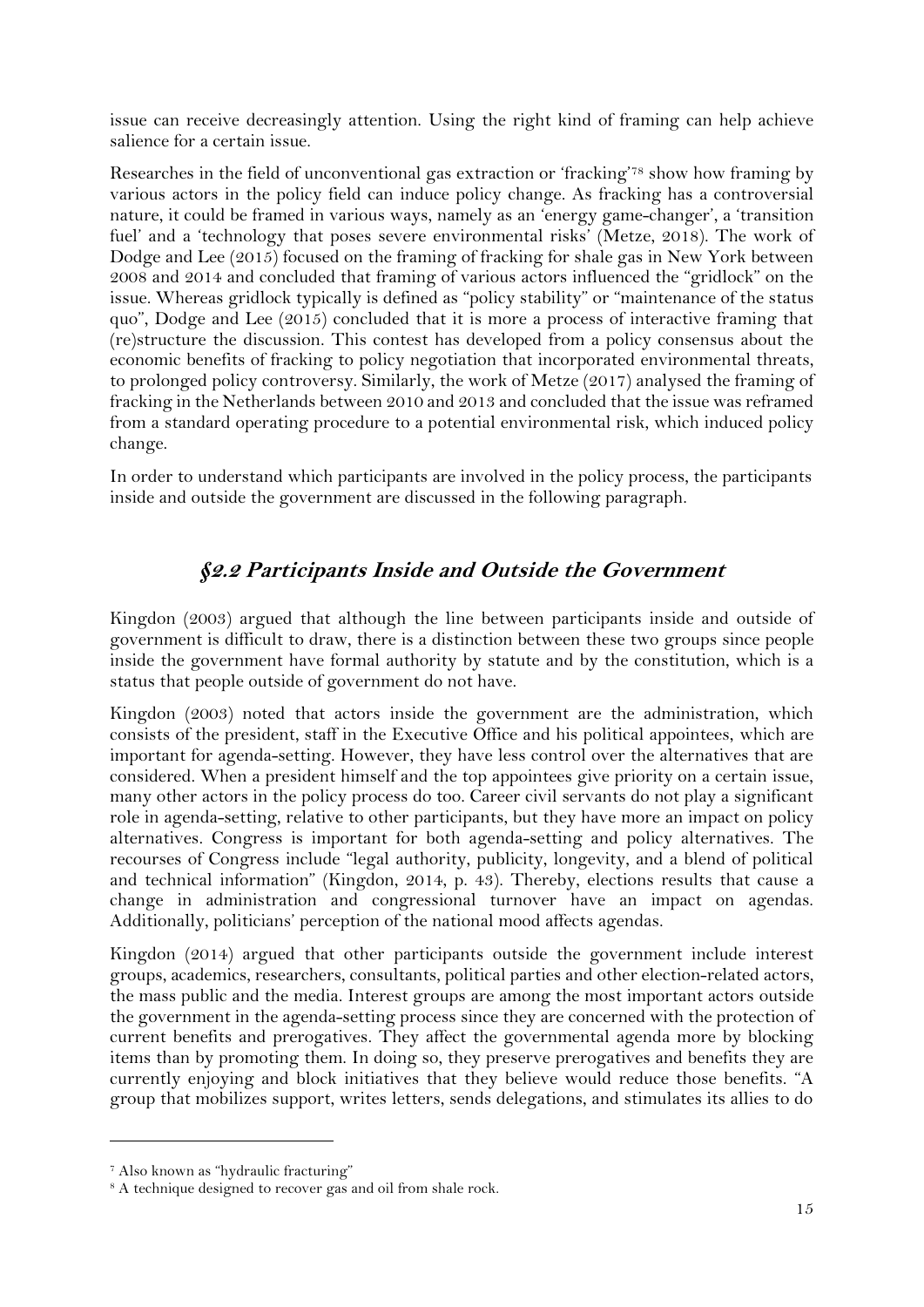the same" (Kingdon, 2014, p. 49). However, it is still difficult to assign responsibility for the emergence of agenda items solely to interest groups. Generally, interest groups more often block or propose amendments to or substitutions for proposals that are already on the agenda. After interest groups, the group of academics, researchers, and consultants is the most influential group of nongovernmental actors. Their ideas are regularly discussed by government officials, bureaucrats and lobbyists. The impact of this group may affect the alternatives more than the governmental agendas.

Kingdon (2003) argued that the media is an influential actor outside the government. The mass public's attention to governmental issues is determined by media coverage of those issues. The media report more about what is going on in a government, rather than having an impact on the governmental agenda. They tend to give prominence to the most newsworthy or dramatic story issues, which decreases their impact on governmental policy agendas since these kinds of stories tend to come toward the end of a policy-making process, rather than at the beginning. However, the media are important in some ways and under some circumstances for the governmental policy agendas. First, the media is important as a communicator within a policy community. People inside and outside the government communicate with each other in indirect ways due to their busy schedules and the lack of possibilities to see each other in the normal course of events. One way to bring an idea to the attention of someone else is to discuss it in an article in the major papers since the people inside and outside the government read all the papers. Illustratively, Kingdon (2003) conducted an interview with a high-level bureaucrat, who noted that due to an oversupply of information, reports that are written by bureaucrats are not always read by politicians, but if the *Times* or *Post* picks up a report, it gets their attention. Moreover, the media affect the agenda by magnifying developments that have already started elsewhere, as opposed to originating those developments. Some ideas are originated in the bureaucracy, the Parliament or some segment of society and subsequently, the media accelerate its development. Also, if the media affect public opinion agendas, the attention of politicians to public opinion may also imply media importance. Politicians are more willing to address an issue if the issue is repeatedly exposed in the media and when people in the environment of politicians ask what is being done about the problem.

The news is not always an exact representation of reality but rather a reconstruction of reality from a certain perspective. The media does not only state the facts but define and construct a political issue by making use of framing. In the following paragraph, media framing is further discussed.

#### **§2.3 Media Framing**

<span id="page-16-0"></span>Scholars have been interested in how mass media shape people's thoughts, attitudes and behaviour for a long time. One of the most well-known studies about framing theory is done by Robert Entman. This scholar is relevant to the current study, as it applied framing theory to mass media analysis. Entman (1993) argues that framing is used to select some aspects of a perceived reality and make them more salient in a text in order to, among other things, promote a particular problem definition. Entman (1993, p. 53) defines salience as "making a piece of information more noticeable, meaningful, or memorable to audiences". Thereby, an increase in salience increases the probability that receivers will perceive the information, discern the meaning and process it, and store it in their memory (Entman, 1993).

Entman (1993) identifies four locations of framing in the communication process: the 'communicators', the 'text', the 'receiver', and the 'culture'. First, the communicators (e.g. journalists) make conscious or unconscious framing judgments in their decision what to say. Second, the text (e.g. newspaper articles) is the source that may contain a frame. Third, the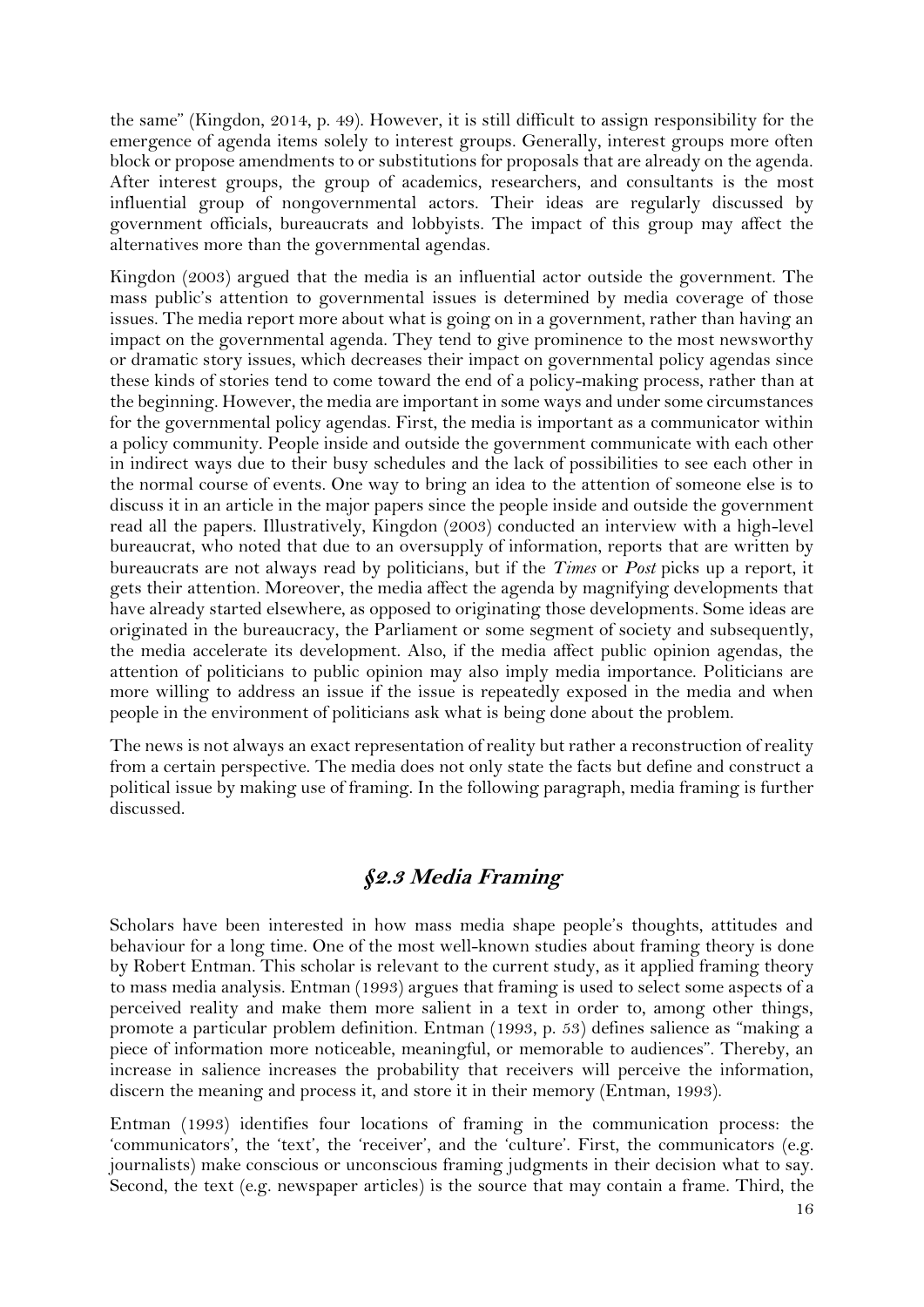receiver (e.g. the reader of the media reports) may be influenced by the framing of the communicator. Fourth, there is the culture, in which the communicator and the receiver exchange meaning. This study focuses on the 'text', as the framing in media reports is analysed.

Mass media scholars argue that it is important to understand media framing, as it impacts public understanding and policy formation. Nelson et al. (1997) argue that frames influence public opinion by addressing specific values, facts and other considerations with more relevance to the issue than they may have under another frame. Moreover, Scheufele (2000) notes that changes in the wording and syntax of the description of the situation could have an influence on how the audience thinks about issues.

Researchers have identified various classification categories in order to understand the types of news frames. De Vreese (2005) developed a typology of frames and differentiated 'generic frames' and 'issue-specific frames'. Generic frames are abstract frames that can be applied to a multitude of topics and issue-specific frames are concrete frames that are pertinent only to specific issues (De Vreese, 2005). A typology of generic frames often is used in media frame analysis is that of Semetko and Valkenburg (2000). In their research, the authors analysed which type of frames were recurrently used in the news to report on issues and events. They identified a set of five frames, namely the 'conflict frame', 'human interest frame', 'economic consequences frame', 'morality frame' and 'responsibility frame'. First, the conflict frame focuses on the conflict between individuals, groups or institutions in order to capture the audience's interest. This frame sometimes reduces a complex political debate into a simplistic conflict. Second, the human interest frame is characterised by the focus on a human face or an emotional angle to the presentation of an event, issue or problem. The purpose of this frame is to capture and retain the interest of the audience by personalising, dramatizing or emotionalising the news. Third, the economic consequences frame emphasises the economic consequences of an event, problem, or issue. As the impact of an event is an important news value, the economic consequences are often discussed. Fourth, the morality frame focuses on religious tenets or moral prescriptions of an event, problem, or issue. Neuman et al. (1992) suggest that this frame is more often in the minds of audiences than in the content of the news. Fifth, the responsibility frame emphasises the responsibility for its cause or solution to either the government or to an individual or group. Public perceptions are shaped by showing who is responsible for causing or solving social problems. Iyengar (1991) argues that this frame provides insights into the question of who is responsible for societal problems, such as poverty.

Semetko and Valkenburg (2000) concluded that the news stories used the news frames in the order of predominance: responsibility frame, conflict frame, economic consequences frame, human interest frame and morality frame.

An and Gower (2009) analysed crisis news coverage with the frames of Semetko and Valkenburg (2000) and concluded that the news stories used the news frames in the order of predominance: responsibility frame, economic consequences frame, conflict frame, human interest frame, and morality frame. A difference with the finding of Semetko and Valkenburg (2000) was that the economic consequences frame was more often found in their sample than the conflict frame.

## **§2.4 Conclusion**

<span id="page-17-0"></span>The main argument of Kingdon's Multiple Streams Framework is that we all have low attention to give to political issues because, at any given moment, there is a significant amount of issues competing for our attention. As a result, policies rarely change. Therefore, conditions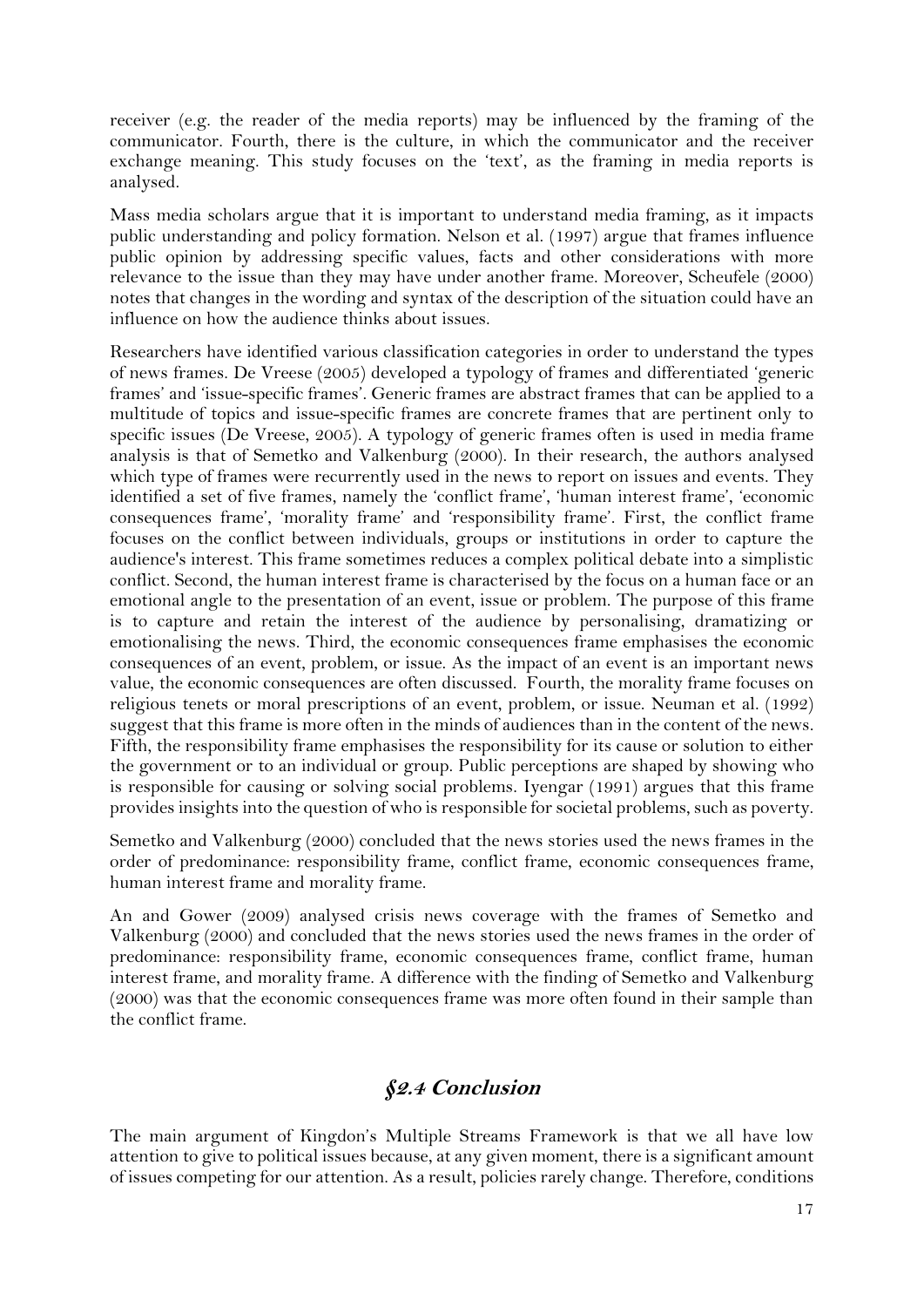must be present for us to pay attention to a story. That is where the media comes in. The actors leveraging the media are presenting competing stories that appeal to different sensibilities. In order for a story to become an issue (1) it can be supported by emphasizing some indicators (problem stream),  $(2)$  it appeals to the national sensibility -- what the Dutch people identify as just and moral or a priority (political stream), (3) there seems to be a solution which is both technically and morally acceptable (policy stream) (4) and it is championed by various policy entrepreneurs, including the administration, Congress, interest groups, political parties, academics, researchers, consultants and the media itself.

Media framing and agenda-setting affect which problems legislators pay attention to and how they perceive it. As a result, the priorities of the media can become the priorities of politicians and the public (McCombs, 2002). The media can affect people in the government to pay attention to certain issues more and even put pressure on them to act (Baumgartner and Jones, 2009). It can give significant attention to a problem, which can give it agenda prominence. However, the media attention to the problem could fade or even disappear. This occurs when the media feel like they have solved or addressed the issue sufficiently. Consequently, they turn their attention to another issue, which subsequently leads to a fall of the issue on the agenda. Anthony Downs (1972) calls this the issue-attention cycle.

Researchers have identified various classification categories in order to understand the types of frames in the media. De Vreese (2005) developed a typology of frames and differentiated 'generic frames' and 'issue-specific frames'. Generic frames are abstract frames that can be applied to a multitude of topics and issue-specific frames are concrete frames that are pertinent only to specific issues (De Vreese, 2005). A typology of generic frames that often is used in media frame analysis is that of Semetko and Valkenburg (2000). In their research, the authors analysed which type of frames were recurrently used in the news to report on issues and events. As a result, they identified a set of five frames, namely the 'conflict frame', 'human interest frame', 'economic consequences frame', 'morality frame' and 'responsibility frame'.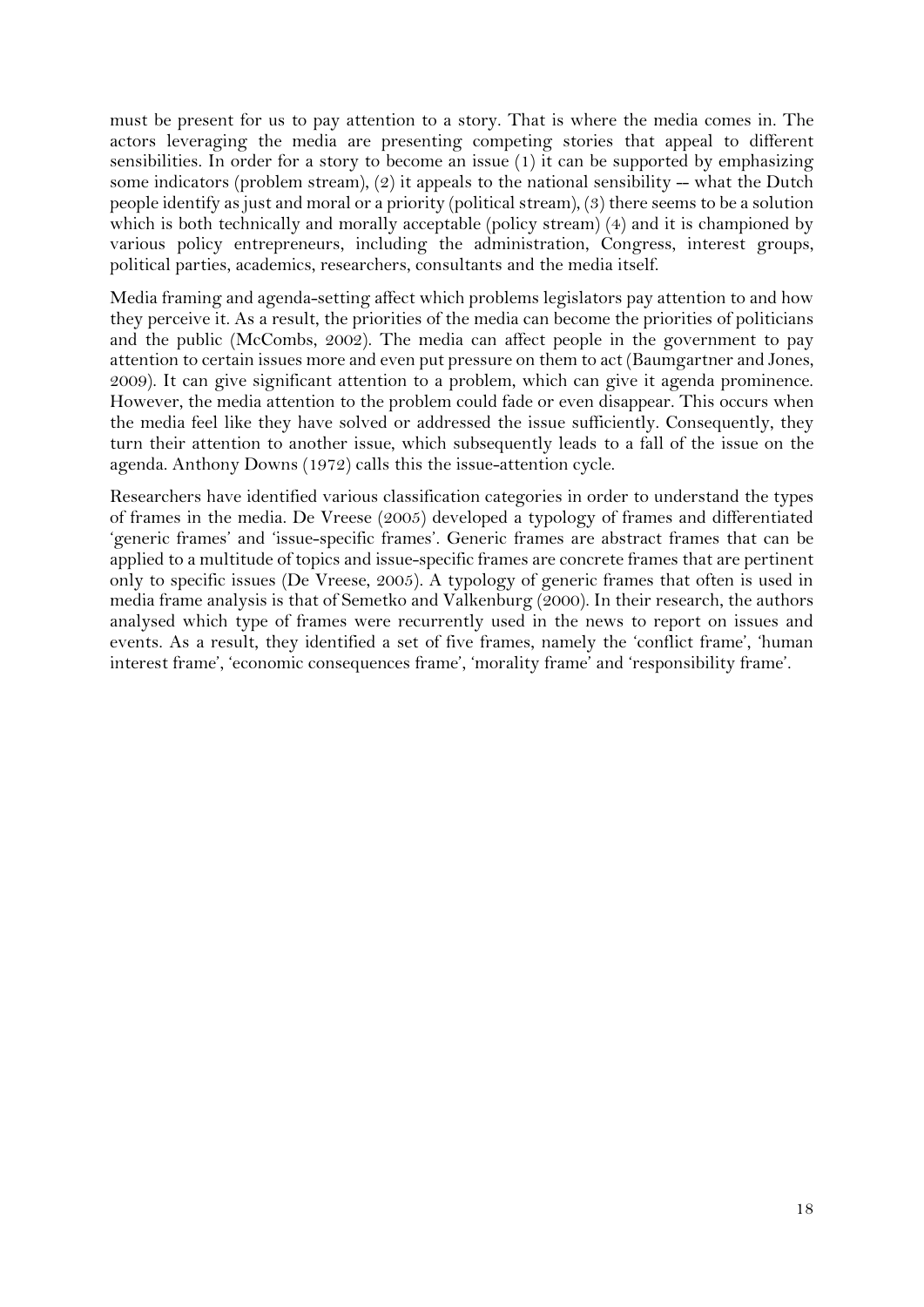#### **III. Method**

<span id="page-19-0"></span>This chapter describes the method to analyse newspaper articles. The previous chapter, the theoretical framework, is essential for the method since it provides information about the state of art of the involved topics and the used theories. In order to provide a deep understanding of the Groningen gas extraction, a preliminary focus is on the case description of the Groningen gas extraction. Thereby, a background on gas extraction in Groningen is given. Moreover, the various actors in the Groningen gas extraction are identified. Then, the method of data collection and data analysis is discussed.

#### **§3.1 Casus Description**

<span id="page-19-1"></span>In order to provide a better understanding of how the Groningen gas extraction has developed up until this day, the case of the Groningen gas extraction is discussed. In doing so, the background of the gas extraction is discussed and the most influential participants in the policy process are identified, based on Kingdon's Multiple Streams Framework.

#### **§3.1.1 Background**

Various explanations are given for the government's decision to terminate the gas extraction in Groningen. An important reason is that the termination of gas extraction in Groningen is an effort to protect the safety of the Groningers. Another reason to terminate the gas extraction is that the decision contributes to the current energy transition towards sustainable energy resources in the Netherlands. For a better understanding of the government's decision to terminate the gas extraction, this paragraph explores both explanations in succession.

The historical background of the gas extraction in Groningen shows how the earthquakes have affected the Groningers throughout the years. The Groningen gas field was discovered in the year 1959, which appeared to be one of the biggest gas fields in the world. Soon after the discovery of the gas field, the Dutch State and the NAM signed an agreement, in which they made arrangements about gas extraction policy and income distribution. The agreement was secret, but the document got leaked in 2018. With the signing of the document, the 'Maatschap Groningen'<sup>9</sup> was established as a 60:40 partnership between the Dutch State and the NAM. However, for a long time, it was unknown that via the Dutch tax system, the state eventually received around 90% of the gas yields and the NAM 10%<sup>10</sup> (Trouw, 2018). These gas revenues from the Groningen gas field were used to uphold the Dutch welfare state. Illustratively, the state used the money to promote the well-being of the citizens in terms of social welfare, pensions, healthcare and education. Over the years, gas production has generated approximately 290 billion euros for the national government (Mulder & Perey, 2018). However, in 1986, the first earthquake was measured in Groningen. Thereafter, in 1993, an independent committee demonstrated the relationship between gas extraction and the earthquakes (Begeleidingscommissie Onderzoek Aardbevingen, 1993), after which the NAM confirmed the relationship. Up until this day, more than a thousand earthquakes were

<sup>9</sup> Translated in English: 'Groninger Partnership'

<sup>10</sup> From 1 January 2018 on, the distribution changed to 73:27 due to the decrease of gas extraction revenues (Trouw, 2018).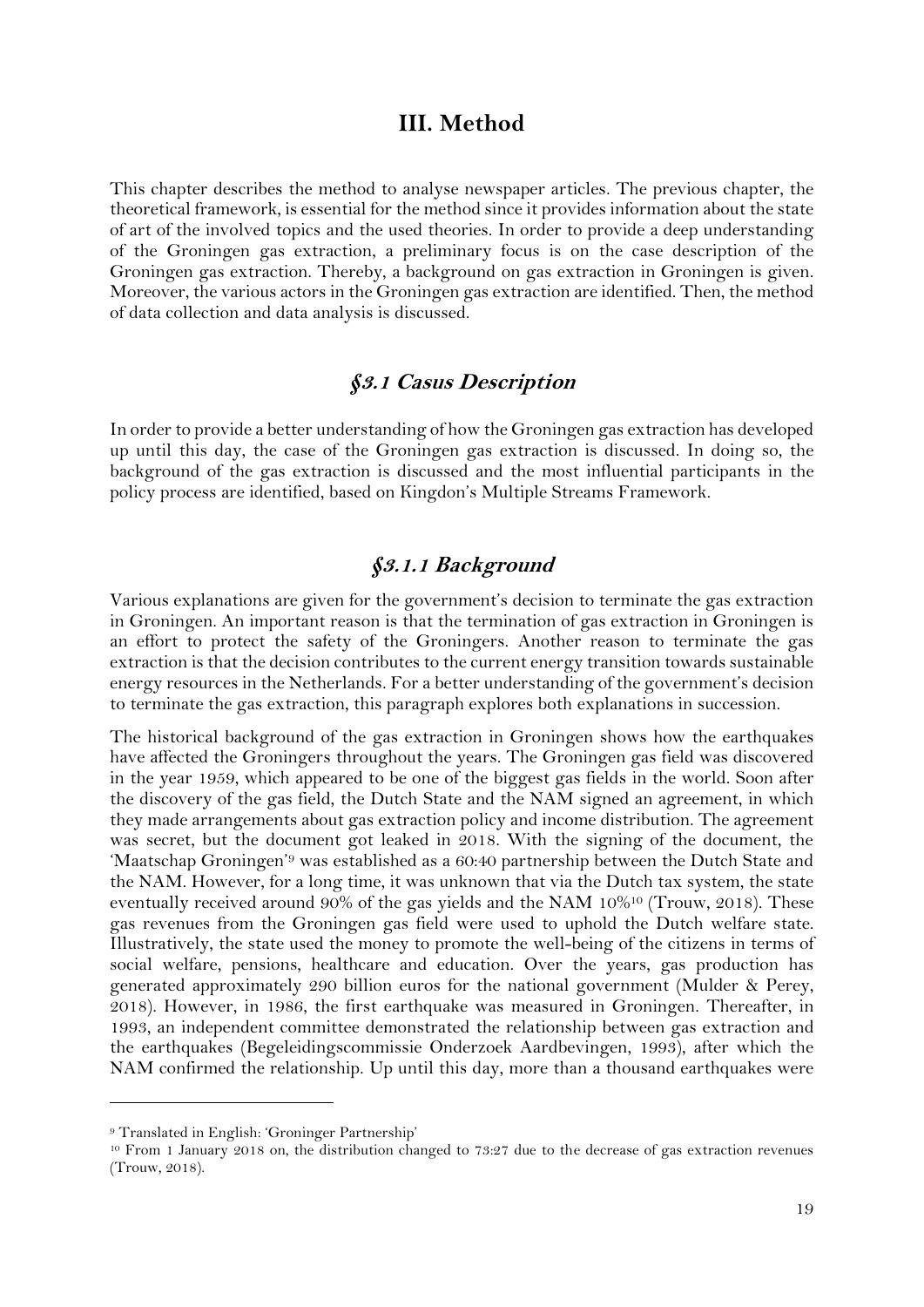measured by the 'Royal Netherlands Meteorological Institute' <sup>1112</sup> (KNMI) in Groningen (KNMI, n.d.). These earthquakes caused much damage to houses and buildings. Additionally, the earthquakes have had a significant social and emotional impact on the Groningen inhabitants (Van der Voort & Vanclay, 2015).

In the years 2009 and 2011, the number and magnitude of the earthquakes increased in comparison with the years from 1991 to  $2008$  (NAM, n.d.  $-$  a). However, until  $2011$ , the earthquakes were not considered as a major concern by the NAM, the government, politicians and not even by citizens of the Groningen province (Van der Voort & Vanclay, 2015). As a result of the earthquakes, in 2009, the 'Groninger Bodem Beweging' <sup>13</sup> was established. It was found to advocate for the interests of the Groningen inhabitants who suffered directly or indirectly from the earthquakes.

In 2012, there was a turning point due to an earthquake measuring 3.6 on the Richter scale, which is the largest recorded one ever in the region (Van der Voort & Vanclay, 2015). This earthquake caused much damage and led to many concerns among the citizens. Also, the issue got more attention in the international and Dutch media and led to a higher priority by the government and the Ministry of Economic Affairs. In 2013, the SodM published a report, in which they warned for the consequences of continued gas extraction. More specifically, it would lead to more frequent and stronger earthquakes than previously experienced. As a result, it advised reducing gas production (Staatstoezicht op de Mijnen, 2014). Henk Kamp, who was the minister of Economic Affairs at that time, stated that he would find ways to reduce the production of gas if it would be necessary (Kamp wil gasproductie, 2015). The Groningen inhabitants experienced the consequences of the earthquakes for years, but the report of the SodM, with the prognoses of increasing earthquakes and increasing impacts, the situation became more salient (Van der Voort & Vanclay, 2015). Surprisingly, after the report, the government did not decrease gas production but increased it from 48 to 53 billion cubic meters (NAM, n.d. -b). In 2015, the 'Dutch Safety Board'<sup>1415</sup> released a report in which they noted that the operators of Europe's largest gas field, Shell and Exxon Mobil on the one hand and the Dutch government on the other, ignored the dangers for inhabitants of Groningen posed by earthquakes for years (Onderzoeksraad, 2018). In the same year, Minister Kamp apologised and acknowledges there has to be more attention for the safety of the Groningen inhabitants. In November 2015, the 'Dutch Council of State' <sup>16</sup>, an established advisory body in the Netherlands to the government and States-General, decided that gas extraction should be limited to 27 billion cubic meters, instead of 30-33 billion cubic meters, in response to prosecution by over 40 parties, including the Groningen municipalities and the province of Groningen (Raad van State, 2015). In 2017, the appointment of the new cabinet 'Rutte III' led to the replacement of Kamp for Wiebes as the minister of Economic Affairs and Climate Policy<sup>17</sup>. When Minister Wiebes visited Groningen in 2017, he described the case of the settlement of the Groningen earthquakes caused by gas extraction as "Dutch government failure of un-Dutch like proportions" (NOS, 2017). Furthermore, he stated that the handling of the claims is at a standstill and the reinforcement of houses is going too slow. In 2017, the Netherlands imported more gas than it produced. Due to the increasing import of gas, the government needed to make money available to import it and to make it suitable for use in the Netherlands. In order to make foreign gas suitable for use in the Netherlands, the government

<sup>11</sup> Translated in Dutch: 'Koninklijk Nederlands Meteorologisch Instituut'

<sup>12</sup> The KNMI is responsible for registering earthquakes in The Netherlands

<sup>13</sup> Translated in English: 'Groningen Soil Movement'

<sup>14</sup> Translated in Dutch: 'Onderzoeksraad voor Veiligheid'

<sup>15</sup> An independent safety panel

<sup>16</sup> Translated in Dutch: 'Raad van State'

<sup>17</sup> With the new cabinet in October 2017, a name change occurred from 'Ministry of Economic Affairs' to 'Ministry of Economic Affairs and Climate'.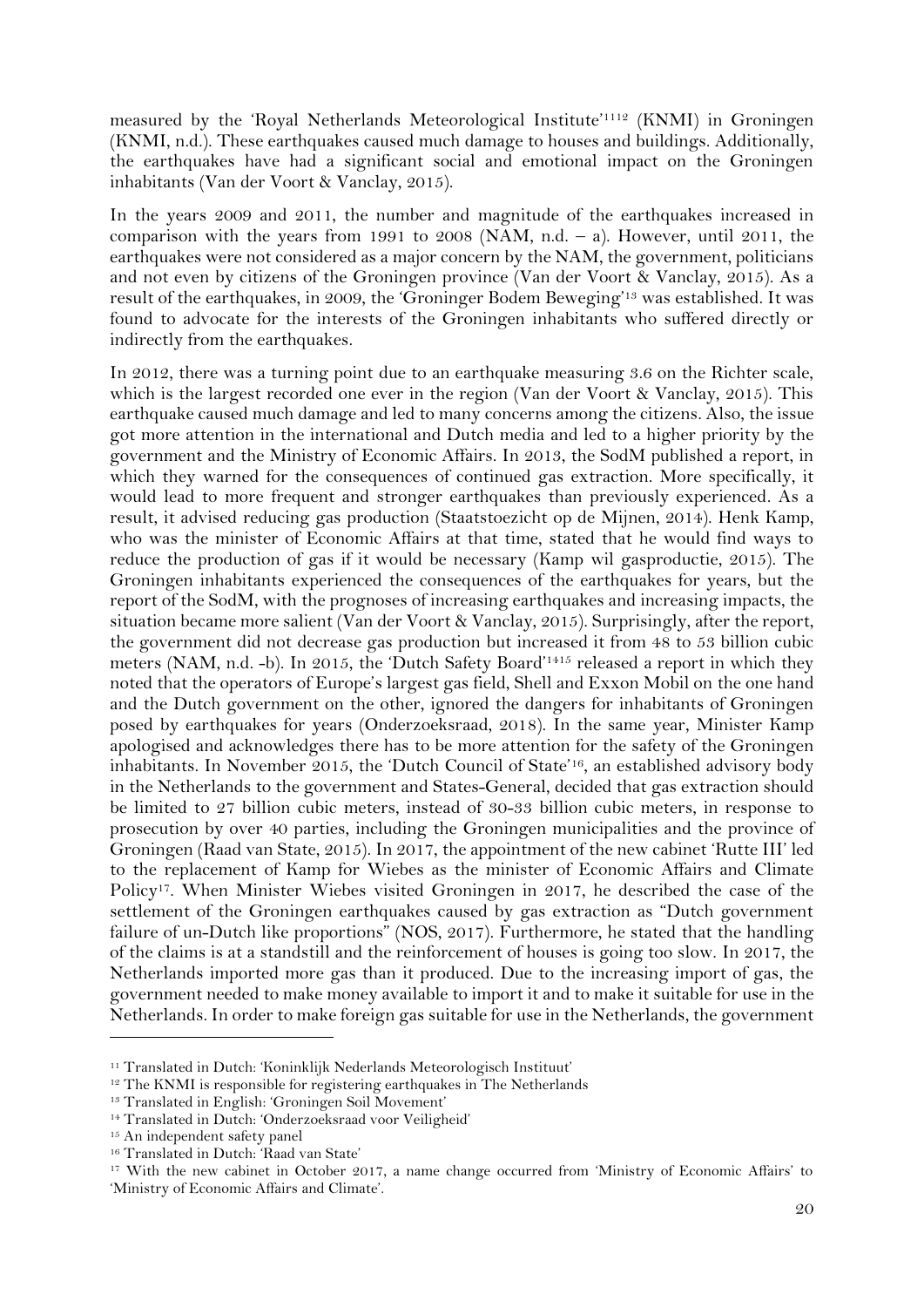needed to invest in nitrogen factories, in which nitrogen is added to the gas (Rijksoverheid, 2018 -b). Although the gas extraction decreased from 2014 to 2018, the number and magnitude of the earthquakes remained high  $(NAM, n.d. - a)$ .

On 29 March 2018, after the earthquake underneath Zeerijp with 3.4 on the Richter Scale, minister Wiebes announced that the natural gas extraction will be gradually reduced to 19,4 cubic meters by 2019 and to zero by 2030 (NRC, 2018 - b). Due to the decision to end gas extraction in Groningen, about 450 billion cubic meters of gas with a worth of 70 billion euros will remain in the ground (Rijksoverheid, 2018 -a). This measurement of the government goes even further than the advice of the SodM to the government to decrease gas extraction to 12 billion cubic meters due to the safety of the inhabitants of Groningen. This was considered a victory by the Groninger citizens. However, the Groninger citizens were not content with the policies that determined the damage claims and housing reinforcement processes. For a long time, the NAM had the authority to make decisions about damage claims. The damage claim processes were slow and the NAM inspectors did often not classify the damage claims as related to the Groningen gas extraction. As a result, the damage was often not compensated. In 2018, the 'Tijdelijke Comissie Mijnbouwschade Groningen'<sup>18</sup> was established. This committee has the authority to make decisions about the damage claims independent from the NAM and the government (Rijksoverheid, 2018 -c). On 5 March 2019, 'De Tweede Kamer'<sup>18</sup> called for a parliamentary inquiry into the Groningen gas issue. A parliamentary inquiry is used to hear witnesses under oath and is the most serious option to MPs who want answers on controversial subjects. This instrument is used to find out the truth and to recover the confidence of the Groningen inhabitants in the national government for the choices which were made and to make the participants accountable for the decisions which were made. Before the parliamentary inquiry takes place, members of Parliament first want to help the Groningen inhabitants who reported damage claims. On 28 May 2019, after another earthquake measuring 3.4 on the Richter scale, the SodM released a report with the prognoses of increasing social disruption due to the slow process of strengthening houses. The social disruption is also due to health complains of Groninger citizens as a consequence of stress (NOS, 2019). The SodM advised the government to approach the situation as a crisis and to reorganise the organisations that deal with the damage claims and strengthening of houses into one strong organisation with more competences.

Another explanation for the termination of the gas extraction is that turning off the gas taps would accelerate the energy transition. The European Union is at the forefront in global efforts to fight against climate change with its energy policy framework, which facilitates the transition away from fossil fuels towards cleaner forms of energy and delivers on the European Union's Paris Agreement commitments for reducing greenhouse gas emissions. Although the Member States are moving towards more sustainable forms of energy nowadays, gas is still an important energy resource in Europe. In 2003, the gas industry accounted for more than 20 % of the energy demand in Europe (Stern, 2003). Furthermore, the Netherlands, Spain, the UK, Italy, Turkey, Germany, France, Belgium consumed 80.8% of the total gas in Europe (Honoré, 2014). The Netherlands used to have one of the largest markets for gas consumption, production and export in Europe. Currently, the UK is the biggest gas producers in the EU, which is expected to be able to produce for a few decades before the gas dries up. Denmark, France, Germany, Italy, Poland and Romania have gas resources as well, but they do not produce large amounts of gas or have many reserves. Member states encourage the use of natural gas to replace more carbon-intensive coals and fuels. More specifically, gas is considered as the bridge fuel between the dominant fossil fuels of today and the renewables as

<sup>18</sup> Translated in English: 'Temporary Committee Mining-subsidence Damage Groningen'

<sup>19</sup> The Dutch Parliament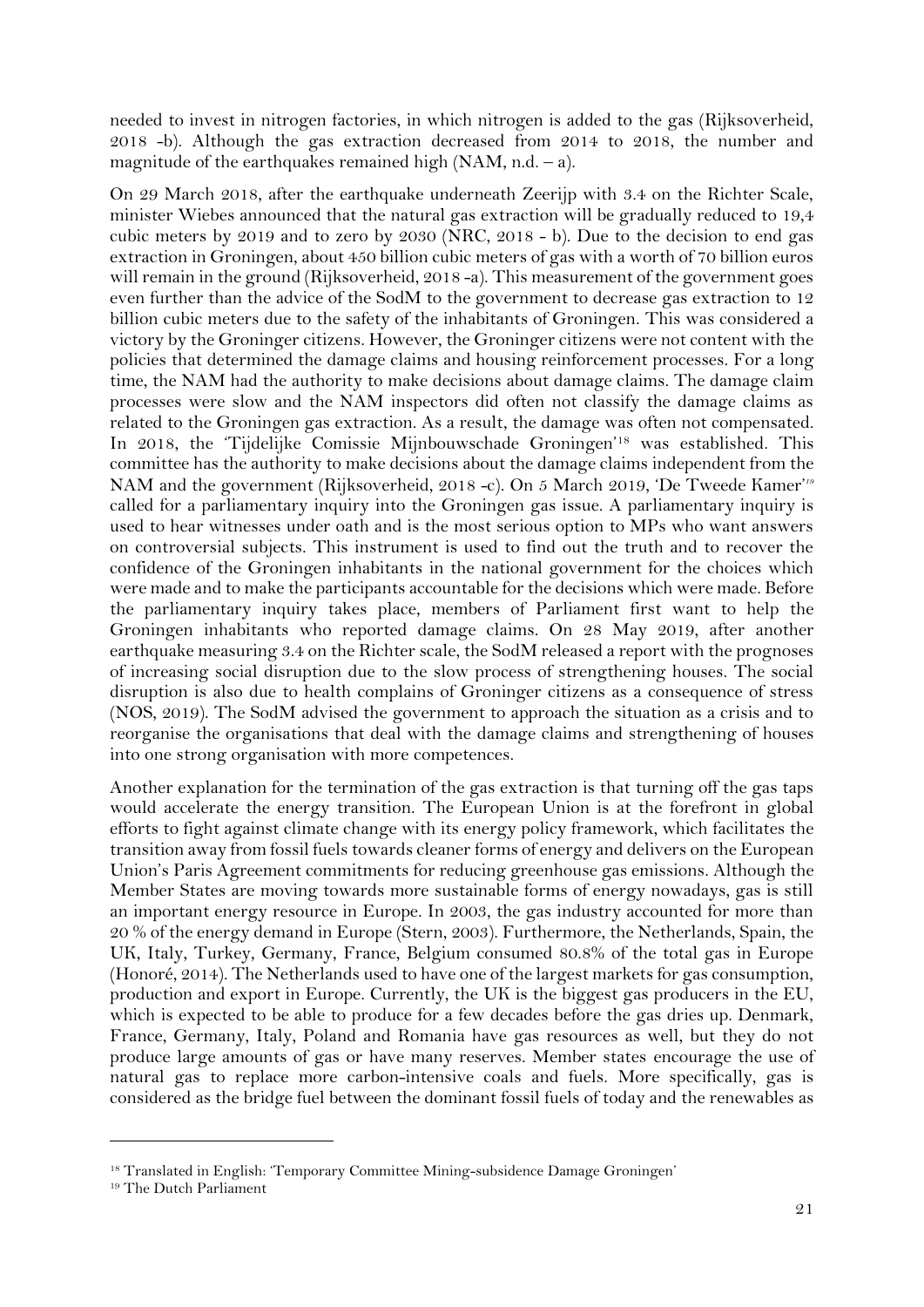fuels of the future. Additionally, gas is favoured due to the well-established gas infrastructure in Europe for the coupling of electricity and heating markets and the power-to-gas technologies that enable the use of gas networks as storage devices for electricity (Grimm et al., 2017). However, due to the current demand for gas in Europe and a decline of indigenous gas recourses, many EU countries depend increasingly on a few foreign gas resources. Europe imports natural gas via pipelines from a variety of places. Data from the third quarter of 2018 shows that Russia was the top supplier (47%), followed by Norway (34%), Algeria and Libya (8.6% combined) (European Commission, 2019). However, the pressing question is at what price these resources will be made available in the future. Illustratively, the Russia–Ukraine gas disputes in 2009, in which Russia and Ukraine failed to agree upon a tariff for the transition of gas from Russia to Europe, demonstrated Europe's gas dependence on Russia. Since this conflict, the diversification of suppliers has been the key strategy of the EU's gas policy. Also, since domestic production is reduced, the EU depends increasingly on foreign gas resources. The increasing dependency on foreign gas resources is a driver for the EU Member States to invest in renewable energy resources, which accelerates the current 'energy transition' towards renewable energy resources. The energy transition began due to the increasing awareness of climate change and global warming in the EU. Lejoux and Ortar (2014) define 'energy transition' as follows:

*The notion of energy transition as it is understood today, means the progressive changeover from an energy system based on the consumption of non-renewable energy resources (oil, coal, natural gas, uranium, etc.) to one based, in part, on the use of renewable energies (solar power, wind power, hydroelectricity, biomass, geothermal energy, etc.), as well as thriftier and more efficient energy behaviour. This change of energy system appears motivated by two factors: the foreseeable rarefaction of energy resources and the negative impact of our energy system on the environment* (p.1).

In total, 175 parties, including the EU, have signed the Paris Agreement in 2016. This could be considered as the successor of the Kyoto protocol. It shows that states are committed to preserving the environment and support coherent global action to reduce their emission. The main aim of the Paris Agreement is to pursue efforts to limit the rise of temperature this century below 2 degrees Celsius and pursuing efforts to limit this increase to 1.5 degrees Celsius. This is done by reducing greenhouse gas emissions and also by focusing on the development of technological tools and capacities that provide the Member States with possibilities to use environmentally friendly energy resources that can replace the current polluting fossil fuels. The Paris Agreement has set bindings targets that have to be achieved by 2050, whereas the monitoring process is managed by the states on an annual basis, through reporting to the UNFCCC and, in case of the EU ETS Scheme, to the Commission.

The Paris agreement has implications for the current Dutch energy and climate policy since it is based on European agreements of this deal. The Dutch government published a report in which it presents its plans for a transition to sustainable energy to take part in global effort to develop a low CO2 energy economy that is safe, reliable and affordable. An important goal of the cabinet is to achieve a  $CO<sub>2</sub>$  neutral energy supply system by 2050. To achieve this, the cabinet has three main principles in their energy policy, which are: focus on  $CO<sub>2</sub>$  reduction, maximize the economic opportunities that the energy transition offers and integrate energy in spatial planning. Illustratively, in 2013, the Dutch government made an agreement with industries, non-governmental organisations and governments, which included targets for energy efficiency savings to 1.5% of their final energy consumption and for an increased share of renewable energy (14% by 2020 and 16% by 2023) (Ministry of Economic Affairs, 2016).

Although it appears that the termination of the gas extraction in Groningen contributes to an acceleration of the energy transition, this is not necessarily the case. Due to current contracts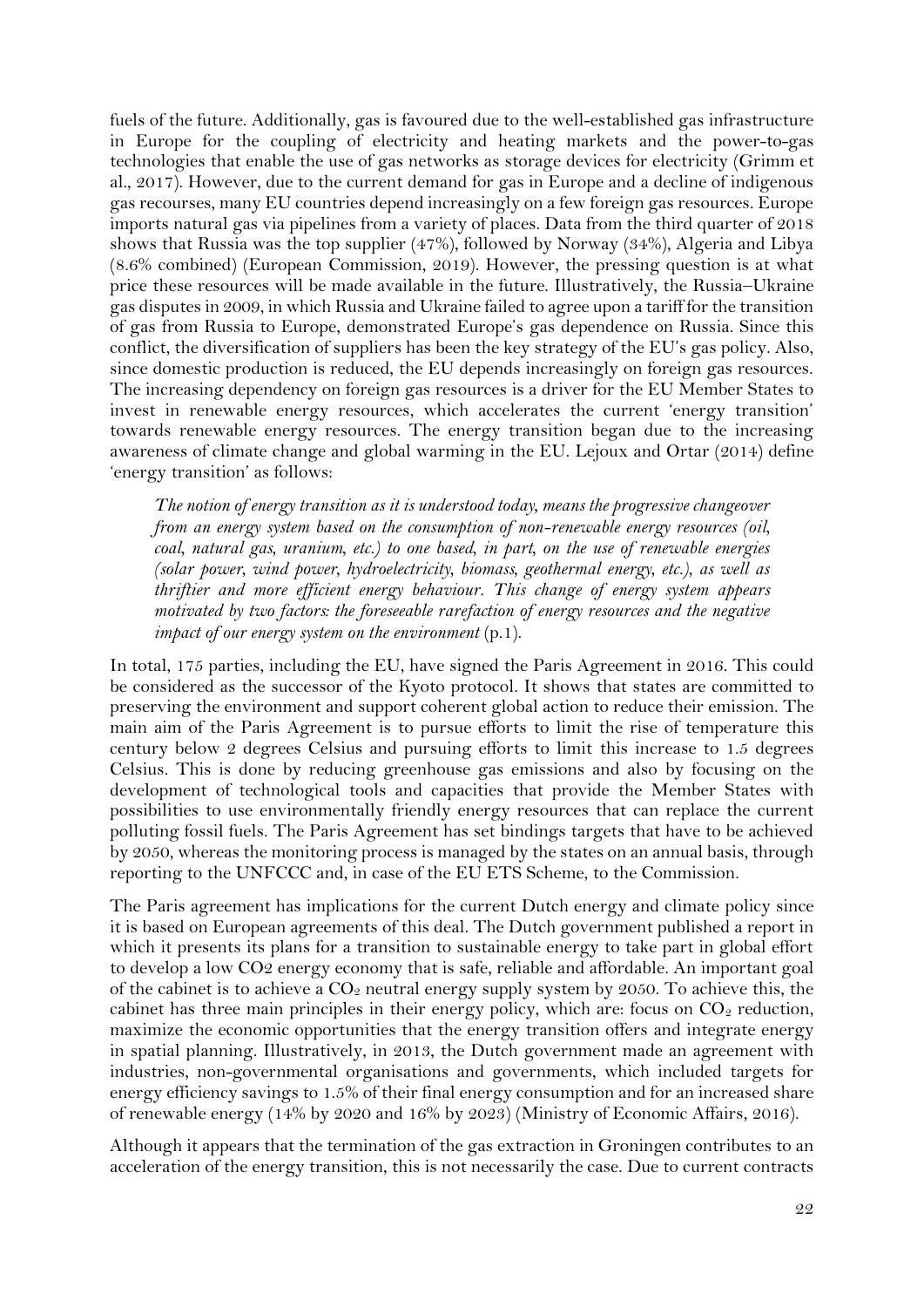to meet domestic and foreign demand for gas, the Netherlands still imports large amounts of gas. In 2018, the Netherlands imported even more gas than it exported to meet the demand, which has not occurred since 1963 (NRC, 2018). Therefore, due to the significant dependency on gas in Groningen, it is not likely that the government made the radical decision to accelerate the energy transition.

#### **§3.1.2 Participants Inside and Outside the Government**

A large number of participants are involved in the policy process of the Groningen gas extraction. The Dutch cabinet<sup>2021</sup> plays a key role in the issue and it decides how much gas is extracted from the Groningen gas field. In the period from 2012 to 2017, Rutte  $\mathbb{I}^{22}$  was in power with Minister of Economic Affairs (Kamp) and Minister of Finance (Dijsselbloem) as important players regarding the Groningen gas extraction. As of 2017, Cabinet Rutte III<sup>23</sup> has been in power with key figures minister of Economic Affairs and Climate Eric Wiebes and with the minister of Health, Welfare and Sports de Jonge. The cabinet has various interests in this issue. Illustratively, they have the duty of taking care of the Groningen residents who are suffering due to the social and emotional impact of the earthquakes. Also, they have to think about gas supplies throughout the whole country. Extracting gas from Groningen is a crucial source of fuel for Europe. There are international agreements that need to be taken into consideration, for example with France, Belgium and Germany, to which the gas from Groningen is exported. Additionally, the national government has a responsibility to decrease pollution. Even though gas is the least polluting fossil fuel, with the modern energy transition, there is the desire to move away from these fossil fuels towards renewables. The Dutch Parliament during Rutte II<sup>24</sup> and Rutte III<sup>25</sup> have held a number of debates often about the Groningen gas extraction. Other election-related actors besides the national government are regional governments, local governments and mayors. Although these actors affect the policy process, they are less influential than the cabinet since gas extraction policy is made on a national level.

The government is strongly interwoven with the gas extraction company the NAM. The NAM has like the government a financial interest. For this reason, there is a close relationship between these two participants. From extraction to transport to the use of fossil fuels, the government is involved in the fossil energy chain. Illustratively, the in 2018 leaked documents about the agreements between the government and the NAM showed the involvement of the Dutch State in the Groningen gas issue. These kinds of agreements between the government and the fossil industry are an explanation why the energy transition is lagging behind in the transition towards sustainable energy recourses. Moreover, it is an explanation why the government decided to terminate gas extraction in Groningen. Other companies that play a role in the gas chain from gas extraction to transport are GasTerra, Energie Beheer Nederland, Maatschap Groningen and the Koninklijke DSM NV.

The Groningen citizens are against further gas extraction since they experience the consequences of the earthquakes. They can take part in interest groups that advocate the

<sup>20</sup> Commonly, referred to as "the (national) government".

 $21$  The common term "administration" (Kingdon, 2003) in the American political system is changed to the term that is common in the Dutch political system, namely "cabinet".

<sup>&</sup>lt;sup>22</sup> Consisted of the coalition between the following political parties: VVD, PVDA.

<sup>23</sup> Consists of the coalition between the following political parties: VVD, CDA, D66, ChristenUnie.

<sup>24</sup> Consisted of the following political parties: VVD, PCC, CDA, D66, GroenLinks, SP, PvdA, ChristenUnie, Partij voor de Dieren, 50PLUS, SGP, DENK, Forum voor Democratie.

<sup>25</sup> Consisted of the following political parties: PVV, SP, CDA, D66, ChristenUnie, GroenLinks, SGP, Partij voor de Dieren and 50Plus.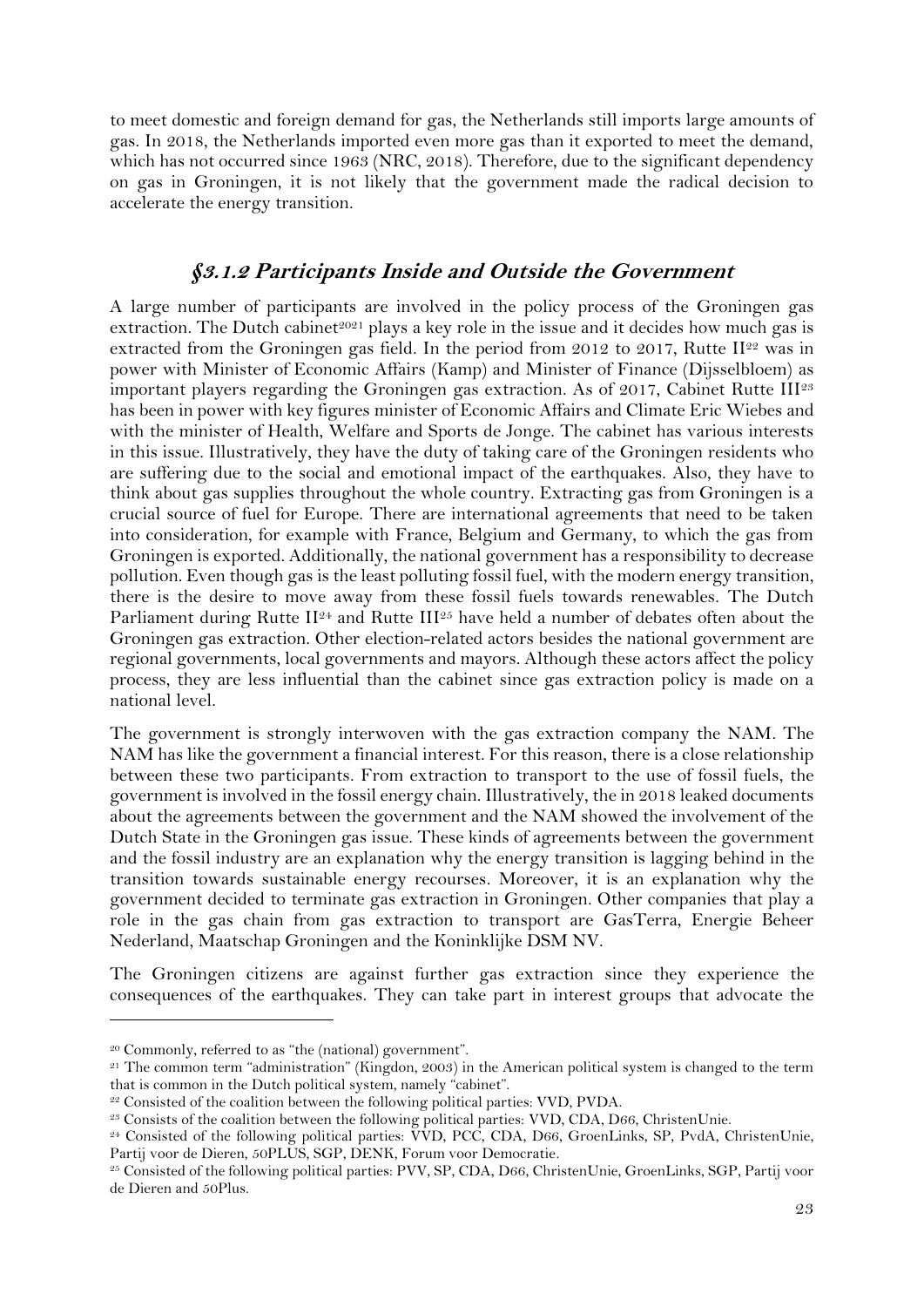rights of the Groningers and environmental rights. Examples of interest groups are the 'Groningen Soil Movement', 'Groningen Gas Deliberation', 'Milieudefensie' and 'Centrum Veilig Wonen'. Sometimes, the Groningers citizens are activists. Generally, as citizens in other parts of the Netherlands are not directly affected by the consequences of the earthquakes, they are less frequent against the earthquakes than the Groninger citizens. Therefore, the Groningers are more activists and more represented in interest groups.

Academics provide knowledge about the Groningen gas extraction issue. They are teachers or scholars in a university or other institute of higher education. Furthermore, there are expert groups and think tanks. An influential expert group in the Groningen gas extraction is the SodM, which published a report that had much impact on the decision-making of the national government. Also, there is the Dutch Safety Board, which released a report on the dangers of the earthquakes and advised to reduce gas production. Other expert groups in the Groningen gas extraction are the following: SodM, Council of State, Royal Netherlands Meteorological Institute, Willem Beton Group, Nationaal Coördinator Groningen, Tijdelijke Comissie Mijnbouwschade Groningen, Comissie Bodemdaling, Gronings Perspectief (RUG) and EPI Kenniscentrum (RUG, Hanze, Alfa-college).

The media inform the Dutch citizens and play a significant role in the agenda-setting process by reporting about the issue and they affect public opinions. Additionally, all the beforementioned parties use the media for the provision of information and to share their opinion. Various media report on the Groningen gas extraction, such as newspapers, television, radio and digital media.

| Participants         | Examples                                                                         |
|----------------------|----------------------------------------------------------------------------------|
| Academics            | Teachers or scholars in a university or other institute of higher education.     |
| Activists and        | Groningen Soil Movement, Groningen Gas Deliberation, Stut-en-Steun,              |
| Interest groups      | Vereniging Groninger Dorpen, Centrum Veilig Wonen, United Nations                |
|                      | Committee on Economic, Social and Cultural Rights, Stichting                     |
|                      | Waardevermindering door Aardbevingen Groningen, Stichting WAG,                   |
|                      | Schokkend Groningen and Houd Groningen Overeind                                  |
| <b>Businesses</b>    | NAM (50:50 joint venture between Exxon Mobil and Shell), GasTerra, Energie       |
|                      | Beheer Nederland, Maatschap Groningen, Koninklijke DSM NV                        |
| <b>Expert Groups</b> | Dutch Safety Board, State Supervision of Mines, Royal Netherlands                |
|                      | Meteorological Institute, Willem Beton Group, Nationaal Coördinator              |
|                      | Groningen, Tijdelijke Comissie Mijnbouwschade Groningen, Comissie<br>Bodemdaling |
| Local and            | The Municipality of Groningen                                                    |
| Regional             |                                                                                  |
| <b>Governments</b>   |                                                                                  |
| Media                | TV, Newspapers, Radio                                                            |
| Politicians and      | Cabinet Rutte II (from 2012 to 2017) consisted of the political parties VVD and  |
| Parties in the       | PVDA. Prominent figures in this cabinet: Minister of Economic Affairs (Kamp)     |
| Cabinet              | and Minister of Finance (Dijsselbloem). Cabinet Rutte III (2017-present)         |
|                      | consisting of VVD, CDA, D66 and ChristenUnie. Prominent figures in this          |
|                      | cabinet: Minister of Economic Affairs and Climate (Wiebes) and Minister of       |
|                      | Health, Welfare and Sport (de Jonge).                                            |
| Politicians and      | Parties in the House of Representatives of the Netherlands 2012-2017: PVV,       |
| Parties              | SP, CDA, D66, ChristenUnie, GroenLinks, SGP, Partij voor de Dieren and           |
| in the Parliament    | 50Plus.                                                                          |
| The Media            | TV, Radio, Social Media                                                          |
|                      |                                                                                  |

<span id="page-24-0"></span>Table 1: Participants inside and outside the government (Kingdon, 2003)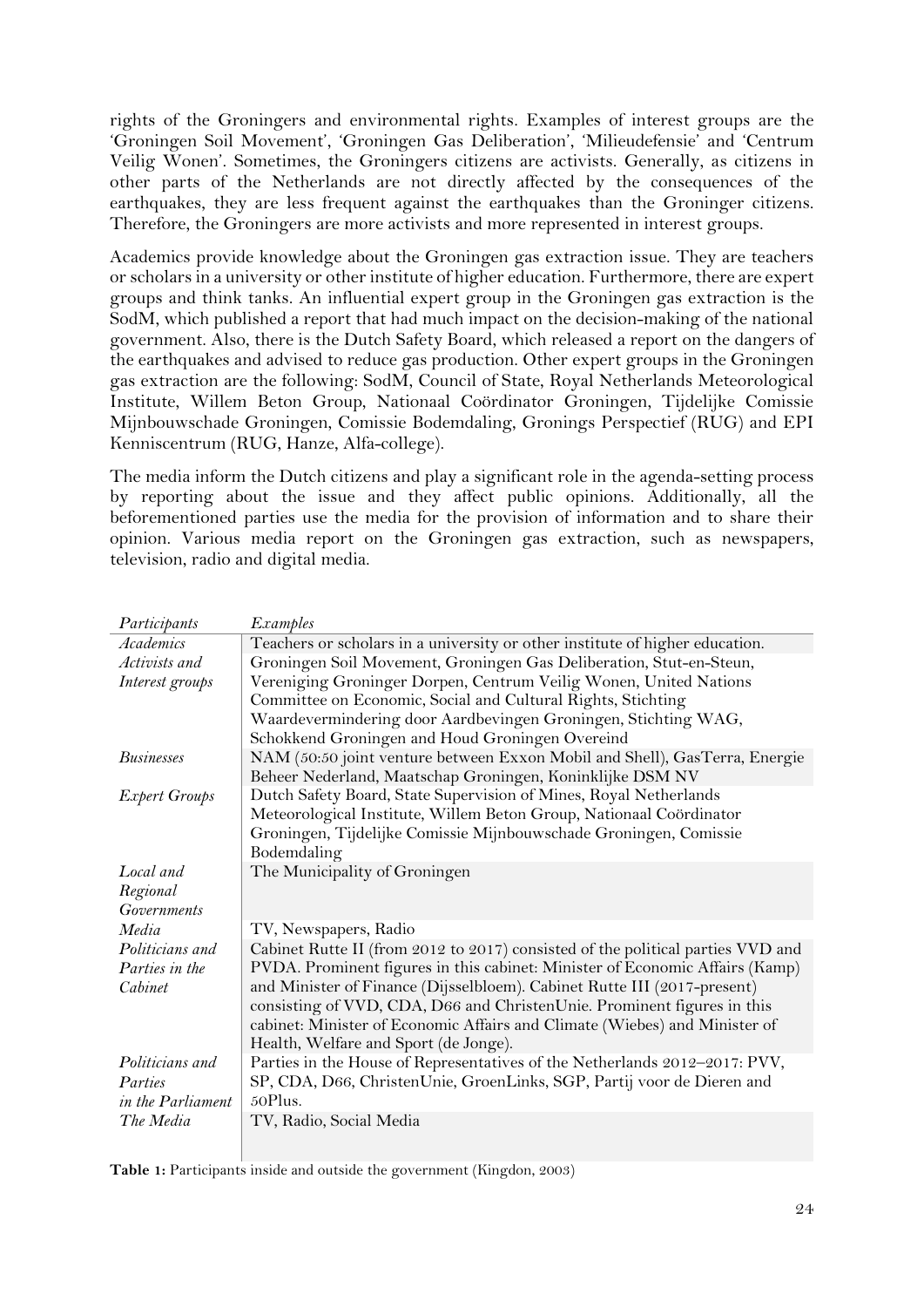#### **§3.2 Methods of Data Collection**

<span id="page-25-0"></span>In order to analyse the frames that appeared in the media, this study explores the variety of frames that newspaper stories adopted on the Groningen gas extraction. Although the media is an actor in the policy process with certain interests, this study considers the media as an actor that represents the public debate about the Groningen gas extraction. This study focused on two Dutch quality newspapers, namely *de Volkskrant* (a centre-left quality newspaper) and *NRC Handelsblad* (a centre-right quality newspaper)*.* These newspapers are selected because they belong to the quality newspapers with the highest circulation rates in the Netherlands. Quality newspapers are distinct from popular newspapers by the type of information published. Quality newspapers have predominantly middle-class audiences, are politically diverse and are serious in tone. Generally, quality newspapers are considered as a reliable source of information for citizens. A limitation of this method is that only two quality newspapers are selected among the multitude of newspapers. In doing so, there are no local newspapers analysed and popular newspapers selected. These newspapers may discuss other aspects of the issue and frame it in a different way as national newspapers. This implies that a part of the discourse regarding the issue upon investigation is not addressed, which could be considered as a limitation. A consequence may be that certain aspects of the issue and certain framing will be missed. Nevertheless, as the two quality newspapers are widely read in the Netherlands and considered a reliable source of information, they can provide insights into the most used media frames. The newspaper articles of *de Volkskrant* and *NRC Handelsblad* were collected via the online LexisNexis<sup>26</sup> news archive database. In order to find newspaper articles about gas extraction in Groningen, keywords were used to search for the newspaper articles. In doing so, the Dutch translation of "gas extraction Groningen"<sup>27</sup> was used. As these keywords provided a large number of articles, no other key terms were used. In order to collect the newspaper articles prior to the 2018 decision to terminate the gas extraction, newspaper articles in the time span from 2009 to 2017 were collected. The initial query of the newspapers resulted in a large sample of 594 newspaper articles (See Table 2). In order to get a smaller sample, the media peaks in which the Groningen gas extraction was mentioned with greater frequency were identified. As the newspaper articles in the media peaks reflect the shifts in the intensity and focus of the news frames (Dodge and Lee, 2015; Mattson & Clark, 2012), it is useful to analyse the frames in the media peaks. Therefore, from 2009 to 2017, the newspaper articles in the media peaks of every year were selected (Table 3). As the publications of the newspaper articles in the media peaks increased significantly from 2013 to 2017, minimal 10 newspaper articles of the newspaper articles in those media peaks were randomly selected for coding by an online sample size generator, which creates a valid and reliable view of the content of the media coverage (Table 4). This led to a total of 70 articles published between 2009 and 2017, which is equal to 11 % of the total number of published articles in the two newspapers about the Groningen gas extraction by the two newspapers from 2009 to 2017. Although the results of the analysis are not generalizable to all the available newspapers, an analysis of 70 newspaper of two widely read newspapers in the media peaks will provide insights about the news frames in the Groningen gas extraction debate. In the sample of 70 newspaper articles of all sorts of newspaper articles were included, such as news reports, feature articles and opinion pieces.

<sup>&</sup>lt;sup>26</sup> A widely use tool in news searching

<sup>27</sup> Translated in Dutch: 'gaswinning Groningen'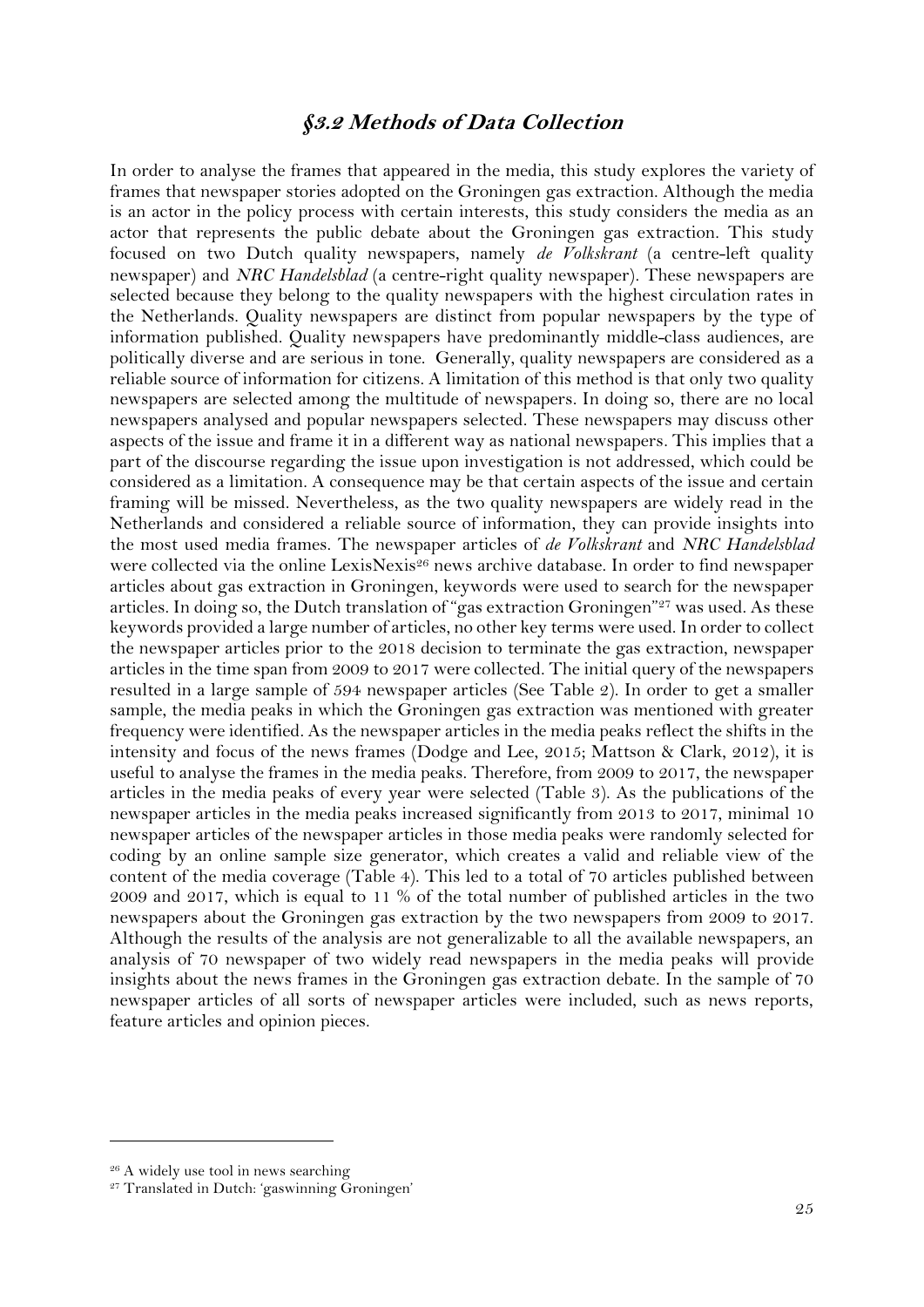| <b>YEAR</b> | Volkskrant     | NRC Handelsblad | Total |
|-------------|----------------|-----------------|-------|
| 2009        |                | 6               | 7     |
| <i>2010</i> | $\overline{4}$ | $\mathcal{Q}$   | 6     |
| 2011        | $\overline{4}$ |                 | 5     |
| 2012        |                | $\mathcal{Q}$   | 3     |
| 2013        | 40             | 48              | 88    |
| 2014        | 47             | 70              | 117   |
| 2015        | 81             | 110             | 191   |
| 2016        | 28             | 43              | 71    |
| 2017        | 47             | 59              | 106   |

<span id="page-26-0"></span>**Table 2:** Articles about the Groningen gas extraction in the two newspapers (n=594)

| Year | Media Peak        | Volkskrant     | NRC Handelsblad | Total         |
|------|-------------------|----------------|-----------------|---------------|
| 2009 | June              |                | $\overline{4}$  | 5             |
| 2010 | May               | 3              |                 | 4             |
| 2011 | September/October |                |                 | $\mathcal{Q}$ |
| 2012 | August            | $\overline{4}$ |                 | 5             |
| 2013 | February          | 20             | 15              | 35            |
| 2014 | January           | 28             | 25              | 53            |
| 2015 | February          | 20             | 30              | 50            |
| 2016 | September         | 5              | 8               | 13            |
| 2017 | March             | 11             | 11              | 22            |

<span id="page-26-1"></span>**Table 3:** Newspaper articles in the media peaks

| Year | Media Peak        |                | Volkskrant NRC Handelsblad | Total         |
|------|-------------------|----------------|----------------------------|---------------|
| 2009 | June              |                | $\overline{4}$             | 5             |
| 2010 | May               | $\mathcal{Q}$  |                            | 4             |
| 2011 | September/October |                |                            | $\mathcal{Q}$ |
| 2012 | August            | $\overline{4}$ |                            | 5             |
| 2013 | February          | 5              | 5                          | 10            |
| 2014 | January           | 5              | 5                          | 10            |
| 2015 | February          | 5              | $\frac{5}{2}$              | 10            |
| 2016 | September         | 5              | 8                          | 13            |
| 2017 | March             |                | $\frac{5}{2}$              | 10            |

<span id="page-26-2"></span>**Table 4:** Number of analysed articles

| Period            | Media Peaks                                  | Volkskrant NRC |    | Total |
|-------------------|----------------------------------------------|----------------|----|-------|
| From 2009 to 2011 | June 2009, May 2010,                         | $\sqrt{2}$     | 6  | 11    |
|                   | September/October 2011                       |                |    |       |
| From 2012 to 2014 | August 2012, February                        | - 14           |    | 25    |
|                   | 2013, January 2014                           |                |    |       |
|                   | From 2015 to 2017   February 2015, September | - 16           | 18 | .34   |
|                   | 2016, March 2017                             |                |    |       |
| Total             |                                              | 35             | 35 | 70    |

<span id="page-26-3"></span>**Table 5:** Newspaper articles in the three time spans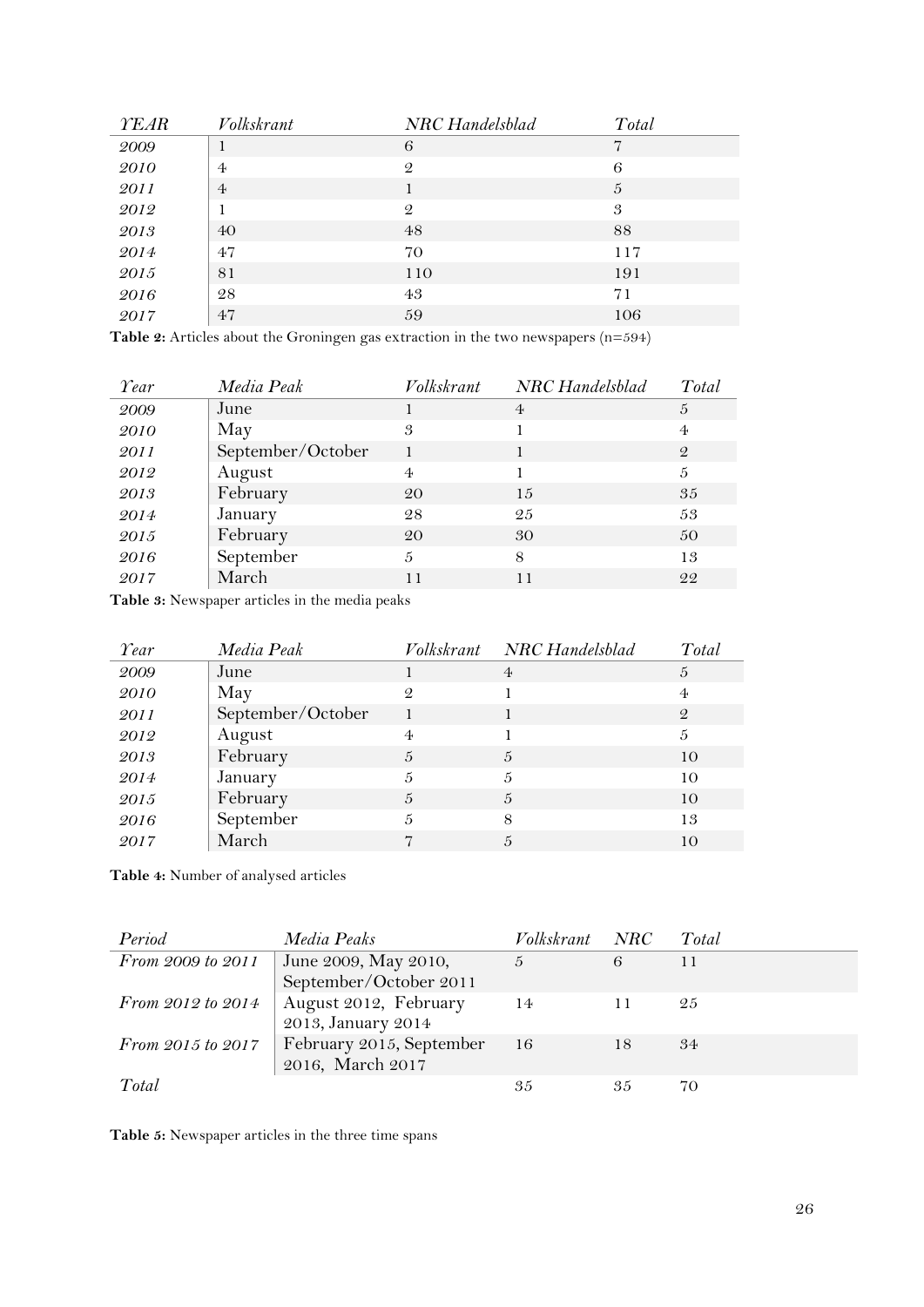## **§3.3 Methods of Data Analysis**

<span id="page-27-0"></span>Frame analysis is conducted in order to answer the first sub-question: *"Which generic and specific frames appear in the news coverage of the Groningen gas extraction in Dutch national newspapers and is there a shift of appeared frames?"*. Frame analysis can be located between discourse analysis and word content analysis by combining qualitative and quantitative methods (Neuendorf, 2016). The qualitative content analysis is concerned with latent content, which is the underlying meanings of the text, as interpreted by coders in an inherently subjective process (Neuendorf & Kumar, 2002). The quantitative analysis is concerned with the dynamics in the content of the media.

This study used a combination of inductive and deductive coding. In an inductive analysis, frames are established from an initial exploratory analysis of a sample (Matthes, 2009). On the other hand, a deductive approach analyses a news story with an open view "to attempt to reveal the array of possible frames" (Semetko & Valkenburg, 2000). This study has mainly used a deductive approach, as this study used the prescribed frames of Semetko and Valkenburg (2000) and the frames that were mainly developed by Dodge and Lee (2015) and Metze (2017) on the topic of unconventional gas extraction.

For the analysis, the following steps are conducted: constructing a coding scheme, coding latent content using the coding scheme, analysing the data. After the 70 collected newspaper articles about the Groningen gas extraction are imported in ATLAS.ti, the analysis is conducted. The newspaper articles were analysed and synthesised by labelling them with the help of the coding program ATLAS.ti. In doing so, a coding scheme was developed, in which the generic and specific frames are outlined (See Table 6). Each newspaper article was read two times to identify the frames. For each article, frames were labelled as 'present' or 'absent'.

In order to label the newspaper articles, two sets of frames were used, namely the set of generic frames (Semetko and Valkenburg, 2000) and a set of specific frames. In order to analyse a wider variety of the consequences of gas extraction and the earthquakes, the author changed the 'economic consequences' frame to the 'consequences' frame. Currently, there is no set of frames developed specifically for news coverage regarding gas extraction. Therefore, in order to have a better understanding of the news coverage, a second set of specific frames is developed by the author (see Table 7 in the empirical section). This developed set of frames is based on previous studies found about framing the topic of unconventional gas extraction (Dodge and Lee, 2015; Metze, 2017), in which the framing of fracking is analysed.

Some of the generic and specific frames overlap since the specific frames cover more detailed information of the generic frames. For example, the economic opportunity, the energy security frame, the environmental risk frame and the unsustainable fuel frame are part of the consequences frame, as they highlight direct and indirect consequences of gas extraction.

This study also analyses whether there was a shift of framing in the media. In addition to the frame analysis, a word content analysis was conducted of the three periods. In doing so, word clouds were visualised with ATLAS.ti, which are graphical representations that highlight the relative frequency of words in a text. In doing so, word clouds help to show which words appear with the highest frequency in a text. Although the word clouds show the most mentioned words in the newspaper articles, they do not reveal the meaning of these words. Thereafter, in order to outline shifts in the use of frames, the generic and specific frames were analysed over time. In doing so, the generic and specific frames in the three time spans were analysed and compared with each other: from 2009 to 2011; from 2012 to 2014; and from 2015 to 2017 (Table 5).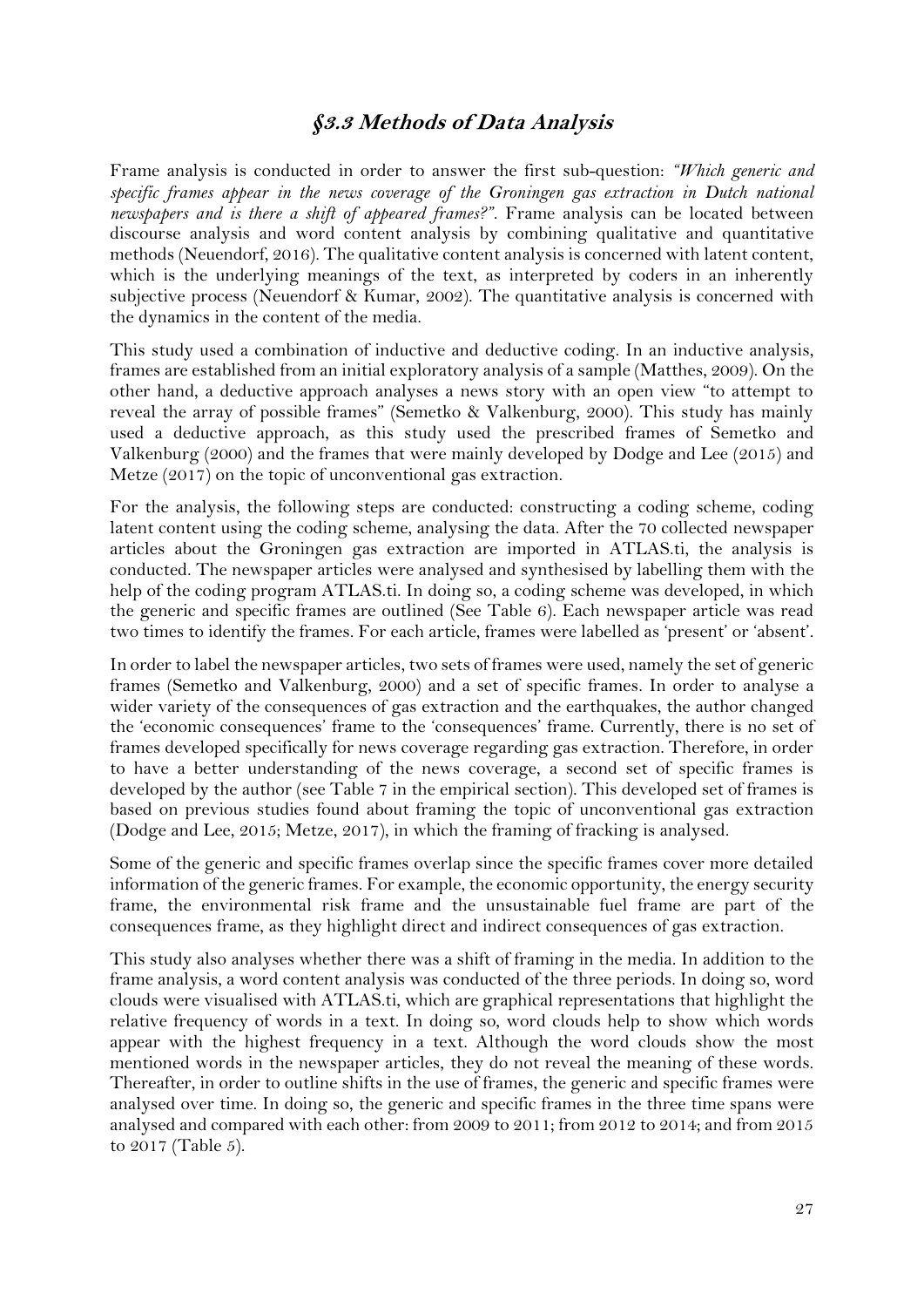Basic descriptive statistics were used to analyse the findings of the frame analysis. In doing so, the frequency of the frames is analysed. Moreover, the findings were displayed in bar graphs. The analysis may have a research bias since all the coding was carried out by a single coder (McComas & Shanahan, 1999). However, to enhance the reliability of the coding, roughly 10 % of the articles were analysed by a second coder, who had previous experience in coding.

The main argument of Kingdon's Multiple Streams Framework (2003) is that we all have low attention to give to political issues because, at any given moment, there is a significant amount of issues competing for our attention. As a result, policies rarely change. Therefore, conditions must be present to pay attention to issues. That is where the media comes in. The media are presenting competing stories on natural gas. However, a story becomes an issue when (1) it can be supported by emphasizing some indicators (problem stream), (2) appeals to the national sensibility -- what the Dutch people identify as just and moral or a priority (political stream), (3) there seems to be a solution which is both technically and morally acceptable (policy stream). The results of the frame analysis are used to indicate whether the story develops into an issue. The results can show whether there is a shift in the national mood in the public debate, which could be an explanation for the government's decision to terminate the gas extraction in 2018.

In addition to the frame analysis, a content analysis of the presence of the various actors is conducted in order to answer the second sub-question: *"Which actors inside and outside the government appear in the news coverage of Dutch national newspapers and is there a shift of appeared actors?"*. Kingdon (2003) argues that in order for a story to become an issue, various actors champion the issue. This part of the analysis focus on the actors who champion the issue in the media. With the help of the coding program ATLAS.ti., the groups of actors are coded as 'present' or 'absent' per newspaper article. In doing so, there is a selection made of the most important participants in the Groningen gas extraction. The following groups of actors mentioned in Kingdon's Multiple Streams Framework<sup>28</sup> were labelled in the news coverage: 'academics', 'the national government', 'politicians and parties in the Parliament', 'businesses', 'activists and interest groups' and 'expert groups'. In addition to these groups of actors, two other groups were labelled, namely 'Groningers' and 'citizens outside Groningen'. The presence of the Groningers and citizens outside Groningen provide insights about how much the media focus on the people that have to live with the consequences of the earthquakes. These participants are outlined in the coding scheme (Table 6). Again, roughly 10 % of the articles were analysed by a second coder, who had previous experience in coding. Moreover, basic descriptive statistics were used to compare the frequency of the participants in the news coverage. In order to get an overall picture of the appearance of the participants, the analysis was conducted for the articles from 2009 to 2017 altogether. Thereafter, in order to outline shifts in the appearance of the participants, three time spans were analysed and compared with each other: from 2009 to 2011; from 2012 to 2014; and from 2015 to 2017 (Table 5). Again, bar charts were used to show the presence of the actors.

In addition to the frame analysis, a quantitative analysis of media reports was conducted in order to answer the third sub-question: "*How do media pay attention over time to the Groningen gas extraction?*". A quantitative analysis provides insights about how the media gives attention to the issue over time. An increase in media attention of public risks can put more pressure on politicians to take actions (Baumgartner and Jones, 2009). The quantitative analysis shows whether the media increasingly focused on the issue of gas extraction in Groningen. In order to investigate whether the media puts more pressure on politicians, this section counts the media reports on the Groningen gas extraction over time. In doing so, it is analysed how

<sup>28</sup> See 'Table 3' for the Participants in the policy process of the Groningen gas extraction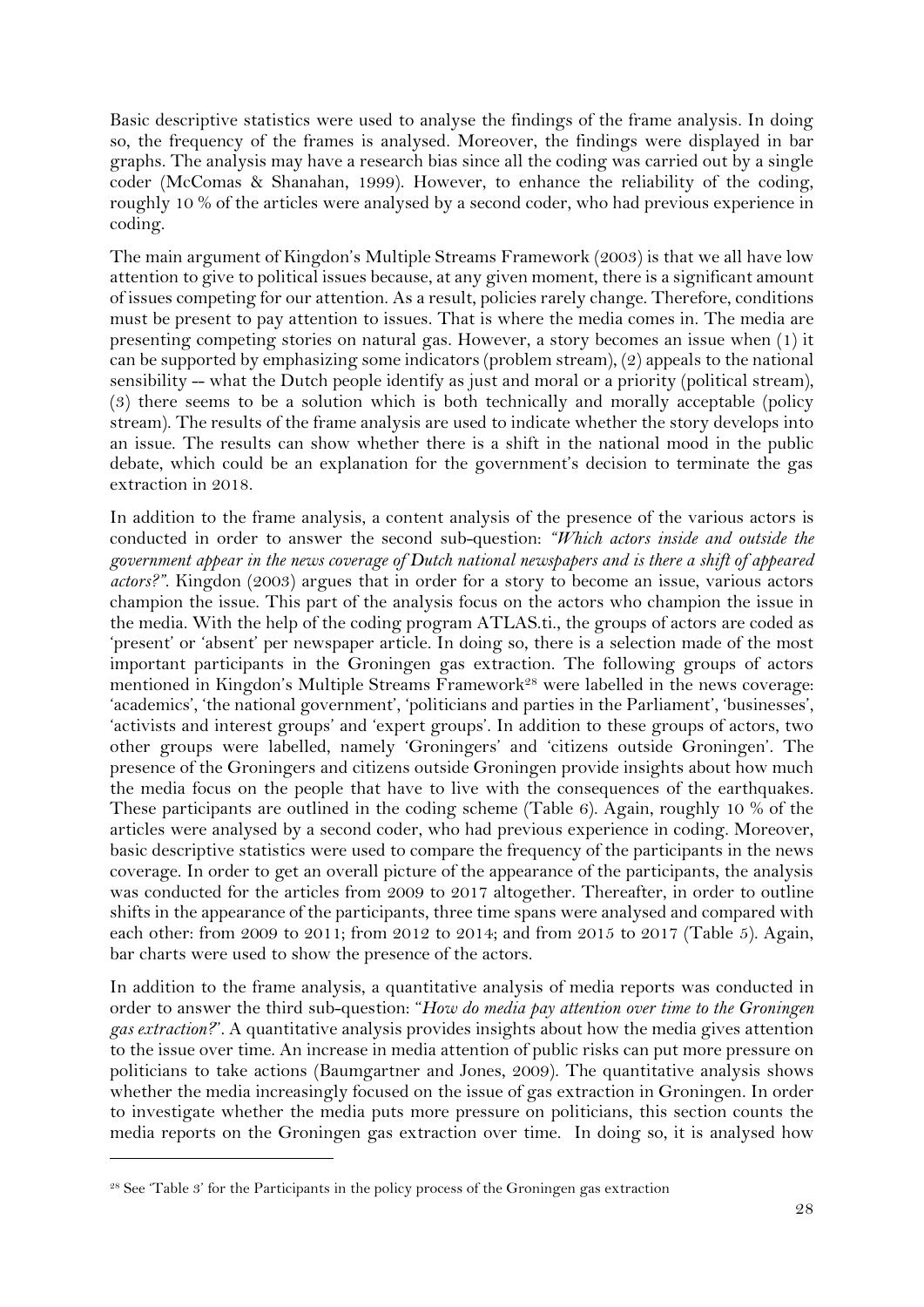many newspaper articles are published every year on the Groningen gas extraction and whether there is a shift of media attention.

|               | Frames and Actors                         | Theory                      |
|---------------|-------------------------------------------|-----------------------------|
|               | <i>Generic</i>   Consequences Frame       | Developed by Semetko and    |
| frames        | <b>Morality Frame</b>                     | Valkenburg (2000)           |
|               | <b>Responsibility Frame</b>               |                             |
|               | <b>Conflict Frame</b>                     |                             |
|               | Human interest Frame                      |                             |
| Specific      | <b>Economic Opportunity Frame</b>         | Based on the study of Dodge |
| frames        | <b>Environmental Risk Frame</b>           | and Lee (2015) and Metze    |
|               | Energy Independence Frame                 | (2017)                      |
|               | Unsustainable Fuel Frame                  |                             |
|               | Technological Innovation Frame            |                             |
| <i>Actors</i> | Academics                                 | Based on Kingdon's Multiple |
|               | <b>Businesses</b>                         | Streams Framework (2003)    |
|               | Dutch citizens outside Groningen          |                             |
|               | Expert groups                             |                             |
|               | Groningers                                |                             |
|               | Interest groups and activists             |                             |
|               | Local and regional governments            |                             |
|               | Politicians and parties in the Parliament |                             |
|               | National Government                       |                             |

<span id="page-29-1"></span>**Table 6:** Coding scheme

#### **§3.4 Conclusion**

<span id="page-29-0"></span>The method started with a background on the Groningen gas issue, in which the development of the Groningen gas extraction was discussed and the various actors were identified. The background showed that the termination of gas extraction was mainly an effort to protect the safety of the Groningers and less an effort to accelerate the energy transition. Moreover, there is a multitude of actors involved. In order to analyse how the story of the Groningen gas extraction was represented in the media, a frame analysis will be conducted of 70 newspaper articles in *de Volkskrant* and *NRC Handelsblad* in the media peaks. Besides a set of generic frames, a set of specific frames was developed. A content analysis will be conducted to analyse the presence of the participants inside and outside the government (administration; parliamentary parties; businesses; citizens; activists and interest groups; and expert groups). The presence of the actors in the news coverage provides a better understanding of whether the media focus on certain actors more than others, which has implications for the opportunity of actors to reflect their views in the public debate. Given the large number of newspaper articles on the Groningen gas extraction and the relatively short time span of the study, the analysis of the selection of the newspaper articles cannot be considered as representative of all the Dutch newspaper articles about the Groningen gas extraction in the press between 2009 and 2017. Nonetheless, by manners of a functional selection of data, this detriment is to be surmounted. In order to investigate whether or not the media puts more pressure on politicians to act (Baumgartner and Jones, 2009), the media attention for the gas extraction in Groningen will be analysed.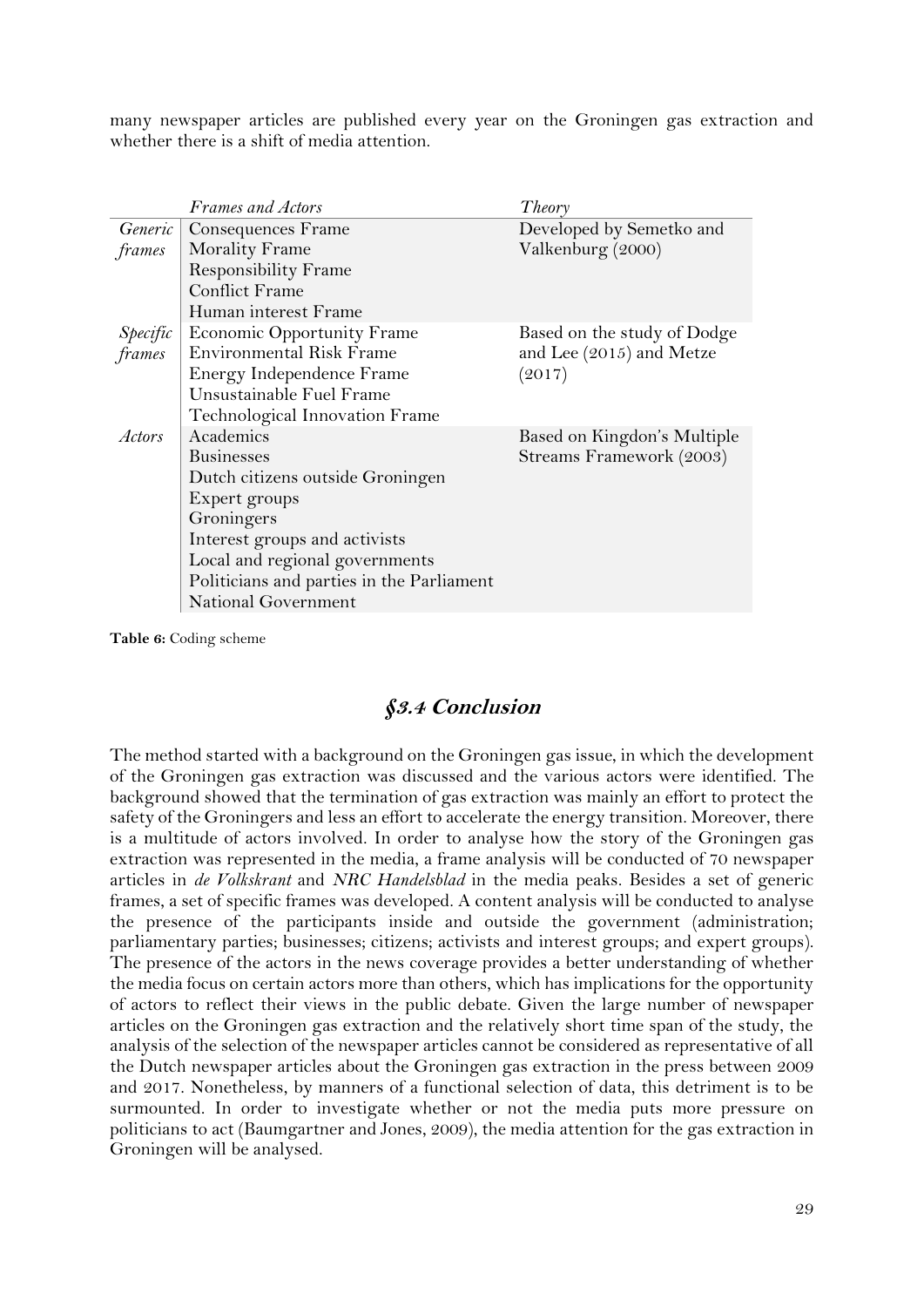## **IV. Empirical Findings**

<span id="page-30-0"></span>This chapter provides the findings of the analysis of the Groningen extraction news coverage in the media peaks of *de Volkskrant* and *NRC Handelsblad* between 2009 and 2017.

Paragraph 4.1 answers the first sub-question: *"Which generic and specific frames appear in the news coverage of the Groningen gas extraction in Dutch national newspapers and is there a shift of frames?".* Frame analysis reveals the media framing of natural gas extraction from the years 2009 to 2017. Frames are matched up to the generic frames developed by Semetko and Valkenburg (2000) and the specific frames based on the study of Dodge and Lee (2015) and Metze (2017). In each set of frames is the order of predominance of the frames discussed and *how* each frame of the two sets is presented. Moreover, in order to provide more insights about the shift of framing, content analysis is conducted and the appearance of the generic and specific frames over time are presented. Moreover, this paragraph explains whether, according to Kingdon's Multiple Streams Model, the story evolves into an issue. A shift in the perceptions of the public debate could explain the government's decision to terminate the gas extraction in 2018.

Paragraph 4.2 answers the second sub-question: *"Which actors inside and outside the government appear in the news coverage of Dutch national newspapers and is there a shift of appeared actors?"* In order for a story to transform into an issue, various policy entrepreneurs should champion the issue. This paragraph presents the findings of the presence of the various actors in the news coverage.

Paragraph 4.3 answers the second sub-question: *"How do media pay attention over time to the Groningen gas extraction?* This paragraph conducts a quantitative analysis and presents the number of media reports regarding the Groningen gas extraction of the two newspapers over time. When an issue is increasingly problematised, an increase in media attention can put more pressure on politicians to act (Baumgartner and Jones, 2009).

## **§4.1 Framing**

#### **Presence of the Frames**

<span id="page-30-1"></span>The five generic frames by Semetko and Valkenburg (2000) show how the media shape the public debate. First, the consequences frame emphasises how an issue affects people. This frame refers to the indicators of the problem. As many people are affected by the continuation or the termination of the gas extraction, I expect that this frame appears with a high frequency. Second, the responsibility frame gains insights into whether the media attributes responsibility for its cause or solution to certain actors. This frame can be used to problematise a story, as it refers to the national sensibility and what the Dutch people identify as just. As the earthquakes are caused by gas extraction, which is the consequence of human actions, I expect that this frame appears with a high frequency. Third, the morality frame presents the issue from a religious/moral angle. This frame can be used to problematise a story, as it refers to the national sensibility regarding what the Dutch people identify as moral justice. As the gas extraction had a significant impact on the Groningers, I expect there are moral prescriptions present in the news coverage. Fourth, the conflict frame provides insights into whether the media focus on controversy between actors. This frame can be used to problematise a story, as it indicates whether a story is a source of controversy. As the gas extraction is a controversial issue, I expect that this frame appears with a high frequency in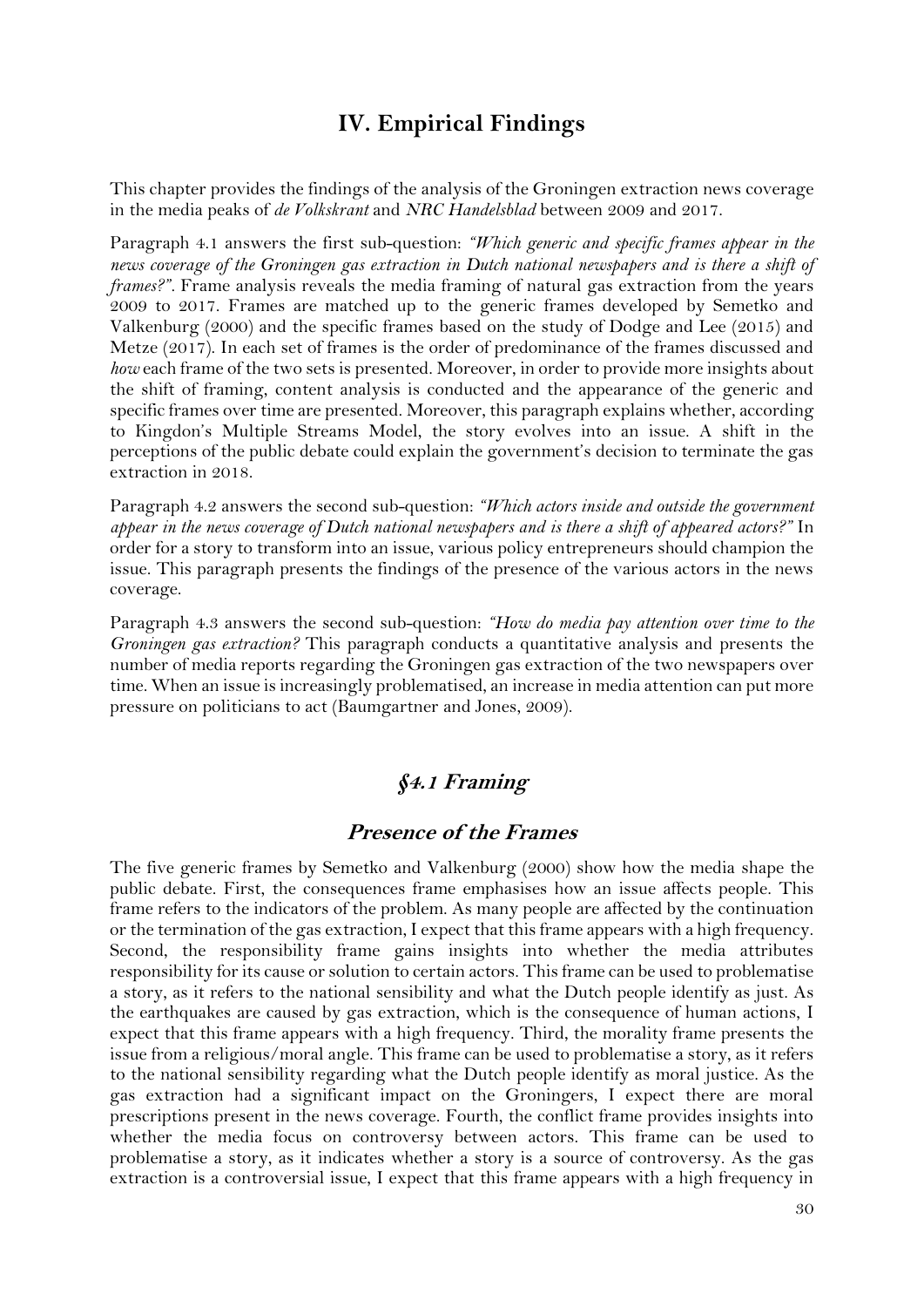the news coverage. Fifth and last, the human interest frame presents an issue from an emotional and personal point of view. This frame can be used to problematise a story, as emotions can be used to express displeasure. As the earthquakes have a significant personal and emotional impact on the Groningers (Van der Voort & Vanclay, 2015), I expect that this frame appears with a high frequency in the news coverage. Examples of generic frames are given in Table 7 below.

| Frame                 | Description                              | Example                                   |
|-----------------------|------------------------------------------|-------------------------------------------|
| Consequences          | This frame reports an event,             | Groningen gas extraction causes           |
| Frame                 | problem, or issue in terms of            | earthquakes. However, the termination     |
|                       | the consequences it will have            | of gas extraction has an impact on the    |
|                       | for an individual, group,                | treasury and energy independence.         |
|                       | institution, region, or country.         |                                           |
| <b>Morality Frame</b> | This frame puts the event,               | There is a moral responsibility to        |
|                       | problem, or issue in the                 | Groninger citizens and future             |
|                       | context of religious tenets or           | generations.                              |
|                       | moral prescriptions.                     |                                           |
| Responsibility        | This frame presents an issue             | Groningen gas extraction places           |
| Frame                 | or problem in such a way as to           | responsibility on certain actors, such as |
|                       | attribute responsibility for its         | the government or the NAM. These          |
|                       | cause or solution to either the          | actors should take actions.               |
|                       | government or to an                      |                                           |
|                       | individual or group.                     |                                           |
| Conflict Frame        | This frame emphasizes the                | Groningen gas extraction as a source of   |
|                       | conflict between individuals,            | controversy between various actors.       |
|                       | groups, or institutions as a             |                                           |
|                       | means of capturing audience<br>interest. |                                           |
| Human Interest        | This frame brings a human                | Focus on the personal impact of the       |
| Frame                 | face or an emotional angle to            | earthquakes.                              |
|                       | the presentation of an event,            |                                           |
|                       | issue, or problem.                       |                                           |
|                       |                                          |                                           |

<span id="page-31-0"></span>**Table 7:** Generic frames developed by Semetko and Valkenburg (2000)

This study found that the Groningen news stories used all the news frames developed by Semetko and Valkenburg (2000) in the following order of predominance: consequences frame, conflict frame, responsibility frame, human interest frame and morality frame. The results are presented in Figure 2 below.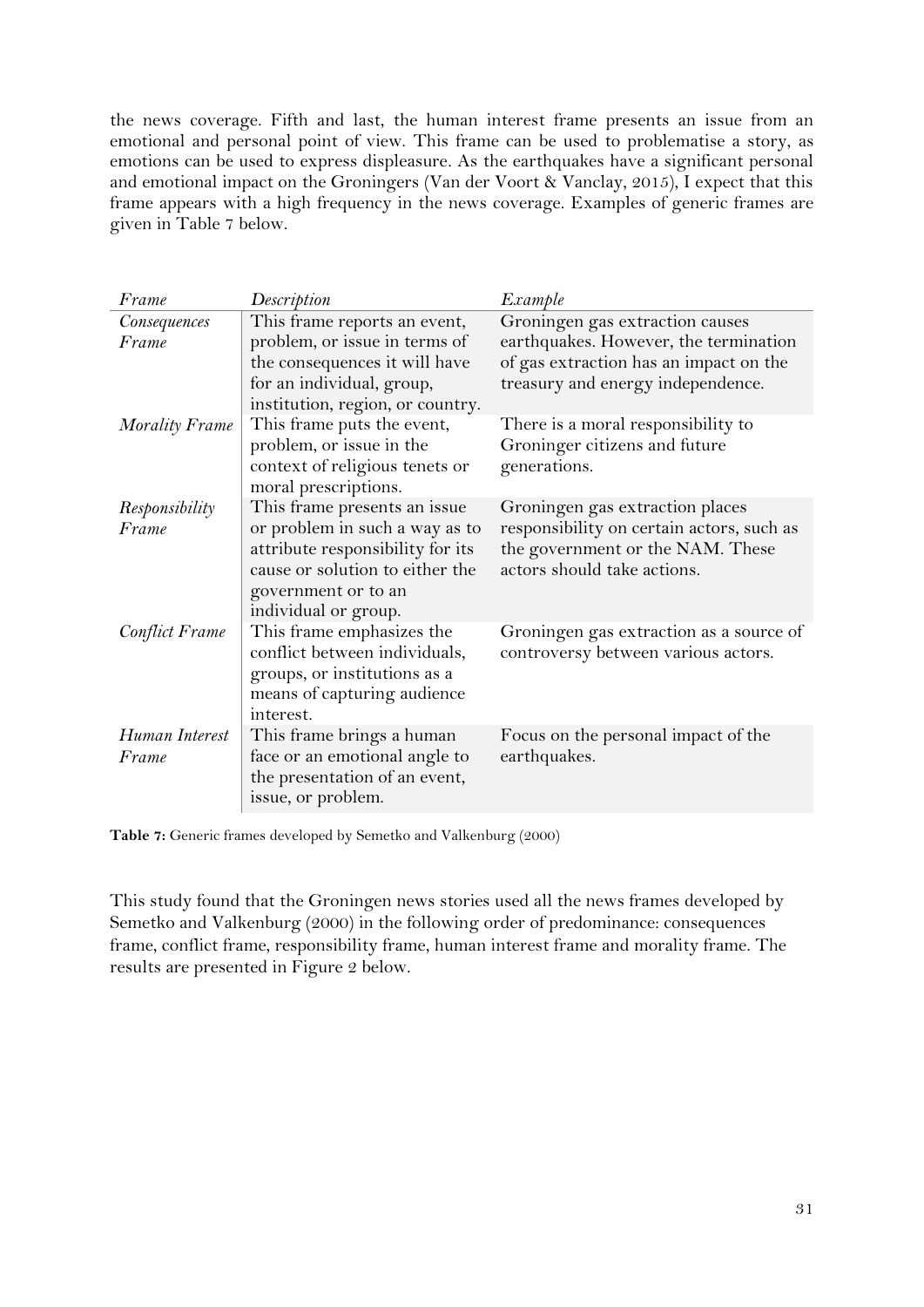

<span id="page-32-0"></span>**Figure 2:** Bar graph of the frequency in percentages of the appearance of the five generic frames in newspaper articles of *de Volkskrant* and *NRC Handelsblad* in the media peaks between 2009 and 2017 (n=70)

The consequences frame dominated the news coverage and was present in 91% of the news coverage. It is not surprising that this frame appeared with a high percentage, as the news is mainly about how the earthquakes have an impact on the people in Groningen. The conflict frame was the second most detected frame and was present in 48% of the news coverage. Due to the controversial nature of gas extraction, it is not surprising that this frame appeared with a high frequency, as a multitude of actors with opposing views are involved in the issue. The third most detected frame was the responsibility frame, which was present in 42% of the news. Not surprisingly, due to the public risks of earthquakes, the media tend to attribute responsibility to certain actors. In the Groningen gas extraction, the crisis is not simply an "act of God" and is caused by human actions. If the government and the NAM did not extract the gas from the Groningen field, then the people would not have had to face the consequences of the earthquakes. As the government and the NAM are in charge of the continuation of gas extraction, blame was mainly assigned to these actors. Although the least detected frames were the human interest frame and the morality frame, they did not appear with a low frequency. The human interest frame appeared with a frequency of 38%. Not surprisingly, when there is a crisis that influences people personally, the media tend to focus on the personal and emotional aspects of the crisis. The morality frame was the least prominent frame of the generic frames and appeared with a frequency of 32%. Surprisingly, the morality frame appeared with a higher frequency as expected, which indicates that the media used morals to describe the situation in the news coverage.

An and Gower (2009) analysed crisis news coverage and found that the responsibility frame appeared with the highest frequency. This finding is in contrast with the finding of this study, as it was the consequences frame that appeared with the highest frequency. Also, Semetko and Valkenburg (2000) found in their research that the responsibility frame appeared with the highest frequency. A possible explanation for the high frequency of the consequence frame in the news coverage about the Groningen gas extraction is due to the controversial nature of gas extraction. In the news coverage, there is a focus on the beneficial and disadvantageous consequences of the gas extraction. Nevertheless, the responsibility frame did not appear with a low frequency, as it appeared in 42% of the newspaper articles. In line with the finding of An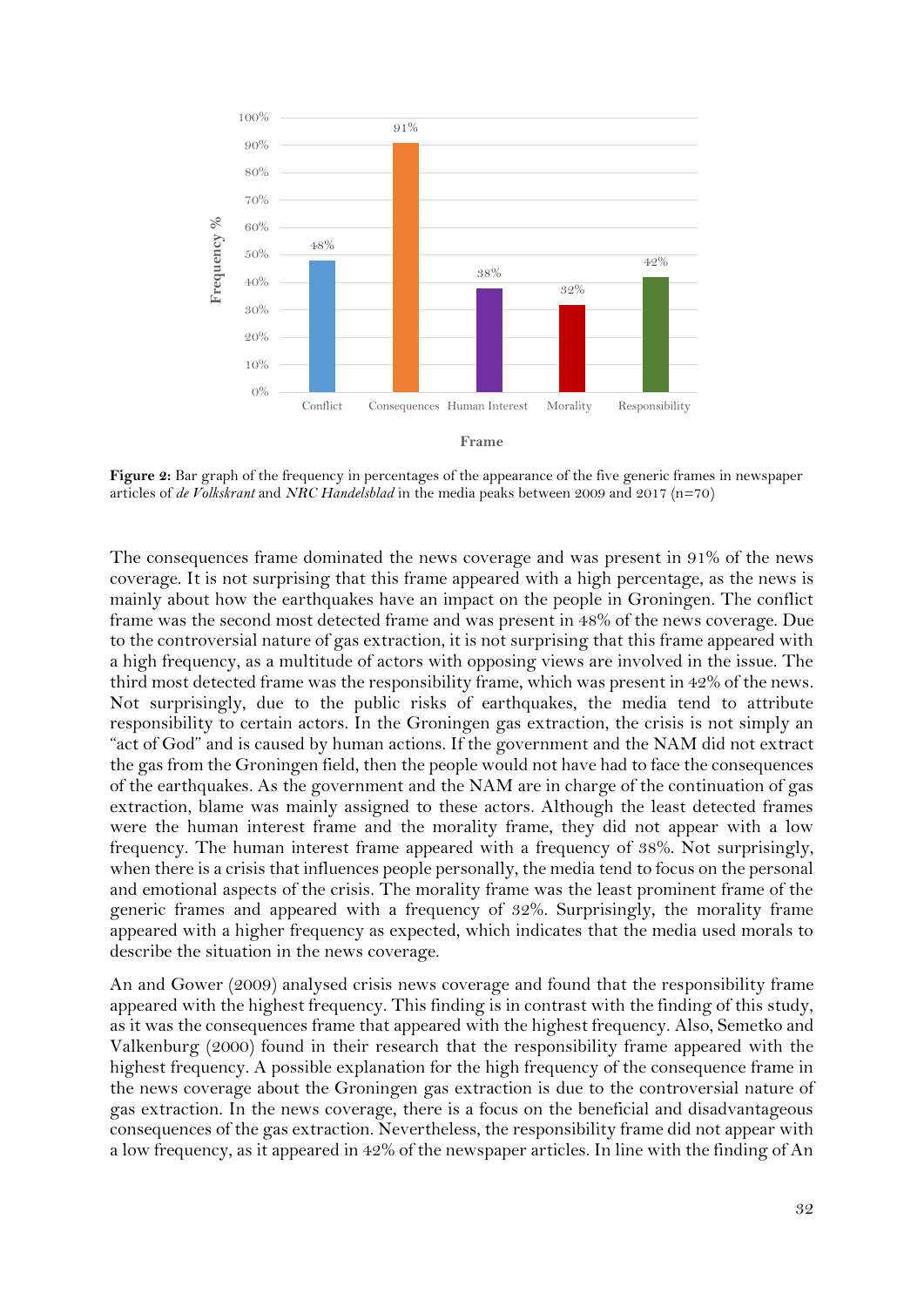and Gower (2009) and Semetko and Valkenburg (2000), the human interest frame and the morality frame appeared with the lowest frequency.

The set of specific frames complements the set of generic frames and gives specific details about how the public debate is shaped regarding the consequences of gas extraction. On the one hand, the economic opportunity frame and the energy security frame highlight the benefits of gas extraction. The economic opportunity frame emphasises the economic gains with regards to gas extraction. By focusing on the economic gains, the termination of gas extraction appears less desirable. As people are economically affected by the termination of the gas extraction, I expect that this frame appears with a high frequency. The economic opportunity frame emphasises the importance of the energy security. By focusing on the energy security, the termination of gas extraction appears less desirable. As the Dutch state is affected by the termination of the gas extraction, I expect that this frame appears with a high frequency. On the other hand, the environmental risk and the unsustainable fuel frame focus on the indicators of the problem. These frames highlight the disadvantages of the gas extraction. By focusing on these frames, the continuation of gas extraction appears more desirable. As the Groningen gas extraction caused human and environmental risks, I expect that these frames appear in the news coverage. Moreover, the technological innovations frame shows whether the media focus on technological developments in the issue, such as the critical report of the SoDM about the dangers of the earthquakes. Due to the impact of the report of the SoDM, it is expected that this frame appears with a high frequency. Examples are given in Table 8 below.

| Frame                       | Description                                                                                             | Example                                                                                         |
|-----------------------------|---------------------------------------------------------------------------------------------------------|-------------------------------------------------------------------------------------------------|
| Economic                    | The frame focuses on economic                                                                           | Gas extraction produces and costs                                                               |
| Opportunity                 | gains with regards to gas                                                                               | to the economy. Gas as an energy                                                                |
| Frame                       | extraction.                                                                                             | resource is used for export and for<br>domestic use for households,<br>businesses and industry. |
| <b>Energy Security</b>      | This frame focuses on the                                                                               | Gas extraction is needed to be                                                                  |
| Frame                       | importance of gas for energy<br>independence.                                                           | independent of foreign energy<br>resources.                                                     |
| Environmental<br>Risk Frame | This frame focuses on the risks of<br>gas extraction for the environment<br>and people.                 | Gas extraction causes earthquakes.                                                              |
| Unsustainable               | This frame highlights the polluting                                                                     | Gas will delay the transition to                                                                |
| <b>Fuel Frame</b>           | effect of fossil fuels and the need<br>for the energy transition towards<br>renewable energy resources. | clean energy since the use of it<br>causes pollution and contributes to<br>climate change.      |
| Technological               | This frame focuses on scientific                                                                        | Researches show innovative facts                                                                |
| Innovation                  | developments related to the topics.                                                                     | about Groningen gas extraction.                                                                 |
| Frame                       |                                                                                                         |                                                                                                 |

**Table 8**: Specific frames based on the study of Dodge and Lee (2015) and Metze (2017)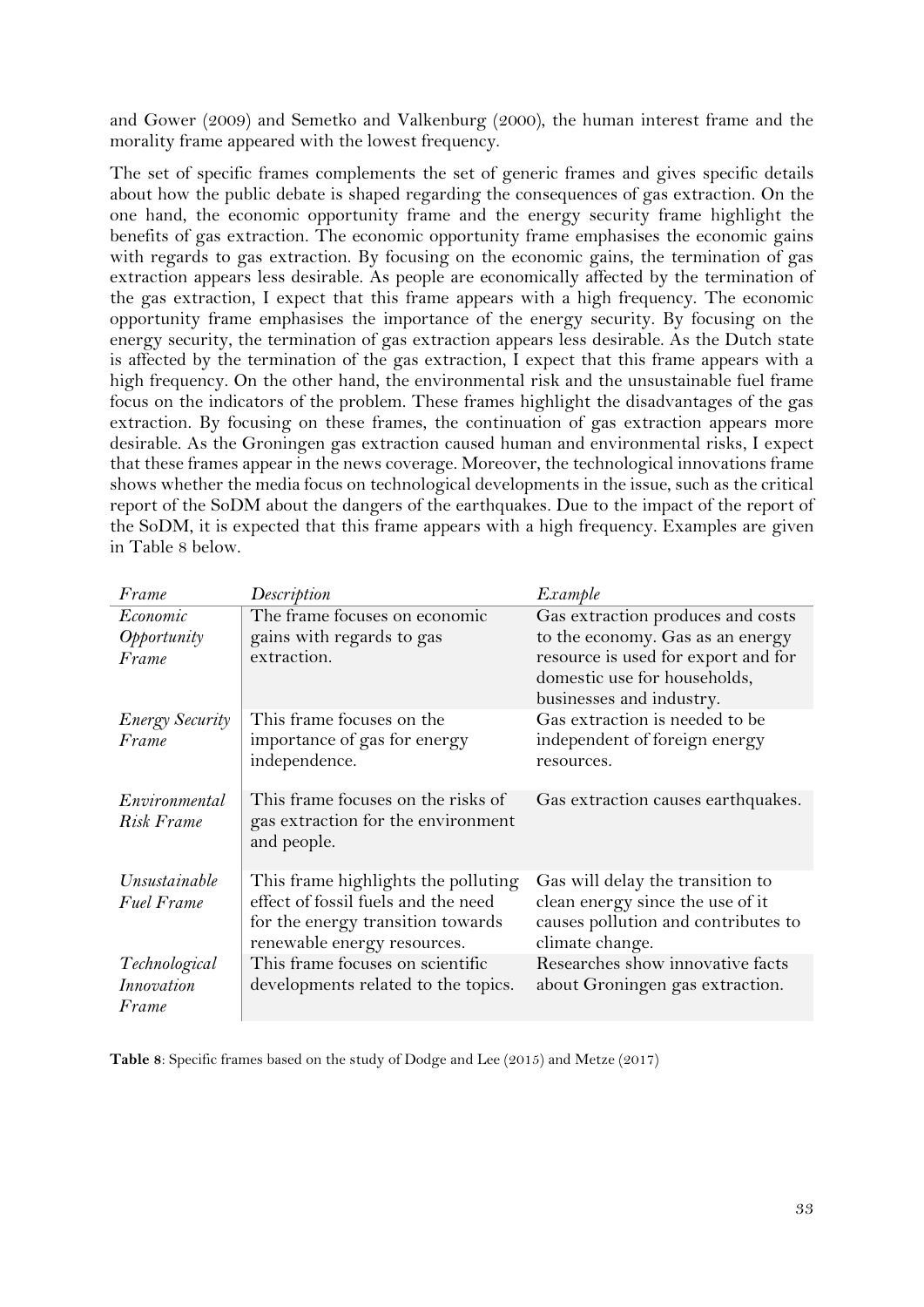This study found that the Groningen news stories used all the specific frames (Dodge and Lee, 2015; Metze, 2017) in the following order of predominance: environmental risk frame, economic opportunity frame, technological innovation frame, energy security frame and unsustainable fuel frame. The frequency of the specific frames is given in Figure 3 below.



<span id="page-34-0"></span>**Figure 3:** Bar graph of the frequency in percentages of the appearance of the five specific frames in newspaper articles of *de Volkskrant* and *NRC Handelsblad* (n=70)

The environmental risk frame was the most detected frame and was present in 62% of the news coverage. Not surprisingly, as gas extraction and the subsequent earthquakes in Groningen caused much damage and had a significant impact on the Groningers. The second most detected frame was the economic opportunity frame, which was present in 42% of the news coverage. Generally, the economic aspect of an issue is an important news value for media. However, it is remarkable that economic opportunities were promoted significantly despite the environmental risks. The high appearance of both the environmental risk frame on the one hand and the economic opportunity frame and the environmental risk frame on the other indicate the controversial nature of the issue. The third most detected frame was the technological innovation frame, which appeared with a frequency of 32% in the news coverage. It is not surprising that this frame appeared regularly in the news coverage, as in a crisis, innovative facts can offer solutions to the problem. The energy security frame was present in 18% of the news coverage. It is not surprising that this frame did not appear with a low frequency, as many people in the Netherlands depended on gas as a fossil fuel. Furthermore, the unsustainable fuel frame only appeared with a frequency of 1%. It is not surprising that the direct risks, such as damage to houses, were more important in the news coverage than the indirect risks, such as the polluting effect of fossil fuels and the need for the energy transition towards renewable energy resources. However, the frequency of the unsustainable fuel frame is extremely low. It is surprising that despite the energy transition towards renewable energy sources in the Netherlands, the unsustainable fuel frame was scarcely present the news coverage. Whereas the energy transition towards renewable energy sources could be used as an important argument for the termination of gas extraction in Groningen, it was scarcely highlighted in the news coverage.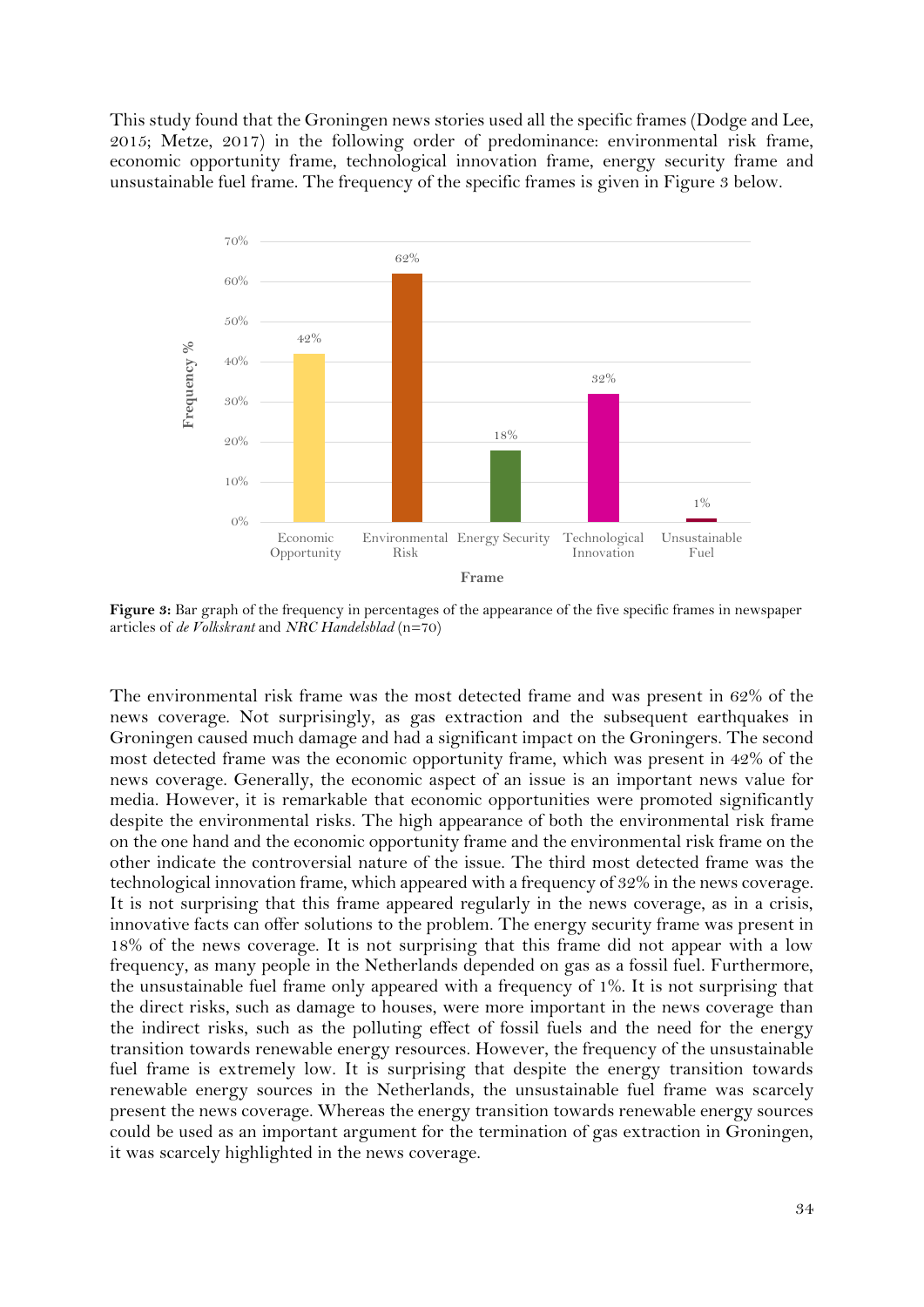In order to provide insights about whether there appeared to be a shift of framing, a word content analysis over time was conducted and the frequency of the generic and specific frames throughout the years were analysed. In doing so, the framing of three periods (from 2009 to 2011, from 2012 to 2014 and from 2015 to 2017) is analysed.

The word clouds show the results of the word content analysis. These word clouds show the most mentioned words in the newspaper articles and are presented in Figure 4 below.



<span id="page-35-0"></span>**Figure 4:** Word clouds for the most used words (excluding 'Groningen', 'gaswinning' and 'gas') in newspaper articles of *de Volkskrant* and *NRC Handelsblad* at three different time spans: from 2009 to 2011, from 2012 to 2014 and from 2015 to 2017 (n=70)

The word content analysis shows that there appeared to be a shift of the media content from the economic prospects of gas extraction to the environmental risks. The word content in the period from 2009 to 2011 indicates that news coverage was mostly about the economic opportunities of natural gas extraction and even the extraction of shale gas. Dominant words in this period were 'Shell', 'water', 'land', 'economy', 'shale gas', 'natural gas', 'euro', 'billion', 'ground' and 'Netherlands'. The focus on the economic opportunities in the media is surprising, as the Groningen citizens were already experiencing the consequences of gas extraction in this period. The word content in the period from 2012 to 2014 indicates that news coverage was mostly about the earthquakes, the subsequent damage, the role of the NAM and minister Kamp and the economic consequences of gas extraction. In this period, the most mentioned words were 'NAM', 'earthquake', 'billion', 'Kamp', 'euro', 'economical' and 'damage'. The word content in the period from 2015 to 2017 indicates there is a focus on the responsible actors, the safety of the Groningen citizens and the economic aspects of the issue.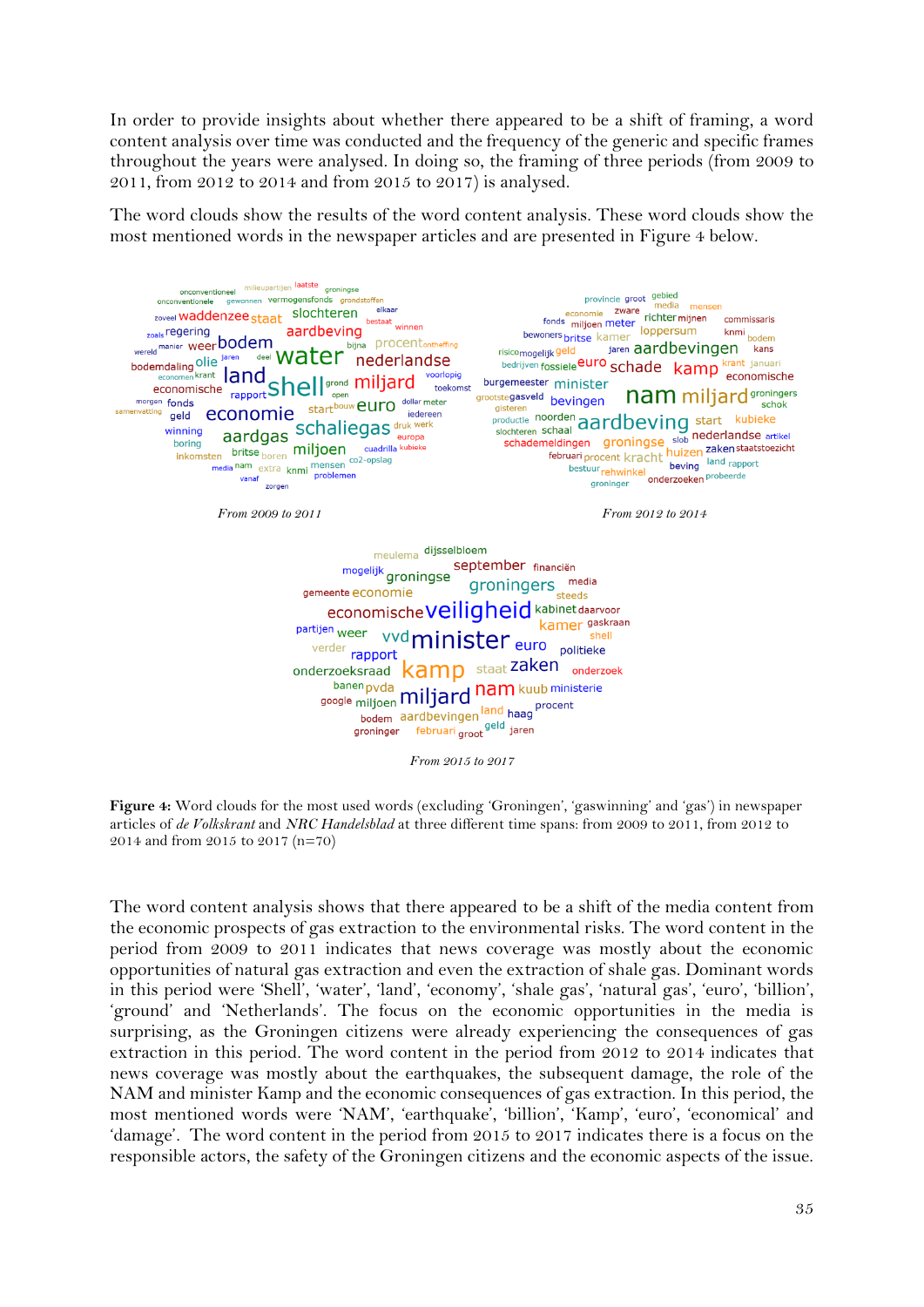In this period, the most mentioned words were 'NAM', 'Kamp', 'minister', 'VVD', 'economical', 'euro', 'safety', and 'Groningers'.

While the word content analysis is a good way to visualize the shift of the media content through common words used, it does not reveal the meaning behind the appeared words. So, in addition to the word content analysis, the generic and specific frames throughout the years are analysed.

The generic frames indicate that the story increasingly appeared as an issue, as the conflict frame, the human interest frame, the responsibility frame and the morality frame increased in their appearance (Figure 5). The strong increase of the conflict frame indicates that the story was increasingly framed as a controversial issue. The conflict frame appeared with a frequency of 9% in the period from 2009 to 2011 and increased significantly to 52% in the period from 2012 to 2015 and to 60% in the period from 2015 to 2017. Furthermore, there was a strong increase in the human interest frame, which indicates that the media focused increasingly on the emotional impact of the earthquakes and the personal stories. The human interest frame appeared with a frequency of 9% in the period from 2009 to 2011 and increased significantly to 40% in the period from 2012 to 2015 to 47% in the period from 2015 to 2017. Furthermore, the increase in the responsibility frame indicates that the media increasingly attributed responsibility to various actors. The responsibility frame appeared with a frequency of 18% in the period from 2009 to 2011 and increased significantly to 48% in the period from 2012 to 2015 to 60% in the period from 2015 to 2017. Although the media attributed responsibility to a wide variety of actors, most of it was attributed to the government and the NAM. There is also a moderate increase in the frequency of the morality frame, in which a moral responsibility towards the Groningers is highlighted. The morality frame appeared with a frequency of 27% in the period from 2009 to 2011 and increased to 32% in the period from 2012 to 2015 to 37% in the period from 2015 to 2017.



<span id="page-36-0"></span>**Figure 5:** Bar graph of the frequency in percentages of the appearance of the five generic frames in newspaper articles of *de Volkskrant* and *NRC Handelsblad* at three different time spans: from 2009 to 2011, from 2012 to 2014 and from 2015 to 2017 (n=70)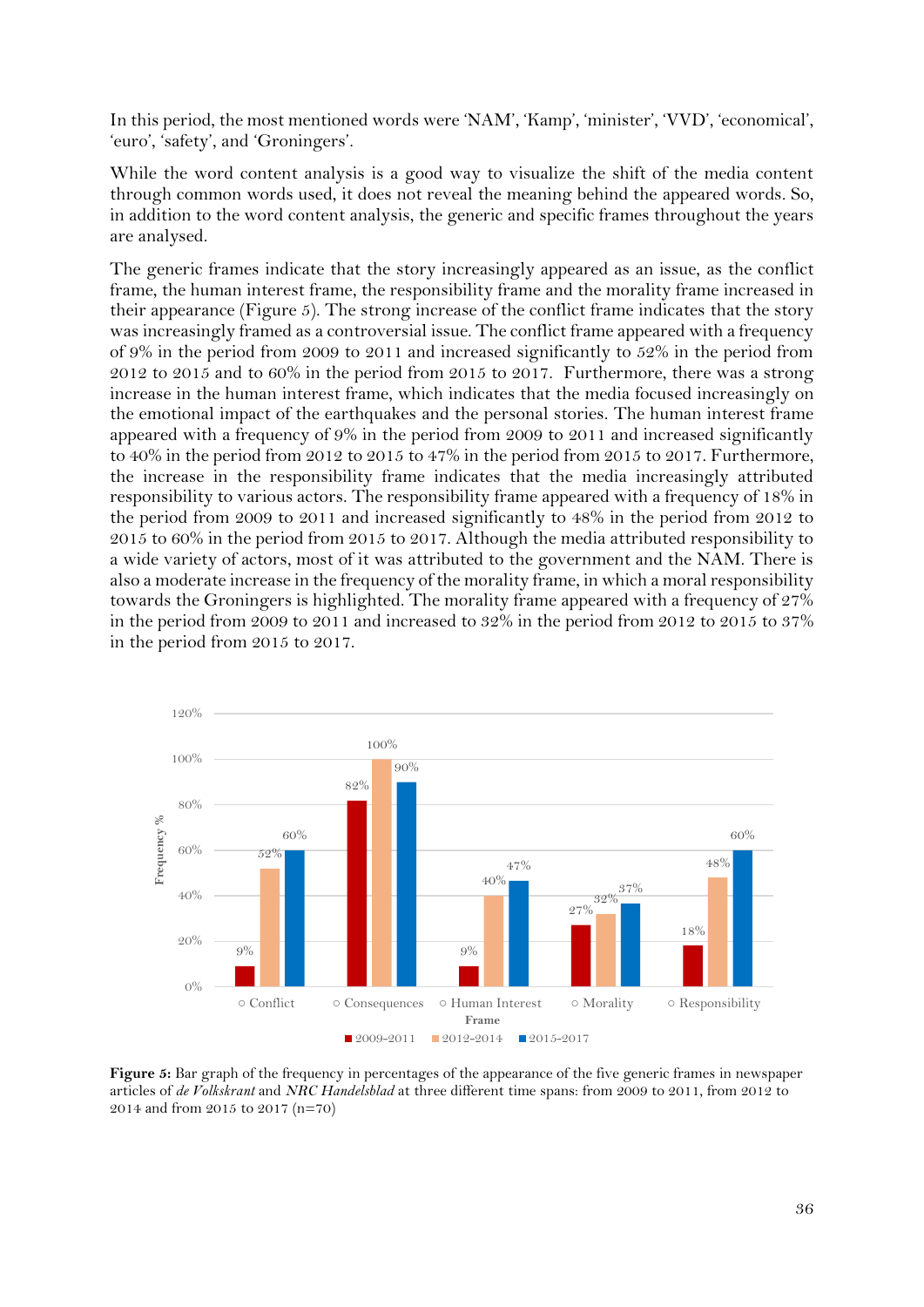The specific frames also indicate that the story increasingly appeared as an issue over time, as the environmental risk frame increased over time and the economic opportunity and the energy security decreased (Figure 6). The strong increase of the environmental risk frame shows that the media increasingly focused on the environmental risks of the earthquakes. The environmental risk frame appeared with a frequency of 45% in the time span from 2009 to 2011 and increased significantly to 70% in the time span from 2012 to 2015 and increased slightly to 71% in the time span from 2015 to 2017. The frames that emphasised the benefits of gas extraction, namely the economic opportunity and the energy security frame, appeared less frequent over time. The economic opportunity frame appeared with a frequency of 64% in the time span from 2009 to 2011 and decreased significantly to 40% in the time span from 2012 to 2015 and decreased more to 37% in the time span from 2015 to 2017. The energy security frame appeared with a frequency of 45% in the time span from 2009 to 2011 and decreased radically to 12% in the time span from 2012 to 2015 and increased slightly to 13% in the time span from 2015 to 2017. The technological innovation frame appeared with a similar frequency over time. This frame appeared with a frequency of 36% in the time span from 2009 to 2011 and decreased to 28% in the time span from 2012 to 2015 and increased again to 33% in the time span from 2015 to 2017. The unsustainable fuel frame, which also emphasised the disadvantageous consequences of the use of gas, appeared less frequent over time. The unsustainable fuel frame appeared with a frequency of 27% in the time span from 2009 to 2011 and decreased significantly to 8% in the time span from 2012 to 2015 and decreased further to 7% in the time span from 2015 to 2017. It is remarkable that despite the increasing awareness of climate change and global warming in the Netherlands, the energy transition towards renewable energy sources decreased over time.



<span id="page-37-0"></span>**Figure 6:** Bar graph of the frequency in percentages of the appearance of the five specific frames in newspaper articles of *de Volkskrant* and *NRC Handelsblad* at three different time spans: from 2009 to 2011, from 2012 to 2014 and from 2015 to 2017 (n=70)

The word content analysis and generic and specific frames show how the story increasingly evolved into an issue, which indicates that there appeared a shift of framing from the 2009 to 2017 time period. For a better understanding of how the story evolved into an issue, Kingdon's Multiple Streams Framework is used.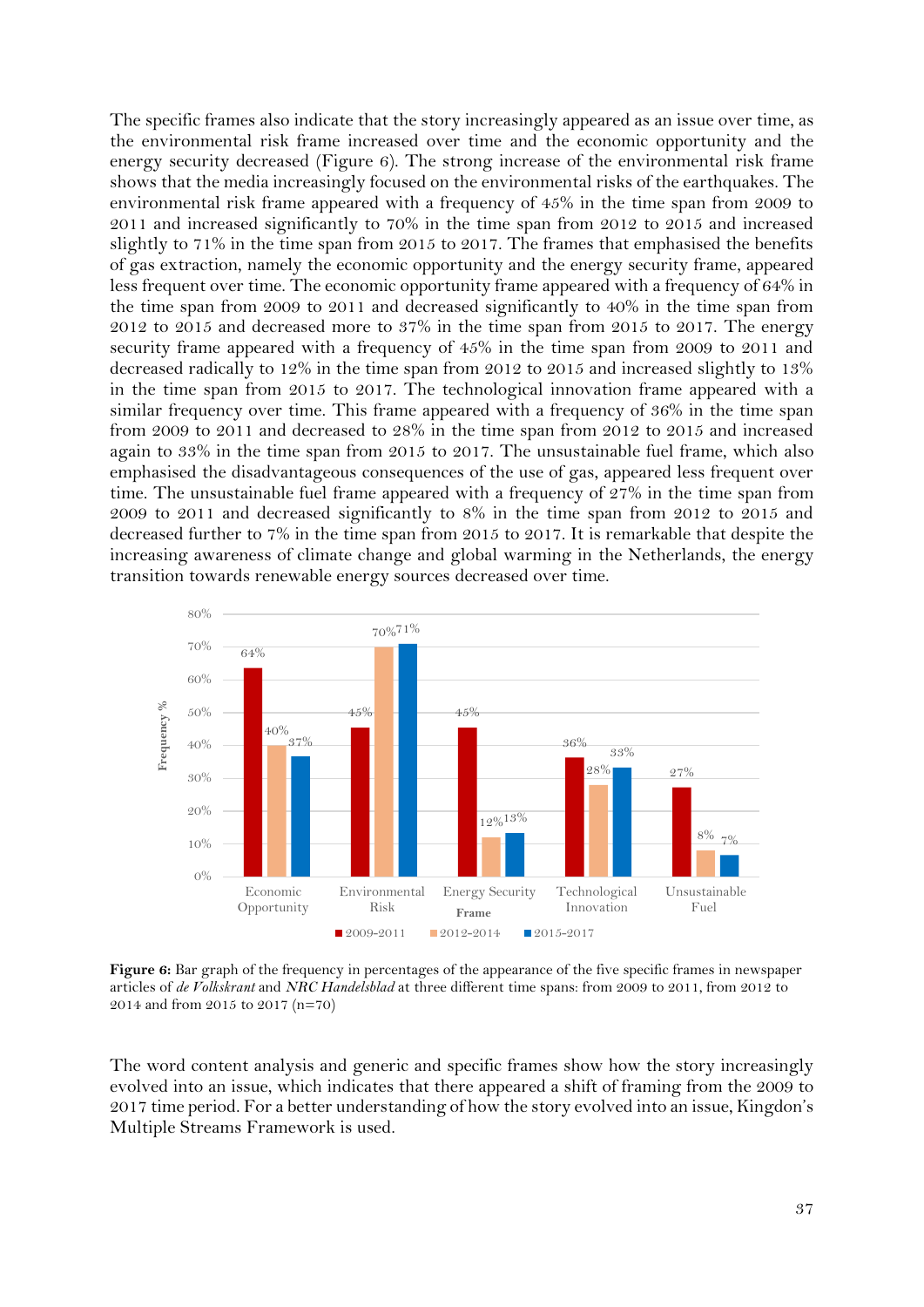#### **Kingdon's Multiple Streams Framework**

The main argument of Kingdon's Multiple Streams Framework is that we all have low attention to give to political issues because, at any given moment, there is a significant amount of issues competing for our attention. As a result, policies rarely change. Therefore, conditions must be present to pay attention to issues. That is where the media comes in. The media are presenting competing stories on natural gas. However, a story becomes an issue when (1) it can be supported by emphasizing some indicators (problem stream), (2) appeals to the national sensibility -- what the Dutch people identify as just and moral or a priority (political stream), (3) there seems to be a solution which is both technically and morally acceptable (policy stream). This study found that these three conditions were fulfilled, which proves that the story increasingly evolved into an issue.

#### **Emphasising the Problem Indicators**

The story was identified as an issue, as the problem indicators of the gas extraction were emphasised. The appearance of two frames highlighted the problem indicators, namely the environmental risk frame and the conflict frame.

First, the environmental risk frame emphasised the risks of earthquakes for the people and the environment and appeared with a high frequency of 62% in the news coverage (See Figure 3). Although the risks of gas extraction appeared with a high frequency in the period from 2009 to 2011, these risks did not appear in this period as fatal and were not problematised much:

*"As a result of the ground subsidence, many residents in Groningen were confronted with water in the cellars as a result of the higher groundwater level."* NRC Handelsblad, 25 June 2009

Remarkably, there was a change in the frequency and the focus of the environmental risk frame in the time span from 2012 to 2017, as these frames increased significantly over time (See Figure 6) and the risks appeared as more dangerous and fatal in this time span. In doing so, there was an increase in reference made to the damage of the earthquakes and also to the mental health problems of the Groningers:

*"Certainly, money has become rendered available to put extra Alabastine in the cracks [...] They shrugged their shoulders, the 14 thousand inhabitants of Groningen who do not feel safe in their houses, and the 4,000 people with mental health problems, and the 76 thousand people who reported damage, and the 30 families who had to get out of their houses as a matter of urgency, and the 100 households whose house had to be demolished."* de Volkskrant, 31 March 2017

*"So there could be fatalities, due to natural gas production in the Netherlands. Groningen runs the risk of a medium-heavy earthquake, and then someone might end up under a falling wall. But gas production will continue as usual,"* de Volkskrant, 1 February 2013.

*"Thursday evening, there was another earthquake in the province of Groningen. Just like on Wednesday, the earth trembled in north-eastern Groningen, but Thursday's tremor was stronger, according to a spokesman for the KNMI"* de Volkskrant, 17 August 2012.

Second, the conflict frame appeared with a high frequency of 48% (See Figure 2), which indicates that there was much reference made to the issue as something controversial. Remarkably, the conflict frame was scarcely present in the news coverage in the period from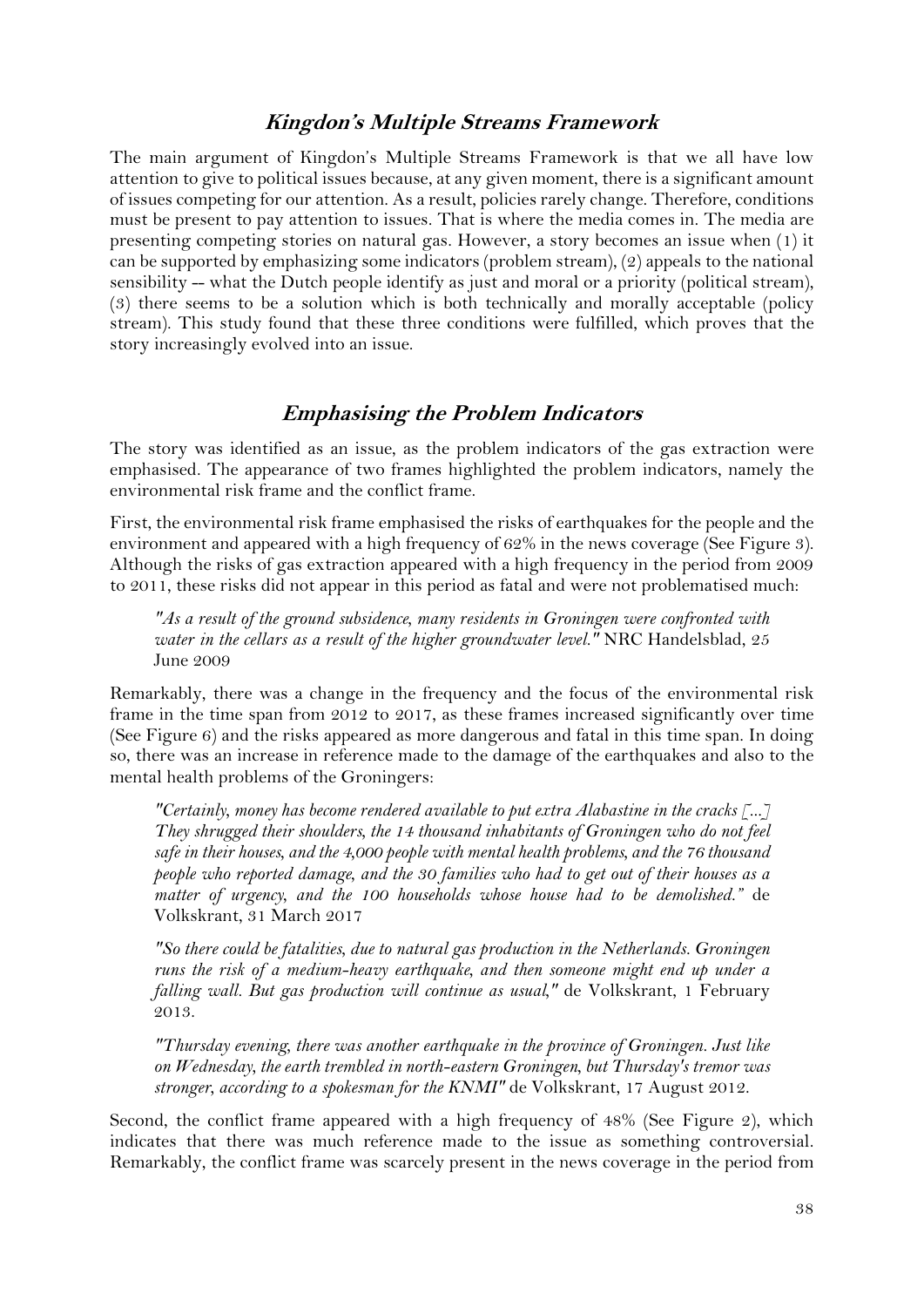2009 to 2011 (See Figure 5). When there appeared conflicts in the news coverage in this period, the conflicts did not appear as heated:

*"Billions of natural gas revenues have been spent by the various governments, particularly in the Randstad. The north only has drilling installations that pollute the landscape, ground subsidence, occasional earthquakes and false promises of various cabinets."* de Volkskrant, 16 June 2009

However, the conflict frame increased radically in its frequency in the time span from 2012 to 2017 (See Figure 5). Moreover, the conflicts between the various actors appeared more heated, and mainly the Groningers appeared with a more violent attitude:

*"You, Mr Van Beurden, can give an explanation. Apologise if the lawyers allow you to do so (and are not afraid of claims for damages). Travel to Groningen yourself. Before angry Groningers come to your shareholders' meeting in order to disturb this meeting."* NRC Handelsblad, 24 February 2015

*"Last Thursday were according to reports crisis talks in a tense atmosphere about this subject in the Turret, the workplace of Prime Minister Rutte. Coalition partner PvdA urged the VVD to close the gas tap further."* de Volkskrant, 9 February 2015

Surprisingly, the unsustainability frame appeared with a low frequency in the news coverage (See Figure 3). Therefore, it can be concluded that the unsustainability of the use of fossil fuels such as gas was not highlighted in the public debate. Nevertheless, this frame emphasises problematic aspects of the issue, such as climate change, rising temperature and rising sea levels:

*"Burning natural gas has CO2 emissions as its disadvantage. This can lead to climate change and rising sea levels. In ten thousand years' time, what is now the Netherlands will be underwater."* NRC Handelsblad, 30 June 2009

*"A 'fossil lock-in' is: being stuck with fossil energy. Scientists disagree on climate models and bandwidths, but not on the need to move away from fossil fuels - also because the easy sources are running out."* de Volkskrant, 24 January 2014

Despite the focus on the problem indicators, there was also significant attention paid to the benefits of gas extraction in the news coverage. Two frames indicate the benefits of gas extraction, namely the economic opportunity frame and the energy security frame.

First, the economic opportunity frame appeared with a high frequency of 42% (See Figure 3) and emphasised the importance of the gas revenues for the Dutch economy. This frame often referred to numbers related to gas revenues and to the general state budget. Mainly in the period from 2009 to 2011, this frame appeared with a high frequency of 64% (See Figure 6). In this period, gas was framed as a solution for the financial difficulties in the Netherlands:

*"Budget deficit to 6%? Money to save banks that have been struck by the stupidity of bankers? Money for infrastructure, crisis management, ageing, environment? The money is there and it is hidden in the ground."* NRC Handelsblad, 30 June 2009

*"Everything you can get out of your own soil, at a reasonable price, has been taken away"*  NRC Handelsblad, 24 June 2009.

However, economic opportunities became less important in the debate over time. The economic opportunity frame appeared with a frequency of 64% in the time span from 2009 to 2011 and decreased significantly to 40% in the time span from 2012 to 2015 and decreased more to 37% in the time span from 2015 to 2017 (See Figure 6).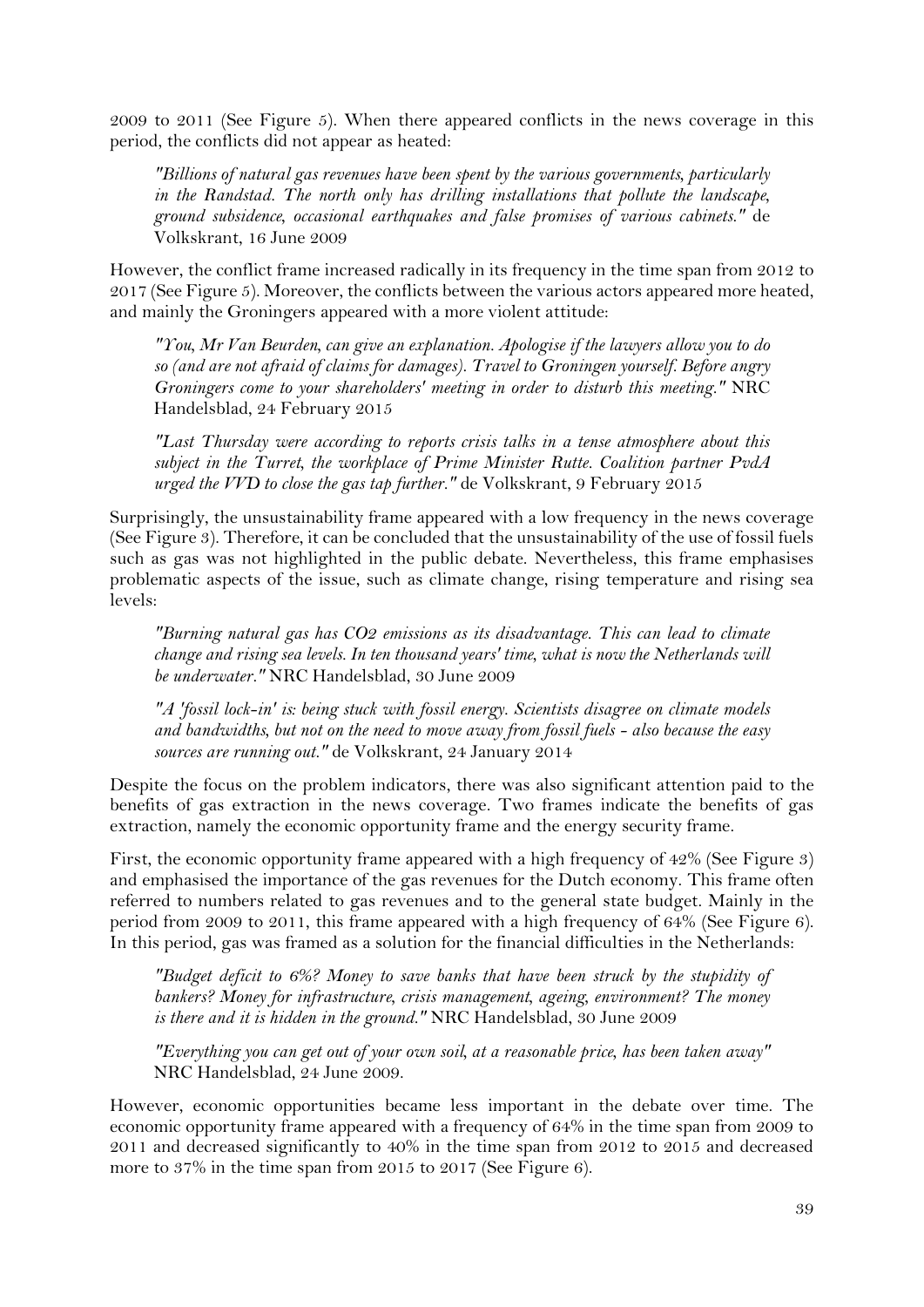Second, the benefits of gas extraction were emphasised by the energy security frame, which appeared with a frequency of 18% (See Figure 3). The energy security frame emphasised the importance of gas for the energy security and energy independence of the Netherlands. In doing so, the depletion of gas fields in the Netherland was stressed and the increasing dependency on Russian gas was discussed:

*"But the bond with Russia is deeper, uncomfortable too. Will the cabinet restore gas production in Groningen? Minister Kamp of Economic Affairs makes no secret of it: then dependence on Russia will grow."* NRC Handelsblad, 14 February 2015

However, the energy security frame decreased radically over time. The energy security frame appeared with a frequency of 64% in the time span from 2009 to 2011 and decreased significantly to 40% in the time span from 2012 to 2015 and decreased more to 37% in the time span from 2015 to 2017 (See Figure 6)

Despite the earthquakes in Groningen, the (economic) benefits of the controversial technique of unconventional gas extraction or fracking were promoted in the period from 2009 to 2011. The promotion of the more controversial technique of fracking indicates that the gas extraction was not considered as a large problem. The following examples show that fracking was promoted:

*"Due to technical difficulties, the extraction of unconventional gas has only recently started on a large scale. Those who saw the possibilities early have benefited"* de Volkskrant, 29 May 2010

*"The Dutch soil still contains enormous quantities of gas that can be extracted with new technologies. This is evident from the report Focus on Dutch Gas 2009, published by Energie Beheer Nederland (EBN)."* NRC Handelsblad, 24 Juni 2009

However, in the period from 2012 to 2017, the controversial issue of fracking was not promoted anymore.

Overall, it can be concluded that a shift of framing occurred. On the one hand, the environmental risk frame and the conflict frame increased dramatically in their frequency over time, which indicates there was an increasing focus on the problem indicators of the gas extraction in the news coverage. On the other hand, the benefits of gas extraction became less important throughout the years in the public debate. This finding is in agreement with the finding of the content analysis, which showed a shift of the media content from the economic prospects of gas extraction to the environmental risks (See Figure 4).

## **Appeal to the National Sensibility**

The story was framed as a problem in the news coverage because there was much appeal to the national sensibility, in which immoral and unjust aspects of the issue were highlighted and responsibility to actors was attributed. Three frames indicate this appeal to the national sensibility, which are the human interest frame, the morality frame and the responsibility frame.

First, the human interest frame referred to the emotions and the 'human face' of the story and generally appeared with a regular frequency of 38% (See Figure 2).

In the period from 2009 to 2011, the human interest frame appeared with a low frequency of 9% (See Figure 2) and focused more on personal stories than on emotions: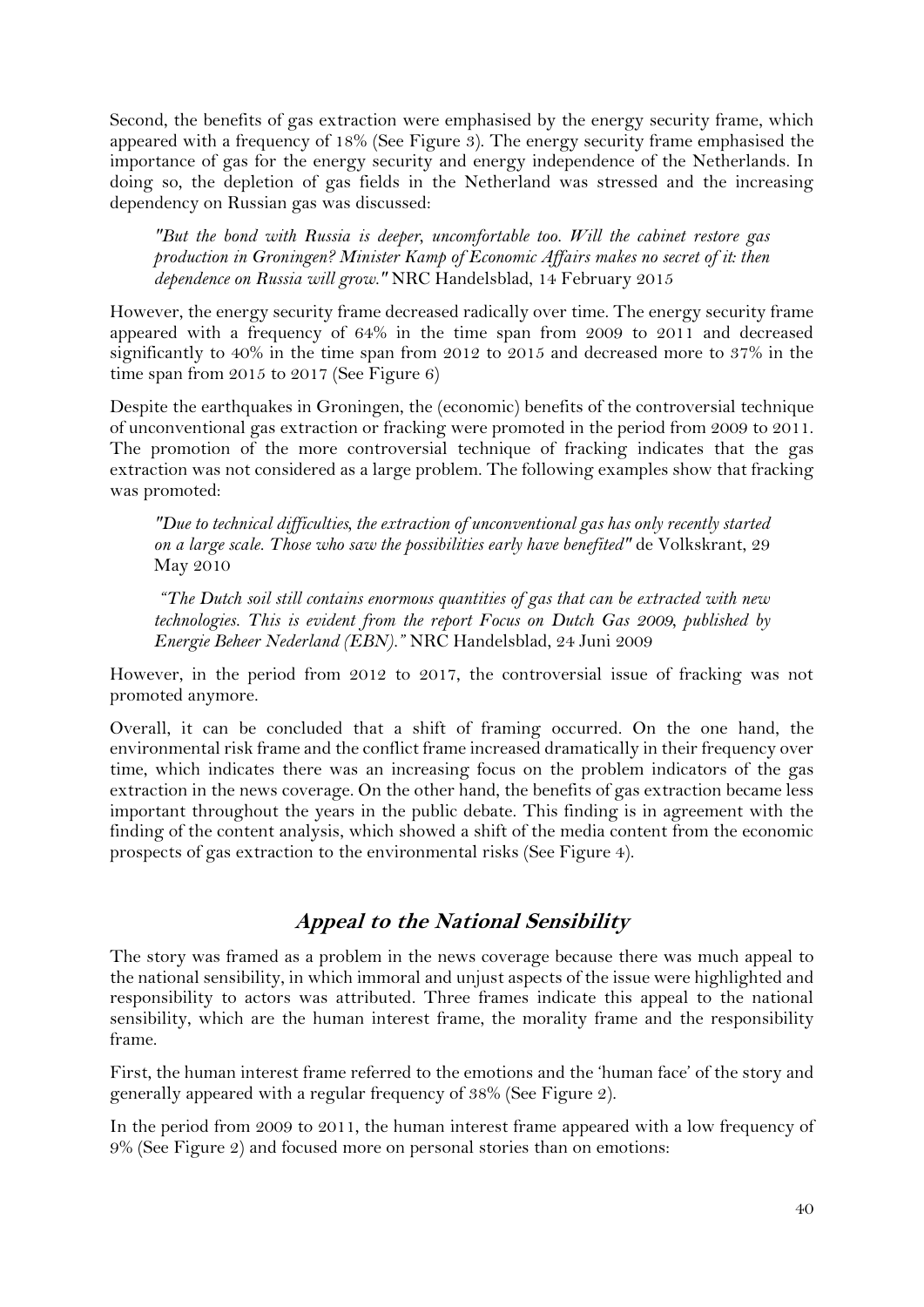*"Atie Edzes from Sappemeer, fifty years ago, was overjoyed. The first gas wells were drilled on her land [...] 'On our land, there would first arise an industrial area. But where NAM drilled, no other industry was allowed. We welcomed the gas people with open arms', says the 86-year-old lady."* de Volkskrant, 16 Juni 2009

In the period from 2012 to 2017, the human interest frame increased radically in its frequency. The human interest frame appeared with a frequency of 9% in the period from 2009 to 2011 and increased significantly to 40% in the period from 2012 to 2015 to 47% in the period from 2015 to 2017 (See Figure 5). Moreover, it focused more on emotions such as anger, fear and despair. These emotions were used to highlight the injustice of the issue:

*"Everything provides enough powerlessness. Those who are hindered from giving their children a safe roof will eventually become violent, often against themselves. If you have nowhere to go, only the sky is still open to you"* de Volkskrant, 18 January 2014.

Second, the morality frame referred much to the immorality in the news coverage and appeared with a frequency of 32% (See Figure 2). Although there was a reference made to immorality in the period from 2009 to 2011, the following examples show that there was not a moral outrage, which means that there was not a strong emotional reaction to injustice with the involvement of moral judgement:

*"I understand that the region feels abandoned. I think it would be a nice gesture if the government would help. The Netherlands has taken a lot out of the area and can do something in return."* de Volkskrant, 16 June 2009

*"The Hague does not compensate us 'because the gas belongs to everyone'. But if there are problems here, they don't belong to everyone."* de Volkskrant, 15 June 2009

*"I understand that the region feels abandoned. I think it would be a nice gesture if the government would help. The Netherlands has taken a lot out of the area and can do something in return."* de Volkskrant, 16 June 2009

The reference made to the immorality of the issue changed in the period from 2012 to 2017, as the morality frame increased (See Figure 5) and there was more a moral outrage noticeable. The word 'scandalous' and the phrase "how dare you" in the following examples indicate the moral outrage in the issue:

*"About gas production in Groningen: 'I thought the colonial period was over. But the north is still being exploited. I call for a parliamentary inquiry. It's really scandalous"* de Volkskrant, 3 March 2017.

*"Talking with a split tongue by the NAM, the endless patience of Annemarie, until, after another empty gesture from the representative, 'enough is enough'. You've come up with a big baseball bat. You ruined my whole house and it needs to be repaired. How do you dare? After which the NAM-man complains: 'I think it's going to be very personal.'"* de Volkskrant, 4 March 2017

Third, the responsibility frame attributed responsibility to the causes or consequences of the issue and appeared with a high frequency of 42% (See Figure 2). This frame stressed the responsibility of various actors for the earthquakes and its consequences for the Groningers. In the Groningen gas extraction, the crisis is not simply an "act of God" and is caused by human actions. When the government and the NAM would not have extracted the gas from the Groningen field, the people did not have to face the consequences of the earthquakes. Although most of the responsibility was attributed to the national government, other actors were also held responsible, such as supervisors (State Supervision of the Mines) and all the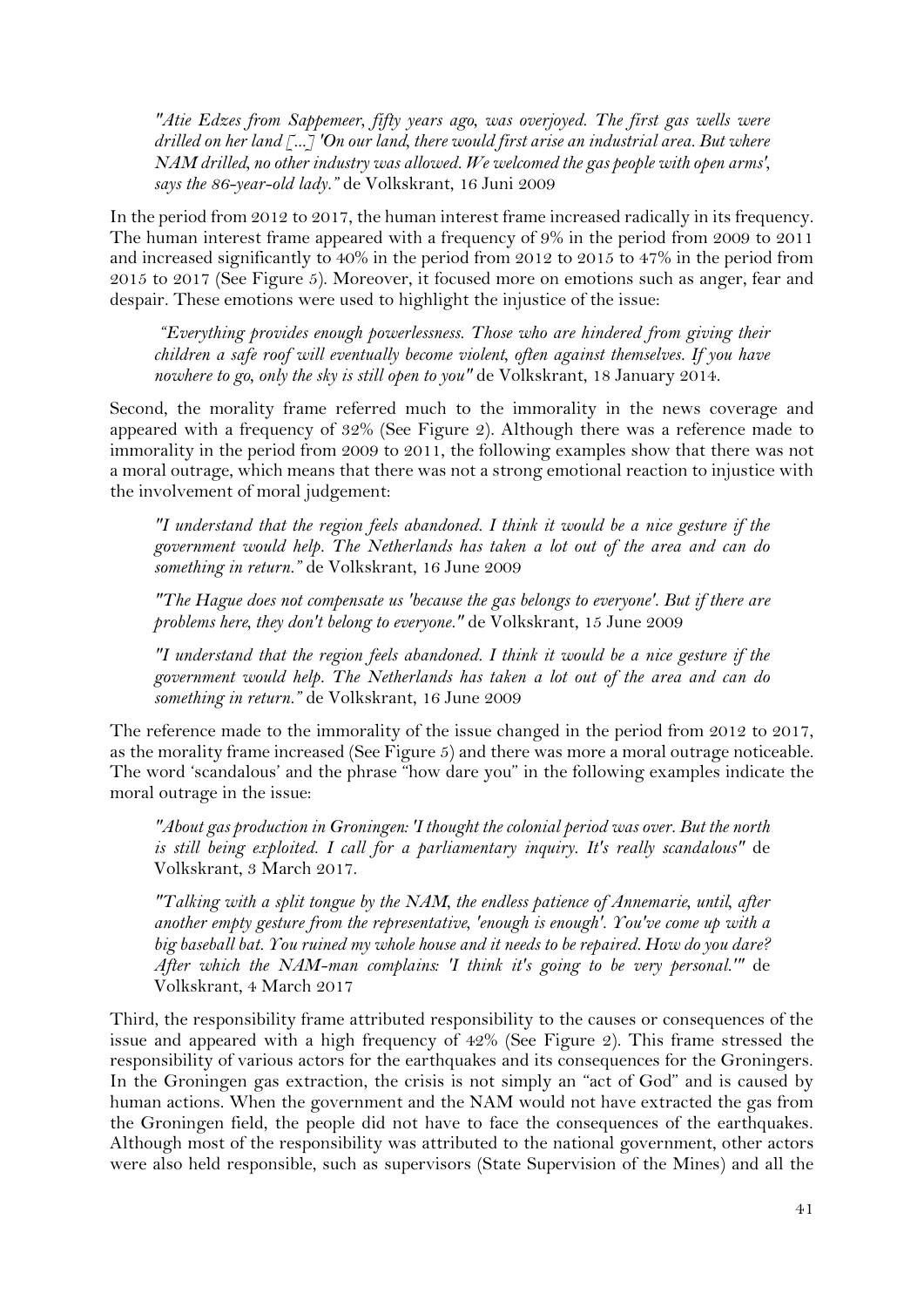Dutch citizens together. Furthermore, various companies were held responsible for the earthquakes, such as the NAM, GasTerra and Energie Beheer Nederland.

Remarkably, in the period from 2009 to 2011, the responsibility frame was scarcely present (See Figure 5). This finding indicates that gas extraction in Groningen was not problematized much in this period. However, in the period from 2012 to 2017, there was more responsibility attributed to actors (See Figure 5). Moreover, there was the admission of guilt towards the Groningers, which was not present in the first period from 2009 to 2011. The following examples show that responsibility is attributed to various actors:

*"Not only the Ministry of Economic Affairs but also the Ministries of Housing, Education and the Interior must be involved. The government must be a guardian of its citizens. It is unacceptable for the Netherlands to have been heating itself with Groningen's natural gas for fifty years, but to leave the people of Groningen out in the cold."* de Volkskrant, 12 January 2015

*"Tjibbe Joustra [...] strongly criticises all parties which were involved in gas production and speaks of a 'closed stronghold' [...] the so-called gas building, consists of the Nederlandse Aardolie Maatschappij (NAM), owned by Shell and ExxonMobil, GasTerra, the seller of the gas, the state participation Energie Beheer Nederland (EBN) and the Ministry of Economic Affairs."* NRC Handelsblad, 18 February 2015

*"Supervision also failed. The State Supervision of Mines (SSM) is said to have followed the consensus of this stronghold for too long. Within the system, there was no room for critical sounds or counter-pressure, not even from other ministries or the outside world."* NRC Handelsblad, 18 February 2015

The results show that there was a shift in the national mood. In the period from 2009 to 2011, there was not much reference made to the violation of values, injustice, scandalous aspects and the responsibility of actors. However, there was a change in the national mood, as in the period from 2012 to 2017, the issue transformed from a local issue into a national issue, in which there was increasingly reference to the violation of values, injustice, scandalous aspects and the responsibility of actors increased radically.

## **Technically and Morally Acceptable Solution**

The story evolved into an issue, as there was much reference to immoral elements. The immorality of the story started already in 1986, in which the relationship between gas extraction and the earthquakes in the first instance was denied by the KNMI and the NAM. However, after five years, they admitted that there was a relationship:

*"The first recorded earthquake was in Groningen in 1986, when a fierce discussion on the cause emerged, [...] NAM and, frankly, KNMI staff contested the fact that this earthquake*  was a direct result of the gas production process. It was only after an extensive *investigation, which lasted five years that a direct connection was established."* NRC Handelsblad, 25 June 2009

Remarkably, despite the many earthquakes, the immorality in the story continued in the time span from 2009 to 2017. Although there were solutions proposed, these solutions had immoral characteristics. For example, homeowners in Groningen had to prove to the NAM that the damage to their houses was caused by the earthquakes. However, it was difficult to prove that the damage was caused by earthquakes, as some houses were approximately a century old. In case the Groningers were able to prove that the damage was caused by the earthquakes, they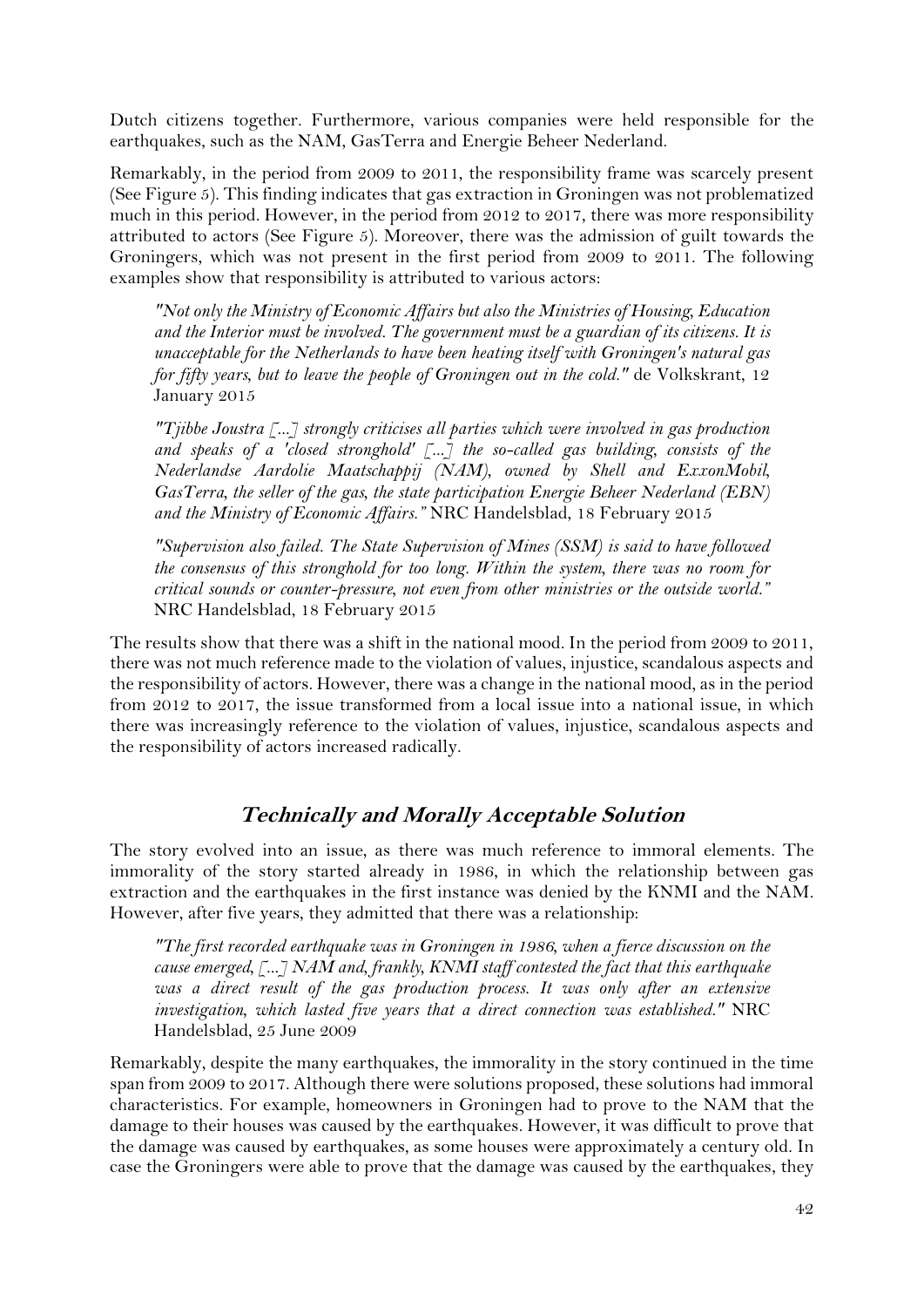were scarcely compensated for the damage. The compensation was often not enough to repair the damage that was caused by earthquakes. Moreover, there was much delay regarding the payments of the damage claims. The following examples indicate the immorality of the solutions:

*"'The NAM is delaying the payment of the money', says Mayor Roodenborg. 'With every crack in the wall, they want proof that it comes from an earthquake. But that is not always possible with houses that are a century old'. […] 'The average amount of compensation paid is 1200 euro per approved report', says a spokesman of the NAM. Inspectors come to people's homes to make an inventory. 'We are convinced that we compensate for the appropriate damage. But it takes time and energy, and that's very annoying for the people.'* de Volkskrant, 18 August 2012

*"After the 'fourth, fifth, sixth earthquake' Cor Koster from Godlinze, a village near Loppersum, is done with it. Sixteen cracks are in the house he built himself. In the bathroom, in the inside wall, in the outside wall. He prefers not to claim from NAM. I know from others that you get a few hundred euros there. It makes you look ridiculous."* de Volkskrant, 18 August 2012.

The reports of the SoDM and the Dutch Safety Board emphasised the immorality of the issue, the danger of the risks of the earthquakes and assigned responsibility to actors:

*"The report clearly states that the safety of Groningen's gas production up to 2013 did not play any role at all. Prevailed, risks were not recognised. All parties involved in gas production 'considered the safety risk to be negligible'."* NRC Handelsblad, 18 February 2015

These reports of the SoDM and the Dutch Safety Board were important in finding a technically and morally acceptable solution. In order to deal with the damage claim processes, it was discussed that the NAM should not take part in processing the damage claims, as there would be a conflict of interests. Instead, it was proposed that there should be one independent organisation dealing with the damage claims. Also, it was discussed that there should be more clarity about the reinforcement procedures. The following example indicates how responsibility is attributed to the government and how a more technically and morally acceptable solution was proposed for the damage claim processes*:*

*"The government must deal with the earthquake damage itself and no longer leave it to gas producer NAM, a joint venture between Shell and ExxonMobil. It is time for "one integrated organisation that is responsible" for the problems of the earthquake, the socioeconomic problems and the shrinkage "at a level that transcends all parties involved". In the opinion of the Dutch Safety Board, there also needs to be more clarity about the reinforcement operations in the area."* 30 March 2017

Additionally, it was increasingly discussed that more money should be made available to compensate for the damage of the earthquakes in Groningen, as the gas extraction has contributed to the financial prosperity and the energy security of the Dutch state:

*"Here, billions are being drilled from the deeper layer of the earth. It's not strange, then, to give some of that back to the citizens who have suffered, isn't it?"* de Volkskrant, 18 August 2012.

In order to stop the earthquakes in the long term, it was discussed to terminate the gas extraction. However, the termination of gas extraction has consequences for the demand for gas in the Netherlands. In order to meet the demand, it was proposed to import foreign gas: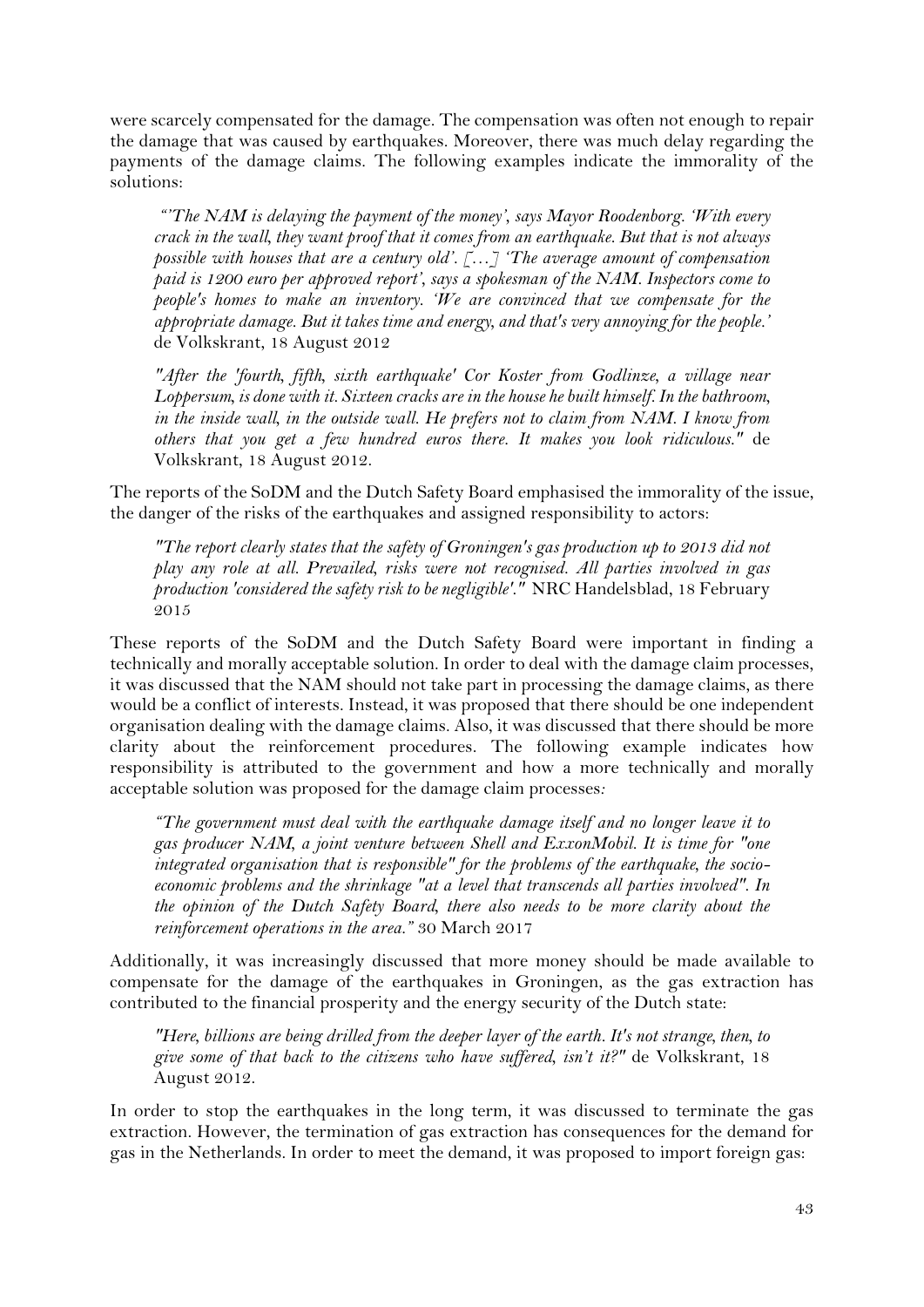"*Kamp is investigating whether greater reductions can be achieved by importing gas from Russia.* de Volkskrant, 10 February 2015

However, importing foreign gas has its disadvantages. In order to make foreign gas suitable for the Dutch households, it was discussed that nitrogen needed to be added to the gas. In doing so, nitrogen factories needed to be built, which was considered as costly.

The results of the analysis indicate that the issue transformed from a local issue into a national issue, which could have contributed to a more technically and morally solution for the issue. Over time, there was an increase in references to the story as a national issue, as the national government and every Dutch citizen has profited from the gas revenues. The following example shows that the gas extraction in Groningen was considered as a national issue in the period from 2012 to 2017, in which there is also the admission of guilt presented:

*"But the real culprits are us. All Dutch people, who owe their prosperity to gas production. Shall we shake off our hypocritical attitude and ask all Dutch people, with the exception of the Groningers, to set up a gas fund to which everyone makes a solid financial contribution in order to help our fellow citizens? If we really care about Groningen, we must let our wallets speak for themselves and not always point the finger at others."* de Volkskrant, 12 January 2015

In conclusion, throughout the years, there appeared increasingly technically and morally acceptable solutions in the news coverage. The immorality of the story started already in 1986, in which the relationship between gas extraction and the earthquakes in the first instance was denied by the KNMI and the NAM. Remarkably, despite the many earthquakes, the immorality in the story continued in the time span from 2009 to 2017. Although solutions appeared, these solutions had immoral characteristics. However, more solutions appeared after the release of the reports of the SoDM and the Dutch Safety Board, which emphasised the immorality of the issue, the danger of the risks of the earthquakes and assigned responsibility to actors. In order to stop the earthquakes in the long term, it was discussed to terminate the gas extraction and more money should be made available to process the damage claims. Moreover, the story transformed from a local issue into a national issue, as there was an increase in reference made to the fact that the national government and every Dutch citizen has profited from the gas revenues, which could have contributed to a more technically and morally solution for the issue.

#### **Conclusion**

The news stories used all the news frames developed by Semetko and Valkenburg (2000) in the following order of predominance: consequences frame, conflict frame, responsibility frame, human interest frame and morality frame. The consequences frame was the most detected frame and was present in 91% of the news coverage. The conflict frame was the second most detected frame and was present in 48% of the news coverage, which showed the controversial nature of the issue. In the set of specific frames, this study found that the Groningen news stories used all the specific frames (Dodge and Lee, 2015; Metze, 2017) in the following order of predominance: environmental risk frame, economic opportunity frame, technological innovation frame, energy security frame and unsustainable fuel frame. The environmental risk frame was the most detected frame and was present in 62% of the news coverage. The second most detected frame was the economic opportunity frame, which was present in 42% of the news coverage. The high appearance of both the environmental risk frame on the one hand and the economic opportunity frame and the energy security frame on the other indicate the controversial nature of the issue.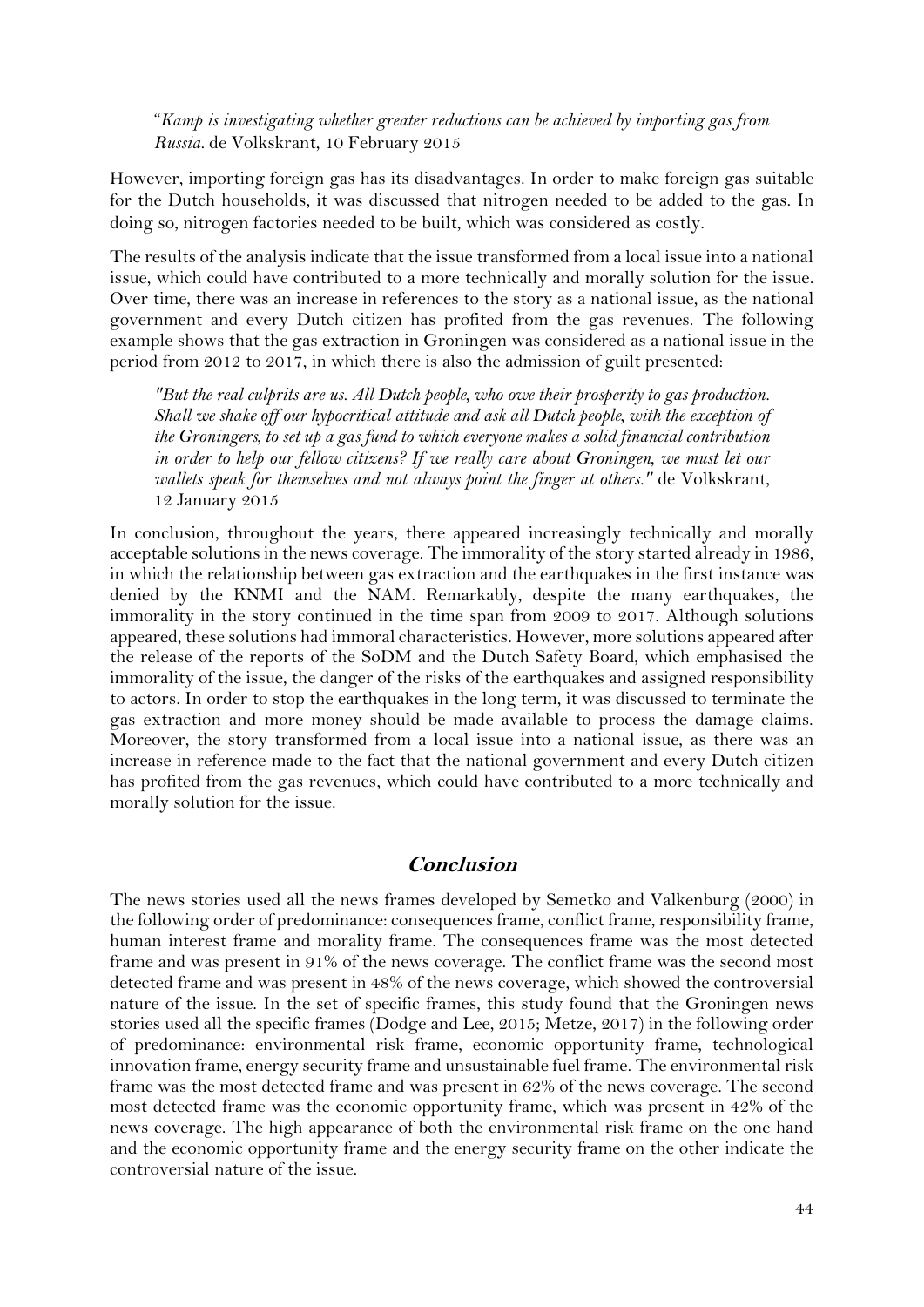The frame analysis showed that the story was reframed from "business as usual" in the period from 2009 to 2011 to a "human and environmental risk' in the period from 2012 to 2017. First, the story became an issue, as the problem indicators of the gas extraction were emphasised. The environmental risk frame and the conflict frame showed that there was an increase in reference made to the problem indicators over time. In doing so, these problem indicators were increasingly problematised and appeared as fatal. Second, the story was increasingly framed as problematic, as there was a shift in the national mood, in which there was an increase in reference made to the violation of values, injustice, scandalous aspects and the responsibility of actors. Third, throughout the years, there appeared a more technically and morally acceptable solution in the news coverage. Change is commonly seen as resulting from a shift in perceptions about the policy problem (Baumgartner & Jones, 2012). The news coverage showed that the dominant perception of gas extraction in Groningen in the public debate changed in favour of policy change.

#### **§4.2 Participants Inside and Outside the Government**

<span id="page-45-0"></span>In the news coverage, there appeared a story about the gas extraction in Groningen that did not exist before. In this story, there was an increase in reference made to the problematic aspects of the gas extraction in Groningen. Various problems were identified, such as damage to houses and ground subsidence. Furthermore, there is reference made to the violation of values, injustice, scandalous aspects and the responsibility of actors. Also, there is evidence that the story was developed into an issue, as the case was often referred to as the 'gas extraction problem', 'earthquake problem' or the 'gas extraction issue'29. Moreover, there were technical and morally acceptable solutions presented in the media.

Moreover, a story develops into an issue when it is championed by policy entrepreneurs. Kingdon's Multiple Streams Framework is used to analyse which policy entrepreneurs champion the issue. The results show that the various actors were present in the news coverage, such as the 'national government', 'businesses', 'Groningers', 'expert groups', 'local and regional governments', 'interest groups and activists', 'politicians and parties in the Parliament' and 'academics' (See figure 7). The content analysis showed that all the groups of participants in the developed set appeared in the news coverage. However, despite the multitude of actors involved in the policy process of the Groningen gas extraction, the analysis showed there was a difference in frequency between the various actors that appeared in the news coverage.

<sup>29</sup> Translated in Dutch: 'gaswinningsproblematiek', 'aardbevingsproblematiek' or 'gaskwestie'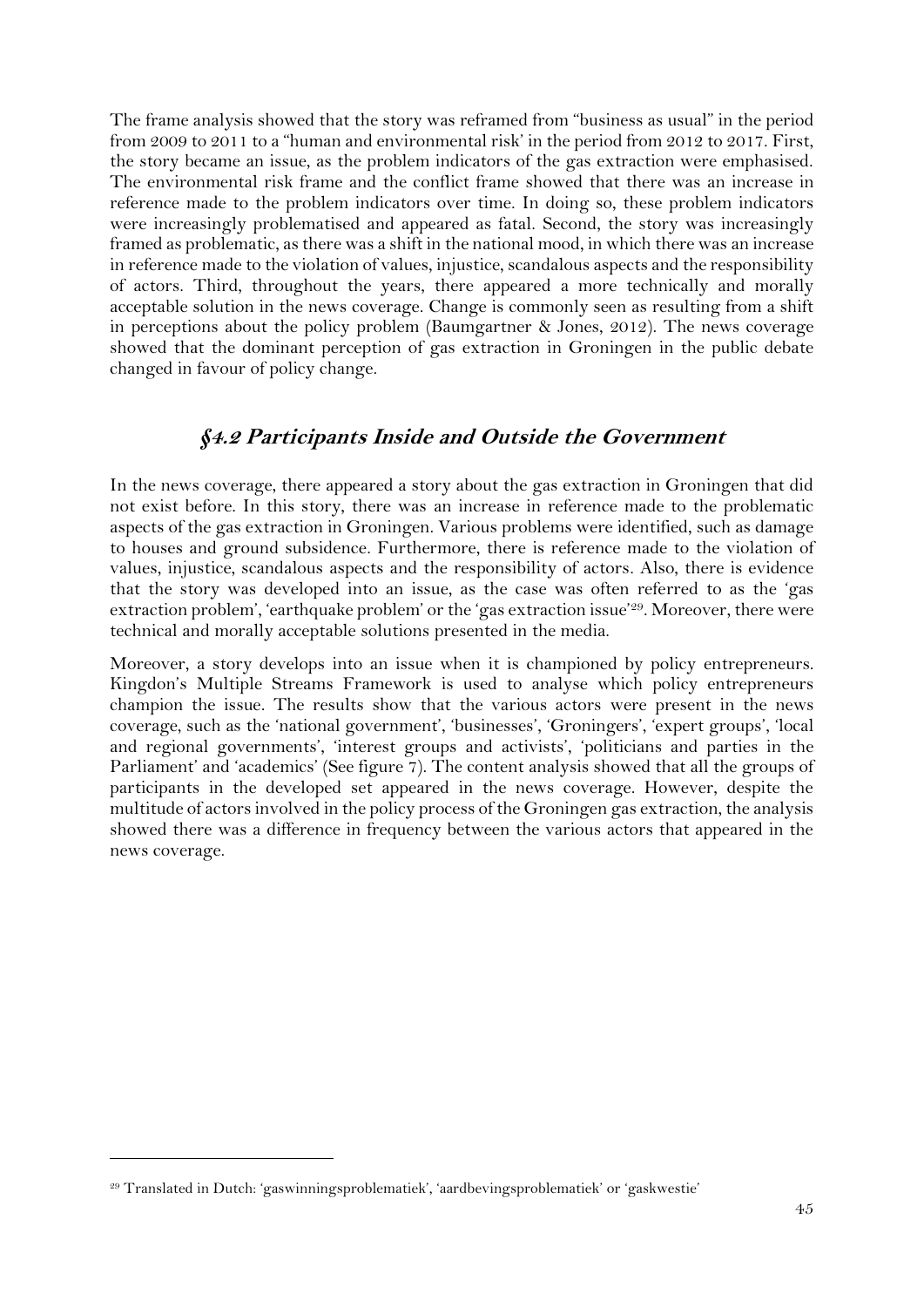

<span id="page-46-0"></span>**Figure 7:** Bar graph of the frequency in percentages of the appearance of the participants in the newspaper articles of *de Volkskrant* and *NRC Handelsblad* between 2009 and 2017 (n=70)

One the one hand, the group of actors that are likely less critical about the Groningen gas extraction appeared more frequently in the news coverage than the group of actors that are likely more critical about it. The group that is likely less critical about gas extraction in Groningen and its consequences is the 'national government' and 'businesses'. The 'national government' was the most detected participant and appeared with a frequency of 71%. This is not surprising, as the 'national government' is responsible for the implemented gas policies, which caused the earthquakes. Moreover, 'businesses' appeared with a high frequency and were present in 61% of the news coverage. Not surprisingly, as businesses such as the NAM, were responsible for the gas extraction process, which caused the earthquakes.

On the other hand, the group of actors that are likely more critical about the gas extraction appeared less frequent in the news coverage than the 'government' and 'businesses'. The groups of actors that are likely more critical about the gas extraction are: 'Groningers', 'expert groups', 'interest groups and activists', 'academics', 'local and regional governments' and 'politicians in the Parliament'. The 'Groningers' appeared with a frequency of 49% of the news coverage. The high frequency of this group in the news coverage is not surprising, as the consequences of the gas extraction have a significant impact on the Groningers. Moreover, 'expert groups' appeared with a frequency of 37% in the news coverage. The high appearance is neither surprising, as the reports from expert groups such as the State Supervision of Mines and the Dutch Safety board had an important role in the policy process, as it showed the risks of the earthquake and attributed responsibility to actors. Moreover, 'Parliament politicians and parties' appeared with a frequency of 28%. Whereas this group examines and challenges the work of the government, it appeared with regular frequency. Furthermore, 'local and regional governments' appeared also with a frequency of 28%. Whereas local and regional governments are generally more in favour of the interest of the Groningers than the national government, they did not appear with a high frequency in the news coverage. Interest groups and activist appeared with a frequency of 21%. Although there were many interest groups and activists regarding the issue that were in favour of the termination of gas extraction, this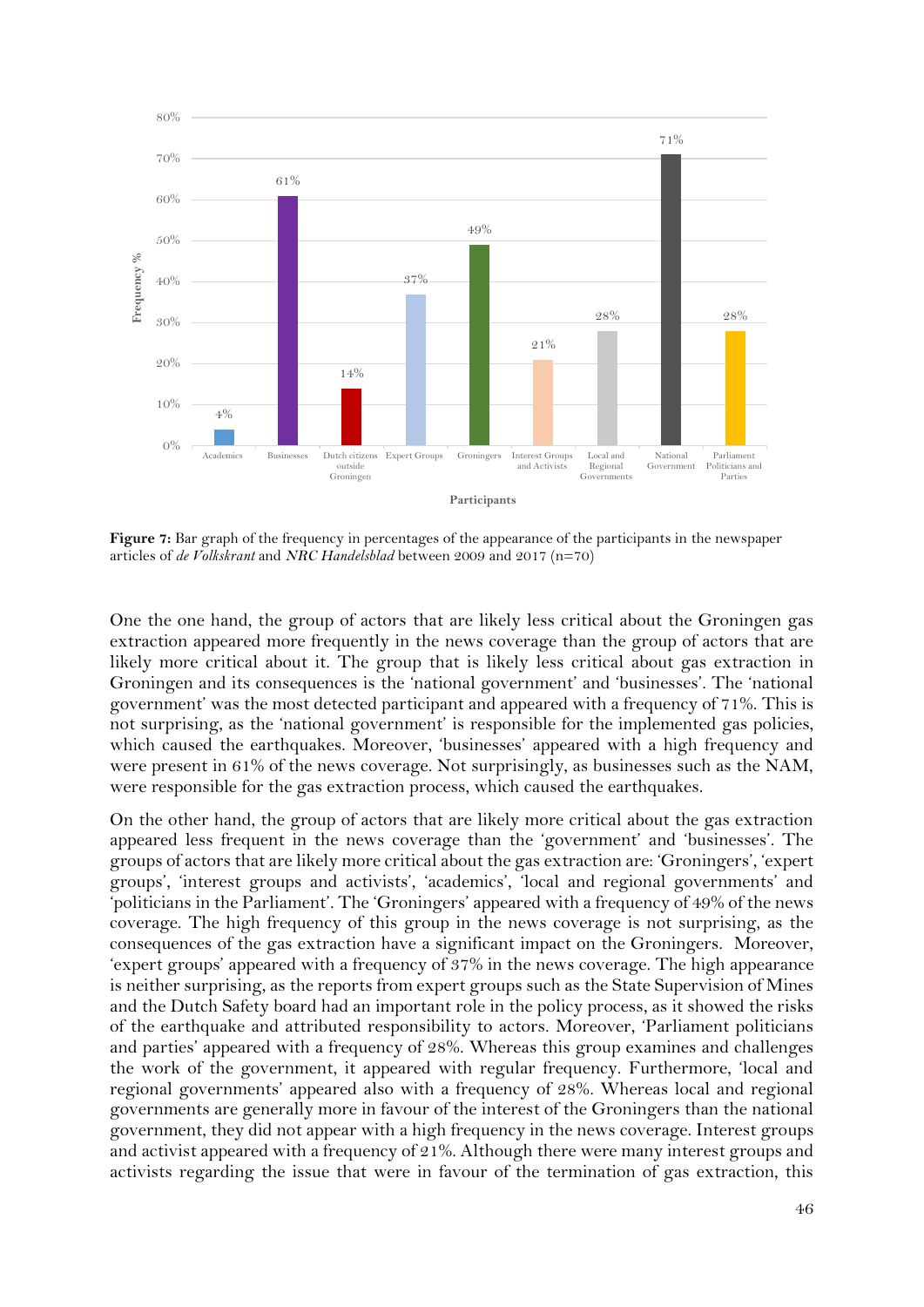group of actors did not appear with a high frequency. Furthermore, 'academics' only appeared with a frequency of 4% in the news coverage. Whereas academics can provide innovative details about the issue, these actors appeared scarcely in the news coverage. An explanation for this low presence, it that the media may have focused more on the reports published by expert groups.

The group that is likely less critical about the gas extraction may have more opportunities to reflect their views in the media than the other groups who are more critical about it. By focusing less on the group of the actors that are likely more critical, the risk is that the media presents only a part of all the views on the issue. As a result, the debate could have been influenced in favour of the continuation of gas extraction. However, more research is needed to draw a conclusion about this aspect.

Over time, some actors appeared with an increasing frequency and others with a decreasing frequency in the news coverage (See Figure 8). The frequency of the 'national government' increased radically over time, which indicates that it became more important in the media debate throughout the years. An explanation for this increase is that there was increasing pressure on the government due to the critical reports that showed the responsibility of the government. On the other hand, the 'Groningers' and 'Parliament Politicians and Parties' also appeared with an increasing frequency, which indicates that these actors possibly became more important in the media debate. An explanation for this increase is that these actors became more important, as they have put more pressure on the government to take action. Remarkably, 'businesses' appeared with a decreasing frequency over time. An explanation could be that there was more blame put on the government than on businesses that were involved in the gas extraction process such as the NAM. Remarkably, the frequency of 'academics' decreased even to a low in the period from 2015 to 2017 to a frequency of only 1%. An explanation for this decrease could be that reports of expert groups became important, which made academics less relevant in the debate. The focus of the media on 'expert groups' and 'interest groups and activists' remained similar over time. Local and regional governments decreased in frequency in the years from 2015 to 2017, which indicates they became less important in the news coverage. This is not surprising, as the national government and not local and regional governments have to make final decisions about the continuation or the termination of gas extraction. Surprisingly, 'citizens outside Groningen' appeared with a decreasing frequency. Whereas citizens outside Groningen also have a moral responsibility towards the Groningers, they appeared less frequently in the news coverage.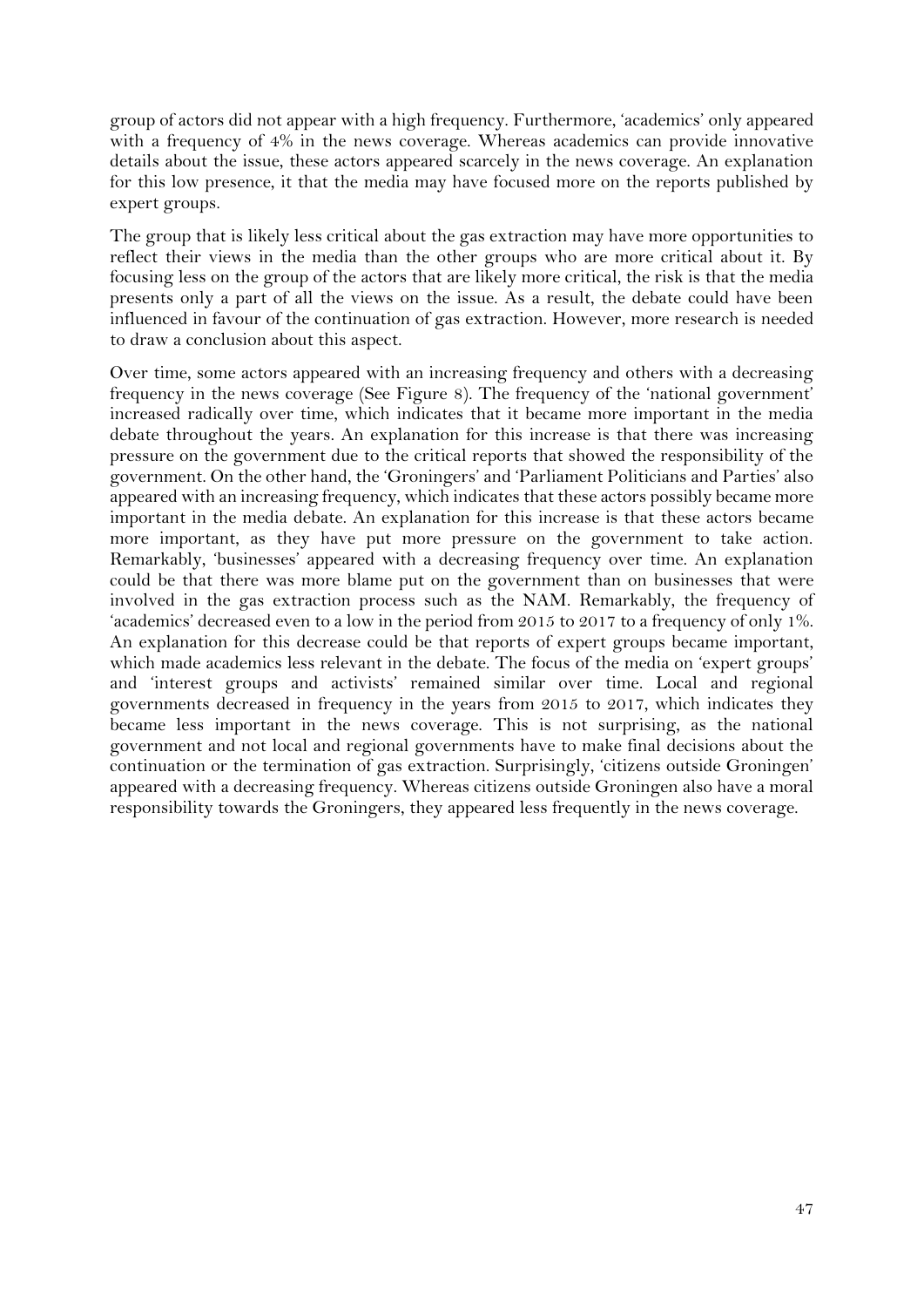

<span id="page-48-0"></span>**Figure 8:** Bar graph of the frequency in percentages of the appearance of the participants in newspaper articles of *de Volkskrant* and *NRC Handelsblad* at three different time spans: from 2009 to 2011, from 2012 to 2014 and from 2015 to 2017 (n=70)

#### **Conclusion Participants Inside and Outside the Government**

The media presented a story about gas extraction in Groningen, which contained problematic aspects and solutions. Moreover, the results showed that there were various actors who were present in the news coverage and championed the issue. However, despite the multitude of actors involved in the policy process of the Groningen gas extraction, the analysis showed there was a difference in frequency between the various actors that appeared in the news coverage. The group of actors that are likely less critical about the Groningen gas extraction appeared more frequently in the news coverage than the group of actors that are likely more critical about it. The group that is less critical about gas extraction in Groningen and its consequences is the 'national government' and 'businesses'. The 'national government' was the most detected participant and appeared with a frequency of 71% in the news coverage. Moreover, 'businesses' appeared with a high frequency and were present in 61% of the news coverage. The group of actors that are more critical about the gas extraction appeared less frequent in the news coverage. Surprisingly, the group of actors that appeared the least in the news coverage were 'academics' with a frequency of 4%. An explanation for this low presence, it that the media may have focused more on the reports published by 'expert groups' than on research published by 'academics'. As a result, the participants that are likely less critical about the gas extraction may have more opportunities to reflect their views in the media debate than the actors who are more critical. As a result, the media debate may have been influenced in favour of the continuation of gas extraction. However, more research is needed to draw conclusions about this aspect. The presence of the group that is less critical about the gas extraction on the one hand and the group that is more critical about the gas extraction, on the other hand, does not become more equal over time, as both groups have actors that appeared with an increasing and decreasing frequency.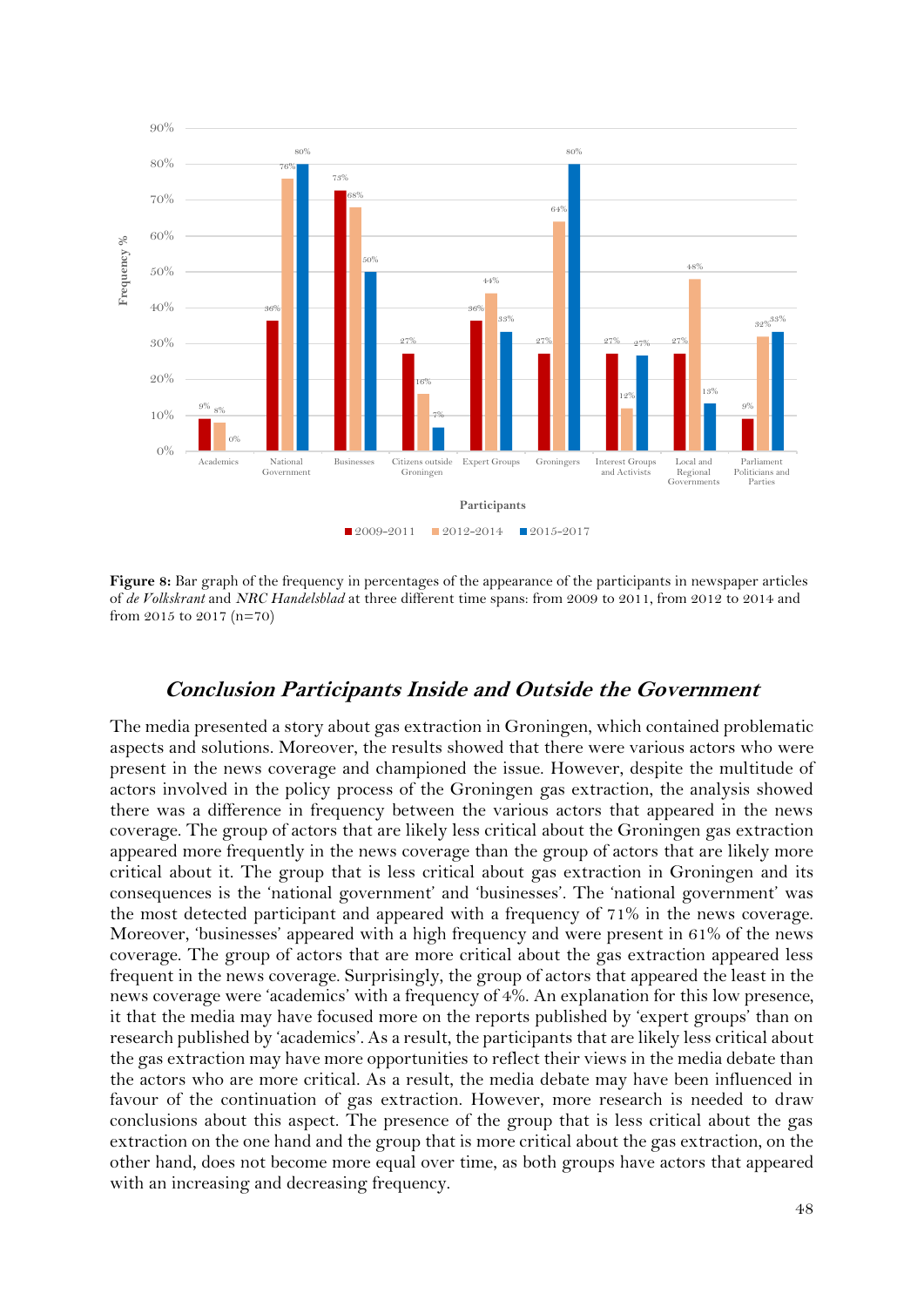#### **§4.3 Media Attention**

<span id="page-49-0"></span>As stated before, the Groningen gas extraction was increasingly framed as an issue, as it was reframed from 'business as usual' to a 'human and environmental risk' over time. When a story becomes an issue, and there is an increase in media attention, there is an increase in pressure on politicians to act (Baumgartner and Jones, 2009). In order to investigate whether the pressure on politicians to act increased, the media reports on the Groningen gas extraction over time are counted. The number of media reports of the two newspapers published throughout the years is shown in figure 9 below.



<span id="page-49-1"></span>**Figure 9:** Newspaper articles published by *de Volkskrant* and *NRC Handelsblad* about the Groningen gas extraction (n=644)

The media attention on the Groningen gas extraction of the two newspapers in the period from 2009 to 2017 is unevenly distributed. The media attention was minor in the years from 2009 to 2012. In these years, there were in total 21 newspaper articles published by the two newspapers. In the period from 2009 to 2012, the highest number of articles was published in 2009, in which only seven articles appeared and the lowest number in 2012, with only three articles. However, in the years 2009 and 2011, there was a strong increase in the number and magnitude of the earthquakes in comparison with the years from 1991 to 2008 (NAM, n.d. – a). Various studies have shown that since 1993, the Groningen gas extraction caused earthquakes. As the media has the function to inform the public about risks, the limited media attention indicates that the media played a minor role in signaling the risks of the earthquakes.

There was an abrupt shift in the number of newspaper articles in the year 2013 in comparison with the years from 2009 to 2012. The number of newspaper articles increased radically to a total of 88 media reports in the year 2013. An explanation for this increase is that the SoDM investigated the risks of the issue and published a report in 2013 in which they concluded that the government was not able to guarantee the safety of the Groningers. This study was conducted as a result of an earthquake with 3.6 on the Richter Scale in 2012.

The number of newspaper articles had a high in 2015, in which 191 articles were published. This peak can be explained by the reports of the Dutch Safety Board in which they noted that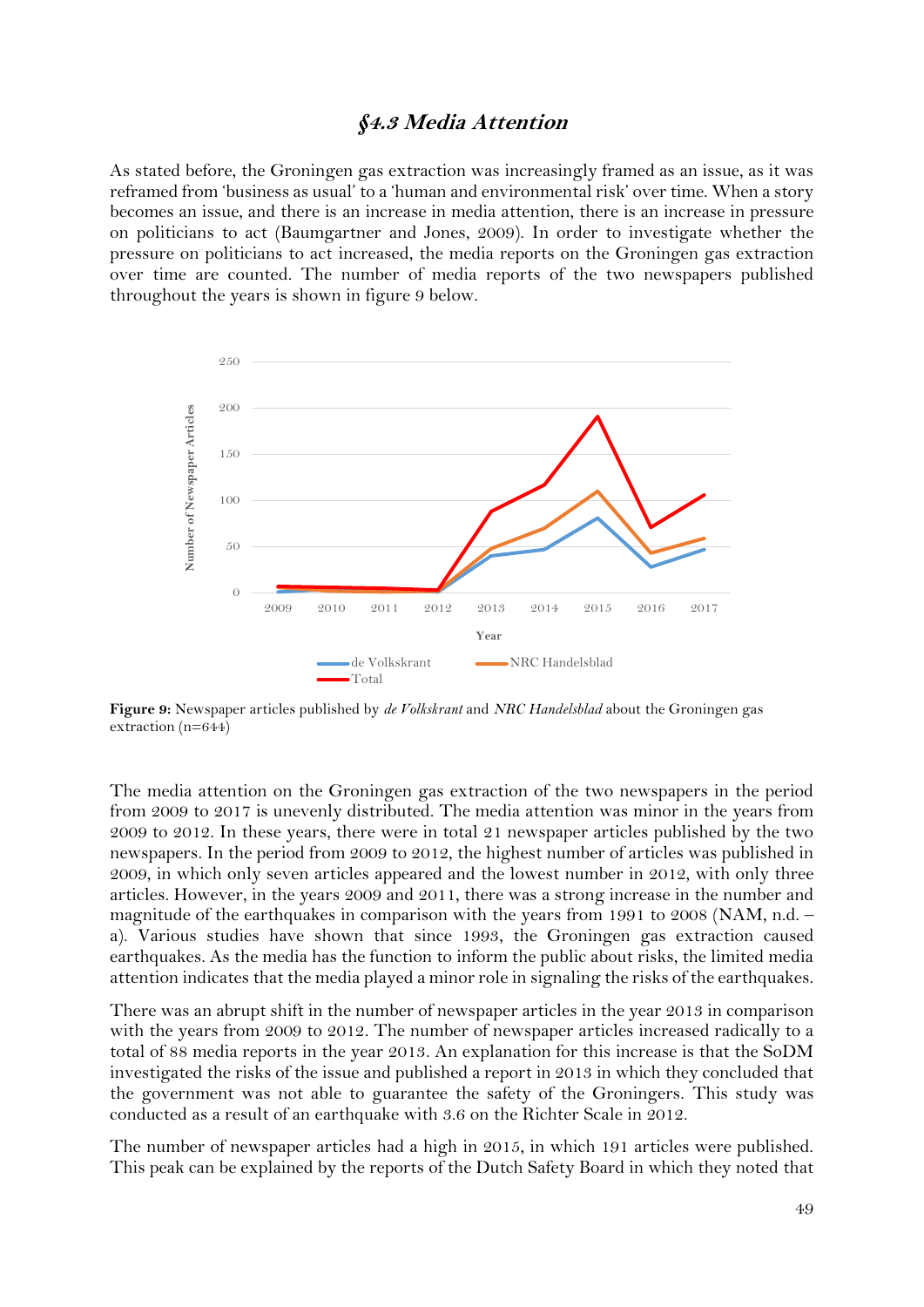the operators of Europe's largest gas field, Shell and Exxon Mobil on the one hand and the Dutch government on the other, ignored the dangers for inhabitants of Groningen posed by earthquakes for years (Onderzoeksraad, 2018). In the same year, Minister Kamp apologised to the Groningers and acknowledged there had to be more attention for the safety of the Groningen inhabitants.

In the year 2016, the number of media reports decreased to a number of 71 newspaper articles. Despite the earthquakes that occurred in 2016, the media released fewer media reports about the issue. An explanation for the decrease in media reports could be explained by the issueattention cycle (Downs, 1972). The media could have felt they addressed the issue sufficiently. As a result, they could have turned their attention to another issue.

In the year 2017, the amount of media reports increased again to an amount of 106 newspaper articles. An explanation for this increase in media reports may be that the increasing number of earthquakes in the year 2017 has triggered the media to report increasingly about the issue. Moreover, Henk Kamp decided in 2017 that the gas extraction would be reduced to 21,6 cubic meters. However, the number of published newspaper articles a year prior to the decision to terminate the gas extraction was not as high as in the year of 2015.

The shift of media attention in 2013 was accompanied by a shift of framing. Whereas the gas extraction in Groningen was framed as 'business as usual' and was scarcely problematised in the period from 2009 to 2011, there was little media attention for the Groningen gas extraction. In contrast, in the period from 2012 to 2017 the Groningen gas extraction was framed as a 'human and environmental risk' and was problematised, there was a radical increase in the number of newspaper articles. Baumgartner and Jones (2009) suggest that increased media attention put more pressure on politicians to act. As the issue was increasingly problematised in the news coverage and there was a radical increase in media attention in the year 2013 and the number of media reports remained high in the years after, it can be concluded that the media put more pressure on politicians to act.

The decision of the government to decrease the gas extraction was accompanied by reframing in the media and an increase in media attention. In the period that the issue was framed in the media as 'business as usual' and its attention to the gas extraction was low, the gas extraction remained high (NAM, n.d. – a). As of the year 2014, the government decreased gas extraction (NAM, n.d. – a). In the same period, there was much media attention and the media framed the issue as a 'human and environmental risk'. Although it is striking that the reframing of the Groningen gas extraction and the increase in media attention was accompanied by a decrease and even the termination of gas extraction, this study cannot make any conclusions about the actual effect of the media on the decision to terminate the gas extraction. Nonetheless, it can be concluded that the media increased the pressure on politicians to act.

#### **Conclusion Media Attention**

Counting media reports on the Groningen gas extraction showed a radical increase in media attention in the year 2013. This increase in media reports may be caused by the critical report of the SodM published in the year 2013 in which they concluded that the government could not guarantee the safety of the Groningers. In the years from 2013 to 2017, the media attention remained high in comparison with the years from 2009 to 2012. As the first part of the analysis showed that the issue was increasingly problematised in the media in the years from 2012 to 2017, it can be concluded that the increase in the number of media reports of *de Volkskrant* and *NRC Handelsblad* increased the pressure on politicians to take action over time. As increasing media attention put more pressure on politicians to act, it could have influenced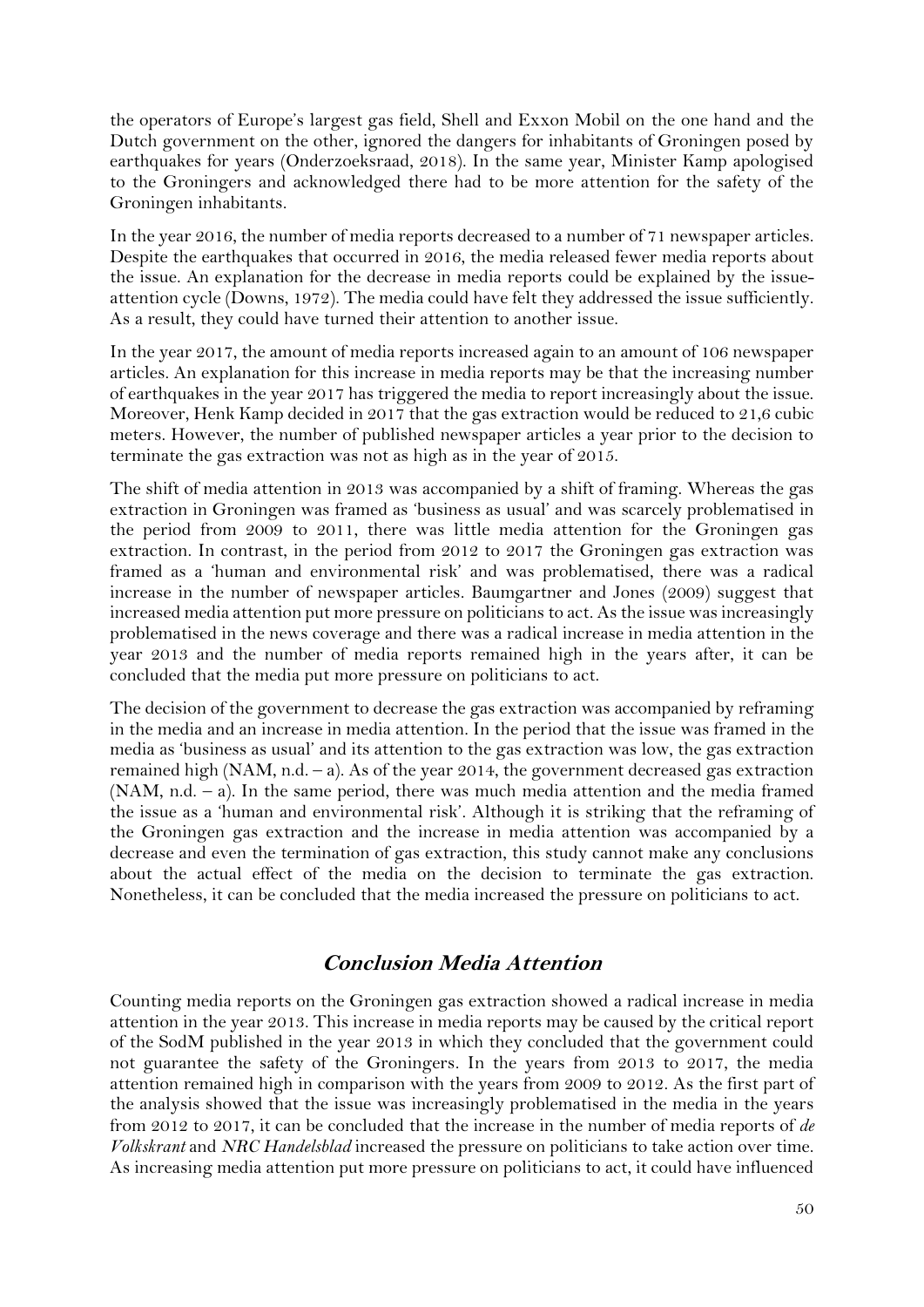policy change. However, more research is needed to make final conclusions about this aspect. Nonetheless, it can be concluded that the reframing of the story by all kind of actors was accompanied by an increase in media attention.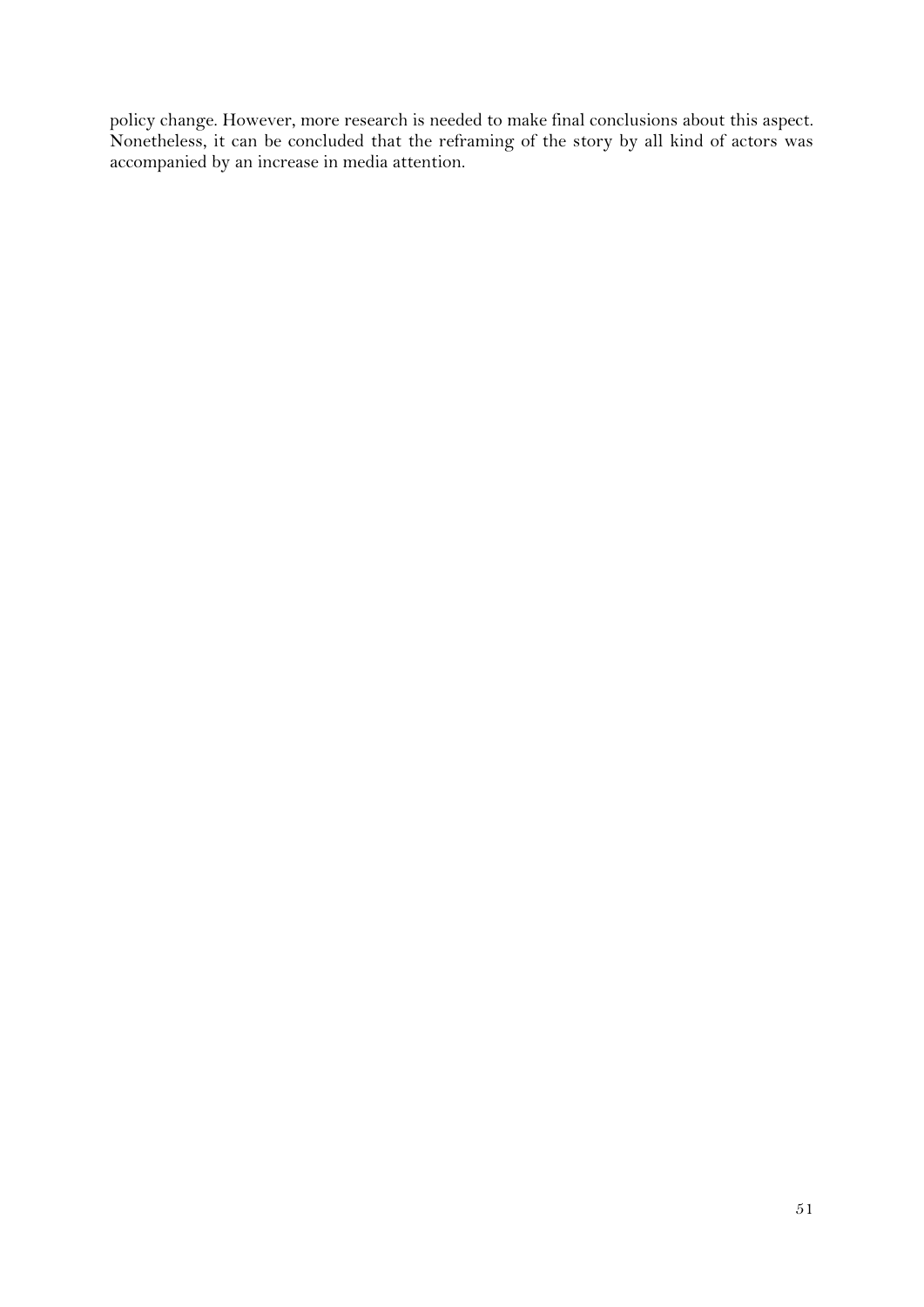### **V. Conclusion**

<span id="page-52-0"></span>The objective of this chapter is to combine all insights of the sub-questions to formulate a comprehensive conclusion on the research question: "*How do the media frame the Groningen gas extraction?"*. This chapter discusses the conclusions that can be drawn from the research findings and subsequently, the limitations of this study and recommendations for additional research on this topic are provided.

#### <span id="page-52-1"></span>**§5.1 The Public Debate on Natural Gas Extraction in Groningen**

Gas extraction has implications for the Dutch economy, energy security, the environment and public health. On the one hand, gas extraction gives a boost to the state and the national economy. On the other hand, gas extraction has serious drawbacks for the people that live nearby the gas fields. Moreover, the Netherlands needs to move away from fossil fuels towards cleaner forms of energy and to reduce greenhouse gas emissions, agreed upon by the European Member States in the Paris Agreement. Therefore, the decisions public officials make about the Groningen gas extraction have consequences for all Dutch citizens. Remarkably, the Groningen gas extraction caused more than a thousand earthquakes over time, and little policy change occurred. However, in 2018, the government decided to gradually decrease the gas extraction to zero by 2030, which offered opportunities for the Netherlands to move away from fossil fuels towards cleaner forms of energy and to reduce the greenhouse gas emissions, agreed upon by the European Member States in the Paris Agreement. This study investigated why it took so long before policy change regarding the issue occurred and analysed the public debate on gas extraction. Although scholars conducted research on framing in media coverage on gas extraction in Groningen, they did not analyse the media framing in the years prior to the 2018 decision to gradually decrease gas extraction to zero. Neither did they analyse the relationship between media framing and the decision to terminate the gas extraction in 2018. This study has started to fill this gap scientifically. In order to investigate the news coverage, this study conducted a frame analysis analysis of a total of 70 newspaper articles of Dutch quality newspapers *de Volkskrant* and *NRC Handelsblad* in the media peaks from 2009 to 2017 with a set of five generic frames produced by Semetko and Valkenburg (2000) and five specific frames based on the theory of Dodge and Lee (2015) and Metze (2017). In order to show how the story developed into an issue and how it caught the attention, Kingdon's Multiple Streams Model was used.

The main finding of this study is that the story developed into an issue, as (1) the problem indicators were increasingly emphasised (problem stream), (2) there was a shift in the national mood in which there was increasingly reference made to the violation of values, injustice, scandalous aspects and the attribution of responsibility (political stream) (3) a technically and morally solution appeared (policy stream), and (4) it was championed by all kind of actors (Kingdon, 2003). The framing of gas extraction in Groningen changed from 'business as usual' in the period from 2009 to 2011 to a 'human and environmental risk' in the period from 2012 to 2017. Whereas policy change is considered as a shift in the national mood (Kingdon, 2003) or a shift in perceptions about the policy problem (Baumgartner & Jones, 2012), this study has demonstrated that the framing by all kinds of actors influenced policy change. By analysing the media framing of the gas extraction in Groningen, this study has provided a better understanding of policy change regarding the issue. The four conditions that transformed the story into an issue and influenced policy change are further discussed below.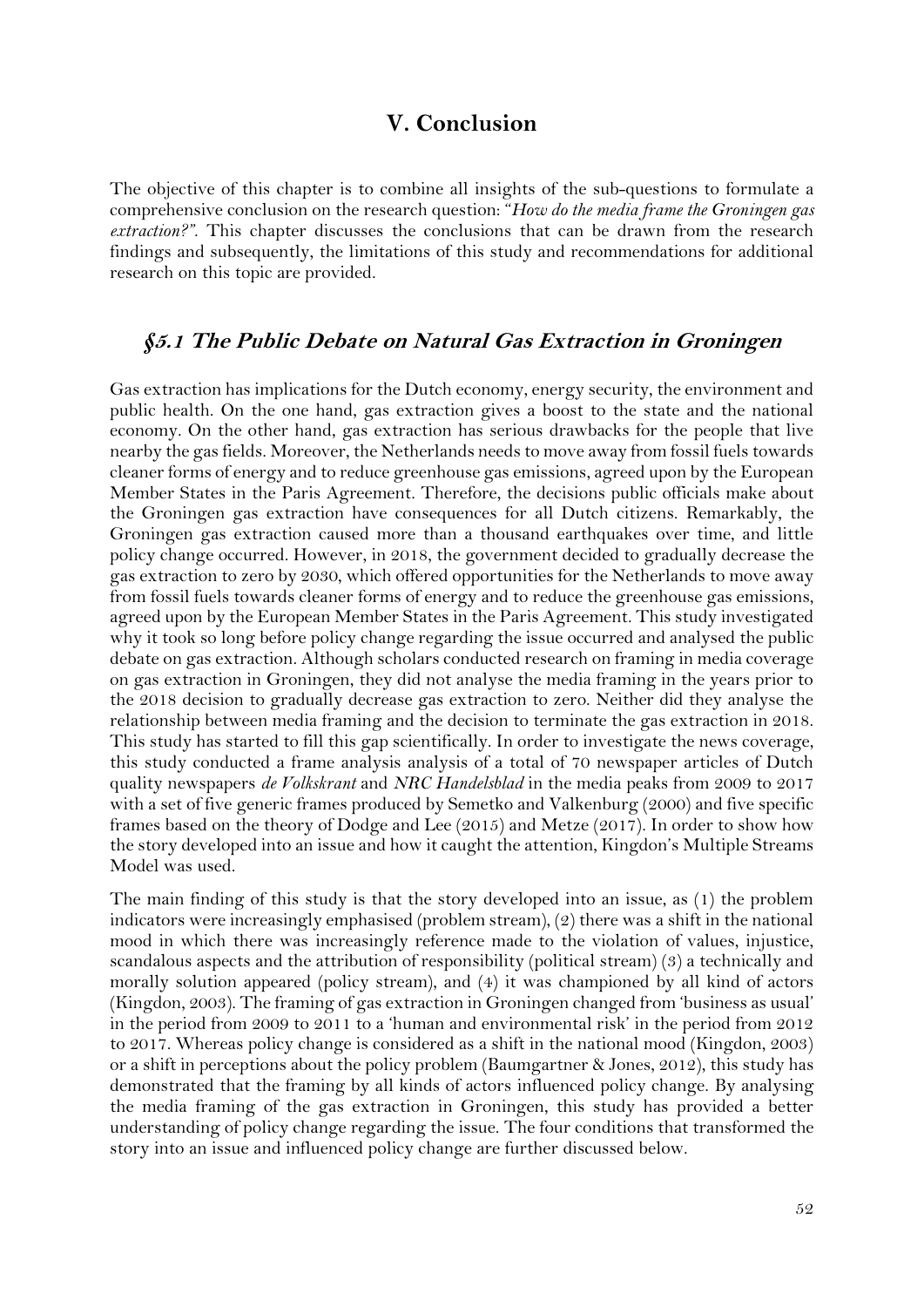First, the story became an issue, as the problem indicators of the gas extraction were increasingly emphasised over time. The appearance of the environmental risk frame and the conflict frame demonstrated that the indicators of the problem were highlighted. The environmental risk frame appeared with a frequency of 45% in the time span from 2009 to 2011 and increased significantly to 70% in the time span from 2012 to 2015 and increased slightly to 71% in the time span from 2015 to 2017. Although the risks of gas extraction appeared in the period from 2009 to 2011, these risks did not appear as fatal and were not problematised much. However, over time, the risks appeared increasingly as dangerous and fatal. Furthermore, the conflict frame appeared with a low frequency of 9% in the period from 2009 to 2011 and increased significantly to 52% in the period from 2012 to 2015 and to 60% in the period from 2015 to 2017. In doing so, the conflicts between the various actors appeared increasingly as heated. The increase in the environmental risk frame and the conflict frame indicate that the problematic aspects regarding the gas extraction became more prominent in the news coverage. However, despite the focus on the problem indicators, there was also attention paid to the benefits of gas extraction in the news coverage. The high appearance of the economic opportunity frame and the energy security frame indicate that the termination of gas extraction was not self-evident and that the issue was controversial. Although the frequency of the economic benefits frame and the energy security frame appeared with a high frequency, these frames decreased radically in their frequency in the period from 2012 to 2017. The economic opportunity frame appeared with a frequency of 64% in the time span from 2009 to 2011 and decreased significantly to 40% in the time span from 2012 to 2015 and decreased more to 37% in the time span from 2015 to 2017. The energy security frame appeared with a frequency of 45% in the time span from 2009 to 2011 and decreased radically to 12% in the time span from 2012 to 2015 and increased slightly to 13% in the time span from 2015 to 2017. Generally, it can be concluded that the problem indicators became more important over time and the benefits of gas extraction became less important. This finding can be confirmed by the word content analysis, which demonstrated that there appeared a shift of the media content from the economic prospects of gas extraction to the environmental risks. In agreement with Opperhuizen, Schouten and Klijn (2018), this study showed that there was an increased focus on crisis and conflict in the news coverage over the years. In addition to the results of Opperhuizen, Schouten and Klijn (2018), this study demonstrated that the focus on crisis and conflict increased even more in the years prior to the 2018 decision, namely from 2015 to 2017.

Second, the story was increasingly problematised, as there was a shift in the national mood, in which increasingly reference was made to the violation of values, injustice, scandalous aspects and the responsibility of actors. In the period from 2009 to 2011, there was not much reference made to the violation of values, injustice, scandalous aspects and the responsibility of actors. The low frequency of the human interest frame, the morality frame and the responsibility frame in this time span indicates this. However, the frequency of these frames increased over time and their focus changed. The human interest frame appeared with a frequency of 9% in the period from 2009 to 2011 and increased significantly to 40% in the period from 2012 to 2015 to 47% in the period from 2015 to 2017. This frame focused increasingly on emotions such as anger, fear and despair over time. The morality frame appeared with a frequency of 27% in the period from 2009 to 2011 and increased to 32% in the period from 2012 to 2015 to 37% in the period from 2015 to 2017. This frame demonstrated that there was increasingly a moral outrage, which means there is a strong emotional reaction to injustice with the involvement of a moral judgement. The responsibility frame appeared with a frequency of 18% in the period from 2009 to 2011 and increased significantly to 48% in the period from 2012 to 2015 to 60% in the period from 2015 to 2017. The responsibility frame increasingly attributed responsibility to actors and showed there was increasingly admission of guilt towards the Groningers. As stated before, Kingdon (2003) argues that a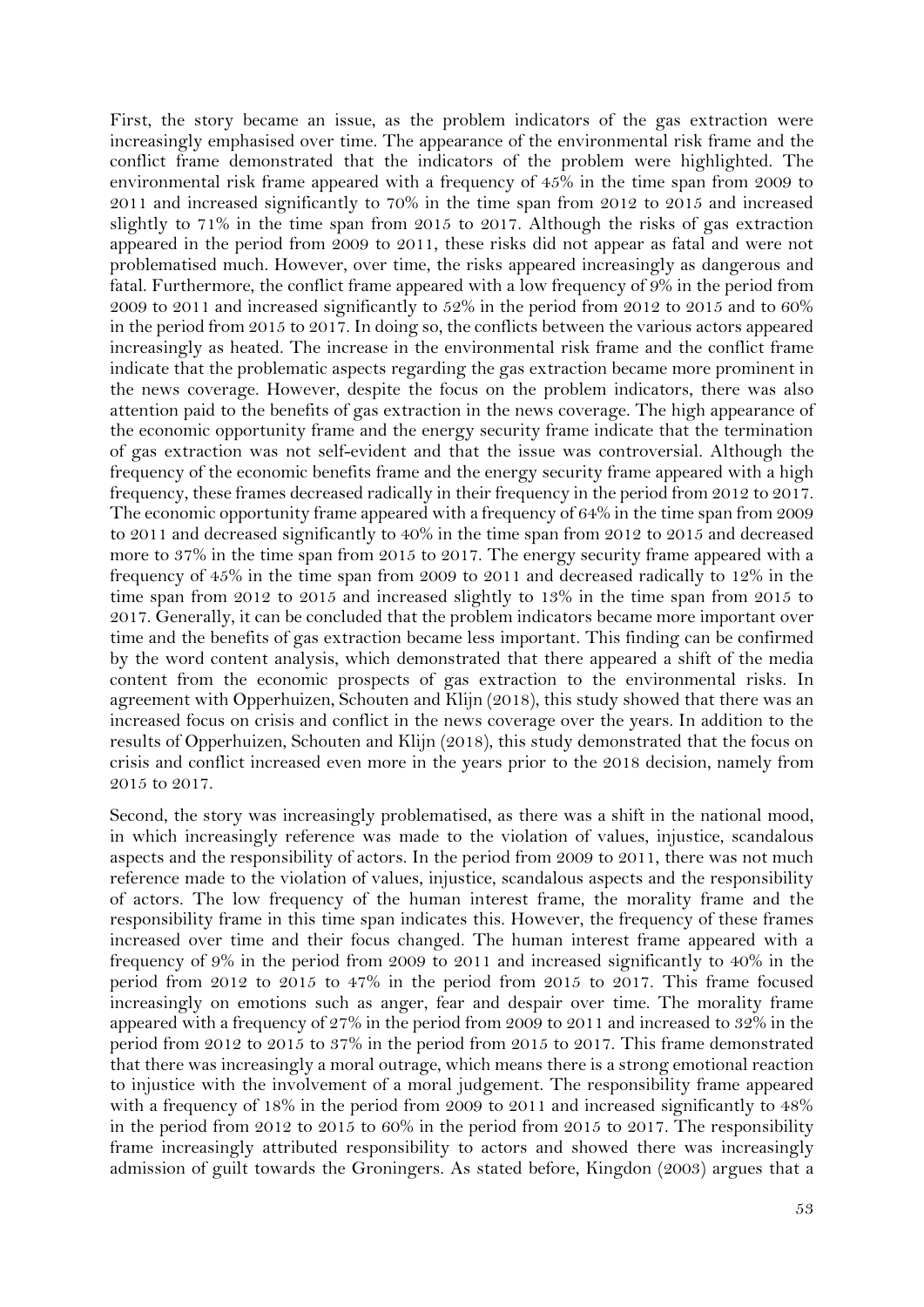shift in the national mood is an important cause for policy change, as it is one of the factors that can open a window of opportunity.

Third, throughout the years, more technically and morally acceptable solution appeared in the news coverage. The news coverage demonstrated there were already immoral aspects after the first measured earthquake in 1986, after which the relationship between gas extraction and the earthquakes was denied by the KNMI and the NAM. The immorality in the story continued in the period from 2009 to 2011. However, in this period, there were not many moral and technical solutions found in the news coverage. In the period from 2012 to 2017, the immorality of the issue continued. However, due to the reports of the SoDM and the Dutch Safety Board, more technically and morally acceptable solutions in the news coverage appeared. These reports emphasised the immorality of the issue, the danger of the risks of the earthquakes, assigned responsibility to actors and contributed to solutions in the news coverage. Moreover, the issue transformed from a local issue into a national issue, which could have contributed to a more technically and morally solution for the issue. Over time, there was increasingly referred to the story as a national issue, as the national government and every Dutch citizen has profited from the gas revenues.

Fourth, the appearance of the multitude of actors indicates that the story evolved into an issue, as it was championed by various actors. Despite the multitude of actors involved in the policy process of the Groningen gas extraction, the analysis demonstrated there was a difference in frequency between the various actors that appeared in the news coverage. The group of actors that are likely less critical about the Groningen gas extraction appeared more frequently in the news coverage than the group of actors that are likely more critical about it. The group that is less critical about gas extraction and its consequences is the 'national government' and 'businesses'. The 'national government' was the most detected participant and appeared with a frequency of 71% in the news coverage. Moreover, 'businesses' appeared with a high frequency and were present in 61% of the news coverage. The group of actors that are more critical about the gas extraction appeared less frequent in the news coverage. The groups of actors that are likely more critical about the gas extraction are: 'Groningers', 'expert groups', 'interest groups and activists', 'academics', 'local and regional governments' and 'politicians in the Parliament'. The 'Groningers' were present in 49% of the news coverage. Moreover, 'expert groups' appeared in 37% of the news coverage. 'Local and regional governments' and 'politicians in the parliament' appeared with a frequency of 28% in the news coverage. 'Interest groups and activist' appeared in 21% of the news coverage. Surprisingly, the group of actors that appeared the least in the news coverage were academics with a frequency of 4%. As a result, the group that is less critical about the gas extraction may have the advantages to reflect their views in the media than the actors who are more critical. The debate could have been influenced in favour of the continuation of gas extraction. However, more research is needed to draw further conclusions about this aspect. The presence of the groups that are less critical about the gas extraction on the one hand and the groups that are more critical about the gas extraction, on the other hand, does not become more equal over time.

Moreover, the media put more pressure on politicians to act, as the story received more media attention in the period from 2013 to 2017. This argument can be explained by Baumgartner and Jones (2000), who state that when a story becomes an issue and there is an increase in media attention, the pressure on politicians to act increases. In the period from 2009 to 2012, there was little media attention for the Groningen gas extraction. However, in this period, earthquakes were caused by gas extraction in Groningen. Therefore, this indicates that the media played a minor role in signaling there was a problem. This is striking, as the relationship between gas extraction and the seismic activities was demonstrated by many studies. Therefore, in agreement with Opperhuizen, Schouten and Klijn (2018), this indicates that in this period, there was room for improvement for the media in their role as 'watchdog'.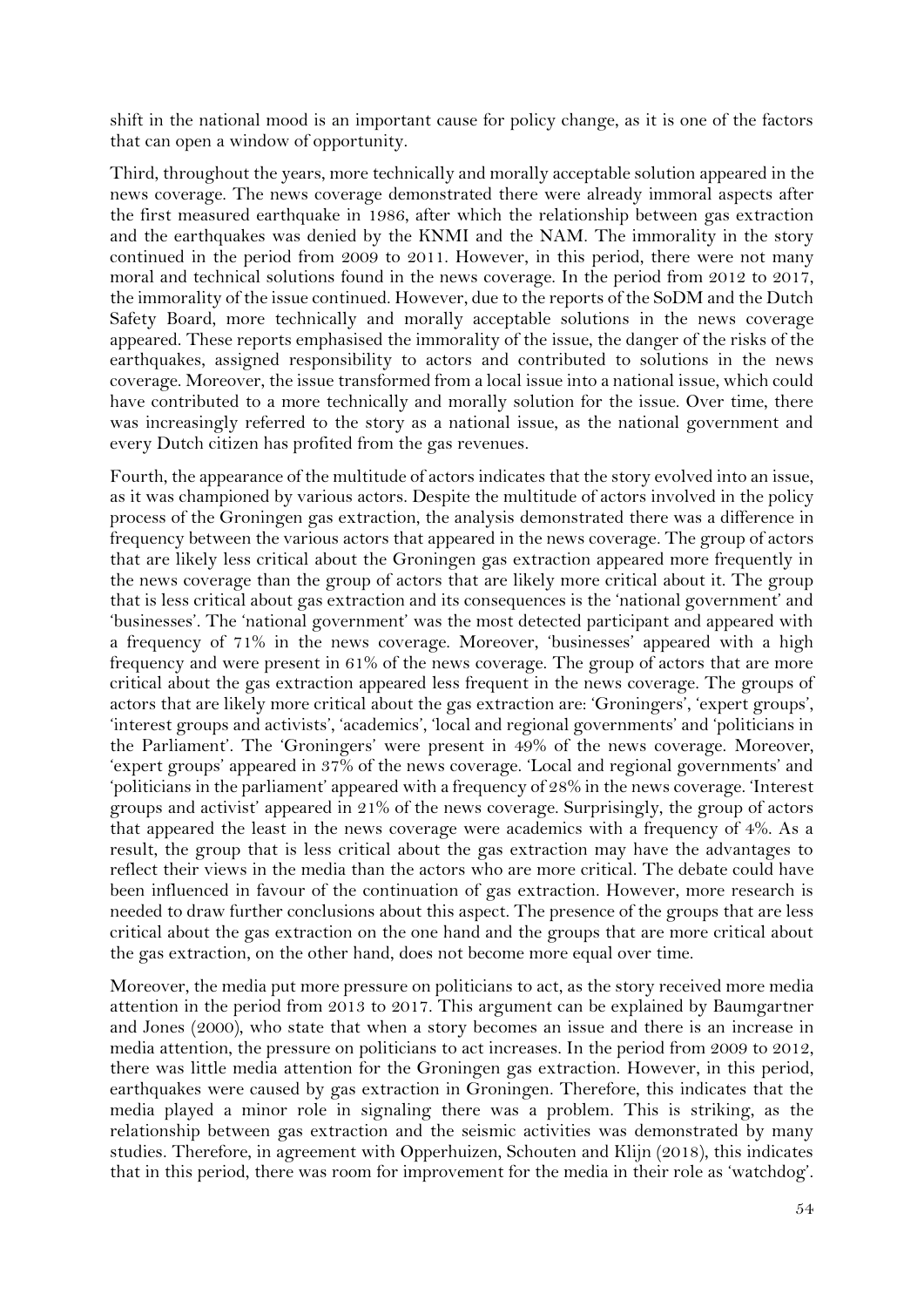However, media attention increased radically in the year 2013. This increase could be explained by the earthquake in August of the year 2012, which had a high magnitude of 3.6 on the Richter Scale. As a result, the SoDM conducted research on the risks and published in 2013 a report, in which the SoDM concluded that the Government was not able to guarantee the safety of the Groningers. This report could have contributed to an increase in media attention. The reframing of the Groningen gas extraction in the media was accompanied by a decrease in gas extraction. In the period that the issue was framed as 'business as usual', gas extraction remained high. In fact, in the year 2013, gas extraction was even increased to a record amount despite the advice of the State Supervision of the Mines to decrease gas extraction. However, in the period that the issue was framed as a 'human and environmental risk' in the media, the government decreased gas extraction. Although there is a correlation between the reframing of the Groningen gas extraction and policy change, this study cannot make any conclusions about the effect of the media on policy change in the Groningen gas extraction.

This study has implications for practice. Framing draws attention to different aspects of an issue and emphasises some aspects and downplays others. Therefore, Meriläinen and Vos (2013) and Zhu (1992) consider framing as a zero-sum game. Various actors in the public debate should be aware of framing processes as it has implications for decision-making. These actors frame an issue in line with their interests or even keep certain aspects out of the discussion. However, not every actor has an equal say in the public debate, as there is a difference in their legitimacy and power. The public debate can be highly influenced by a few actors, which has implications for policy change. Therefore, influential actors in the policy field, such as politicians and policy-makers, should take into account the impact of their framing in the debate. All in all, all actors can benefit from insights into the complexity of framing, as it creates a greater sense of awareness about framing by actors, which facilitates decision-making.

Moreover, this study has implications for research. This study provided a profound insight into the public debate on gas extraction by investigating the framing by a set of five generic frames produced by Semetko and Valkenburg (2000) with a set of five specific frames based on the theory of Dodge and Lee (2015) and Metze (2017). Moreover, the agenda-setting theory of Kingdon's Multiple Streams Framework demonstrated how these framing results developed the story into an issue, which has influenced the 2018 decision to terminate gas extraction. Thereby, this study offered a fresh perspective on research in the field of framing of a political issue.

### **§5.2 Limitations and Recommendations**

<span id="page-55-0"></span>This study provides insightful results of how media report on the Groningen gas extraction issue. Naturally, this study also has its limitations, which should be taken into account when doing future research. Given the number of newspaper articles on the Groningen gas extraction and the relatively short time span of the study, this study only analysed the news coverage of the Groningen gas extraction from a selected number of media reports from two quality newspapers in the media peaks between 2009 and 2017. Therefore, the analysis cannot be considered as representative of all the Dutch newspaper articles about the Groningen gas extraction in the press between 2009 and 2017. Another limitation of this study is that this study did not analyse the differences in framing between the two quality newspapers. There may be differences in how *de Volkskrant*, which is a centre-left quality newspaper, and the *NRC Handelsblad,* which is a centre-right quality newspaper, report on the issue. Moreover, despite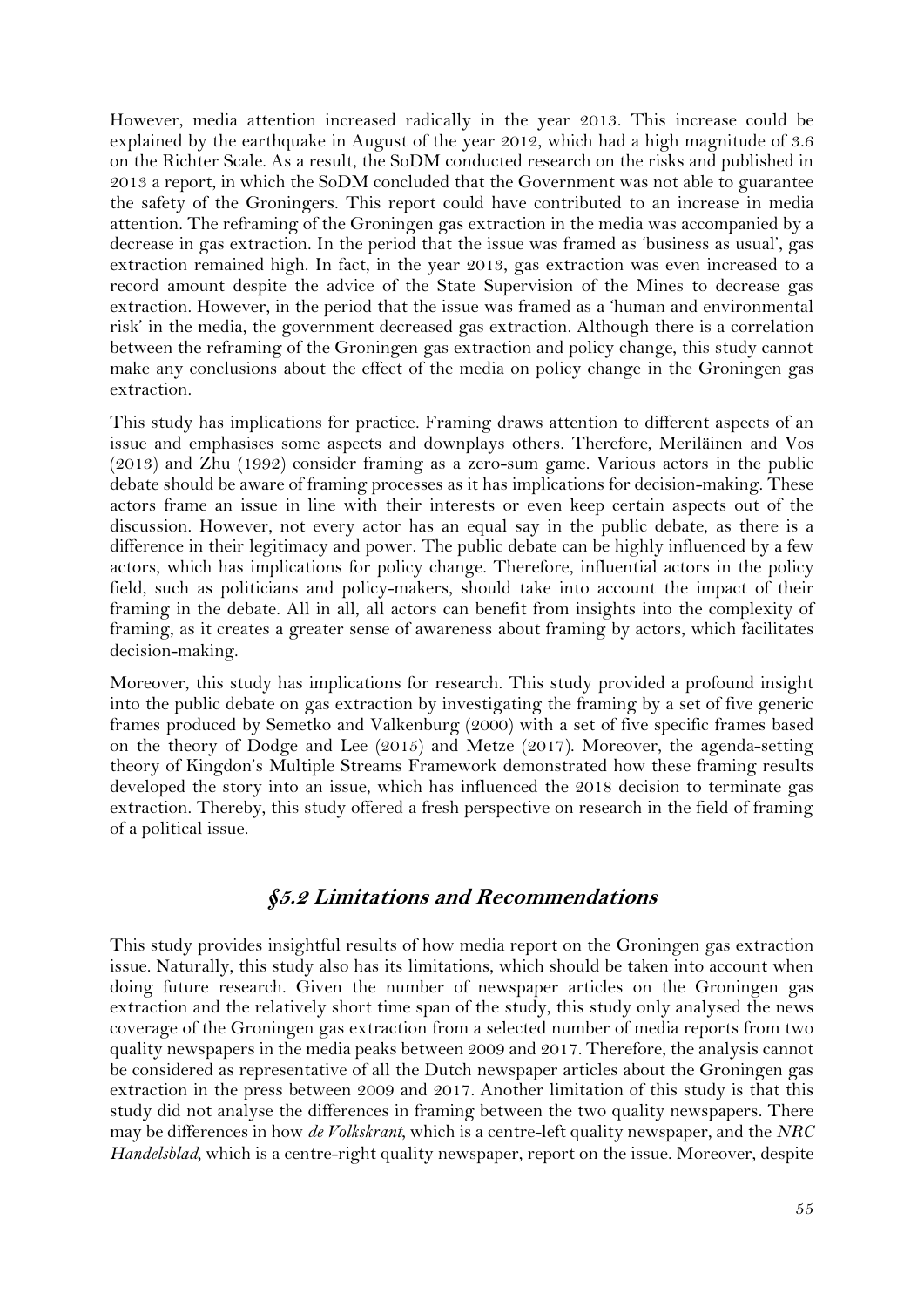that this study demonstrated that there was a correlation between media framing and policy change, this study did not analyse the actual effect of media framing on policy.

In order to provide a better understanding of the frames in the public debate on gas extraction, future research should include all the available articles of quality newspapers, popular newspapers, local newspapers and international newspapers from 2009 to 2017. Also, other media outlets can be included, such as magazines, tv and digital media. Mainly, the popular press and televised media are relevant in order to investigate public policy debates. Moreover, to understand further evolution of the news frames, it is useful to include future news coverage. Although this study has scientifically explored the public debate presented in the media, it did not analyse the effect of media framing on policy change. Therefore, in future work, it can be analysed whether the newspaper framing of the Groningen gas extraction affected the public opinion and policy change. In doing so, the findings of this study can be combined with data from public opinion, and policy outcomes in order to analyse in a robust manner the influences of media frames. Moreover, although this research analysed the frames in the public debate of all actors together, the framing of each separate actor is not analysed. In order to investigate the perception of each actor on the issue, I propose to investigate the frames used by each actor in the media coverage. This can provide more insights into the role of each actor in the public debate, which has implications for decision-making.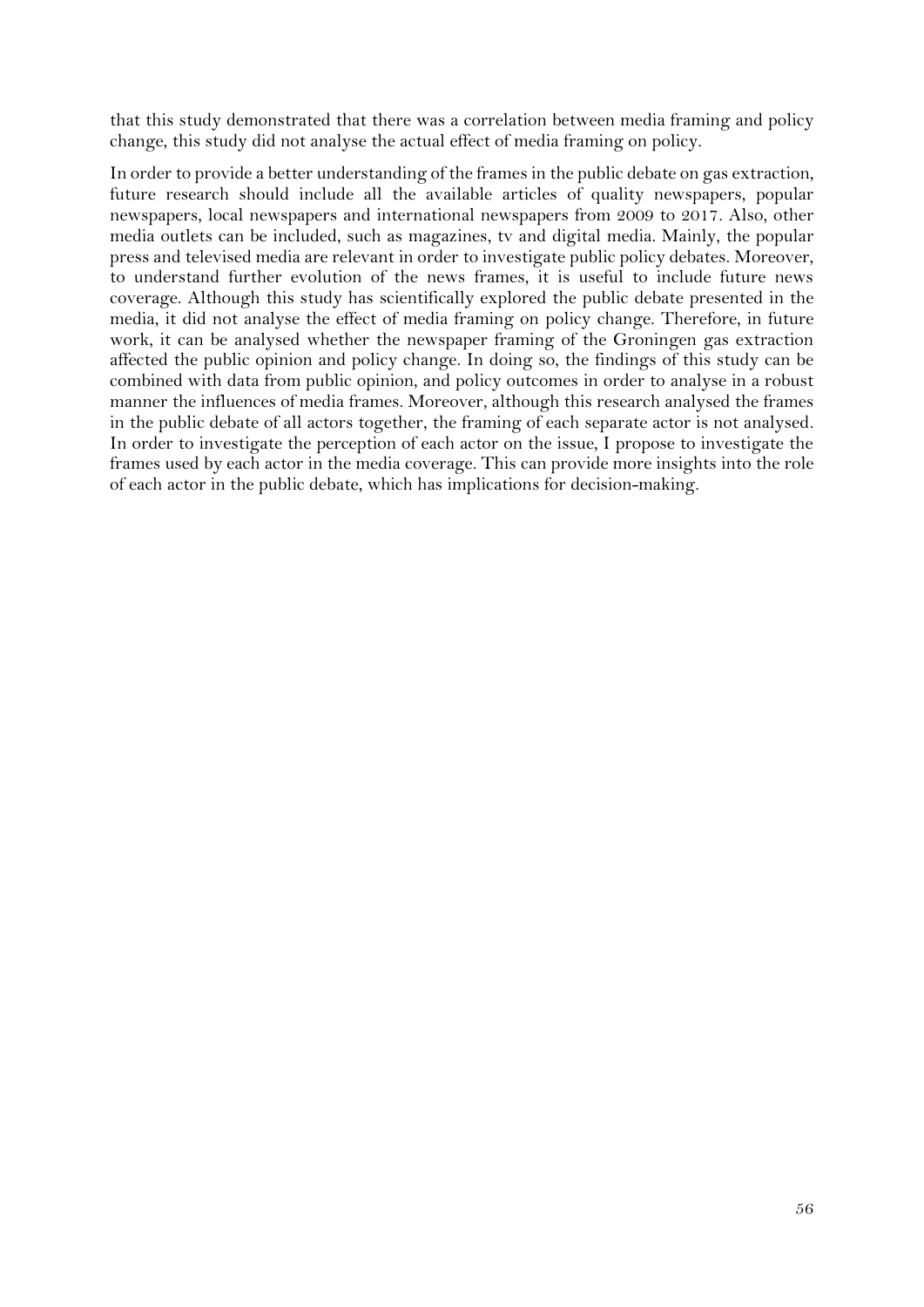## **List of References**

- <span id="page-57-0"></span>An, S. K., & Gower, K. K. (2009). How do the news media frame crises? A content analysis of crisis news coverage. *Public Relations Review*, *35*(2), 107-112.
- Baumgartner, F. R., & Jones, B. D. (2009). *Agendas and instability in American politics*. Chicago, IL: University of Chicago Press.
- Baumgartner, F. R. & Jones, B. D. (2012). From There to Here: Punctuated Equilibrium to the General Punctuation Thesis to a Theory of Government Information processing. *Policy Studies Journal*, *40*(1), 1-20.
- Baum, M. A., & Potter, P. B. (2008). The relationships between mass media, public opinion, and foreign policy: Toward a theoretical synthesis. *Annual Review of Political Science*, *11*, 39-65.
- Baysha, O., & Hallahan, K. (2004). Media framing of the Ukrainian political crisis, 2000– 2001. *Journalism Studies*, *5*(2), 233-246.
- Begeleidingscommissie Onderzoek Aardbevingen (1993). *Eindrapport multidisciplinair onderzoek naar de relatie tussen gaswinning en aardbevingen in Noord-Nederland*. Retrieved August 21, 2019, from http://bibliotheek.knmi.nl/knmipubDIV/Samenvatting\_eindrapport\_BOA\_relatie\_a ardbevingen\_en\_gaswinning\_NNL1993.pdf
- Bray, M., & Kreps, D. M. (1987). Rational learning and rational expectations. In *Arrow and the ascent of modern economic theory*, 597-625. London: Palgrave Macmillan.
- Cho, S. H., & Gower, K. K. (2006). Framing effect on the public's response to crisis: Human interest frame and crisis type influencing responsibility and blame. *Public Relations Review*, *32*(4), 420-422.
- Cohen, J., Tsfati, Y., & Sheafer, T. (2008). The influence of presumed media influence in politics: Do politicians' perceptions of media power matter? *Public Opinion Quarterly*, *72*(2), 331-344.
- De Vreese, C. H. (2005). News framing: Theory and typology. *Information design journal and document design*, *13*(1).
- Dewulf, A., Gray, B., Putnam, L., Lewicki, R., Aarts, N., Bouwen, R., & Van Woerkum, C. (2009). Disentangling approaches to framing in conflict and negotiation research: A meta-paradigmatic perspective. *Human relations*, *62*(2), 155-193.
- Downs, A. (1972). Up and Down with Ecology: The "Issue-Attention Cycle*"* In *The Public Interest*, 38-50. New York, NY: Routledge.
- Edwards, D. (1998). Can we learn the truth about the environment from the media?. *Ecologist*, *28*(1), 18-22.
- Entman, R. M. (1991). Framing US coverage of international news: Contrasts in narratives of the KAL and Iran Air incidents. *Journal of communication*, *41*(4), 6-27.
- Entman, R. M. (1993). Framing: Toward clarification of a fractured paradigm. *Journal of communication*, *43*(4), 51-58.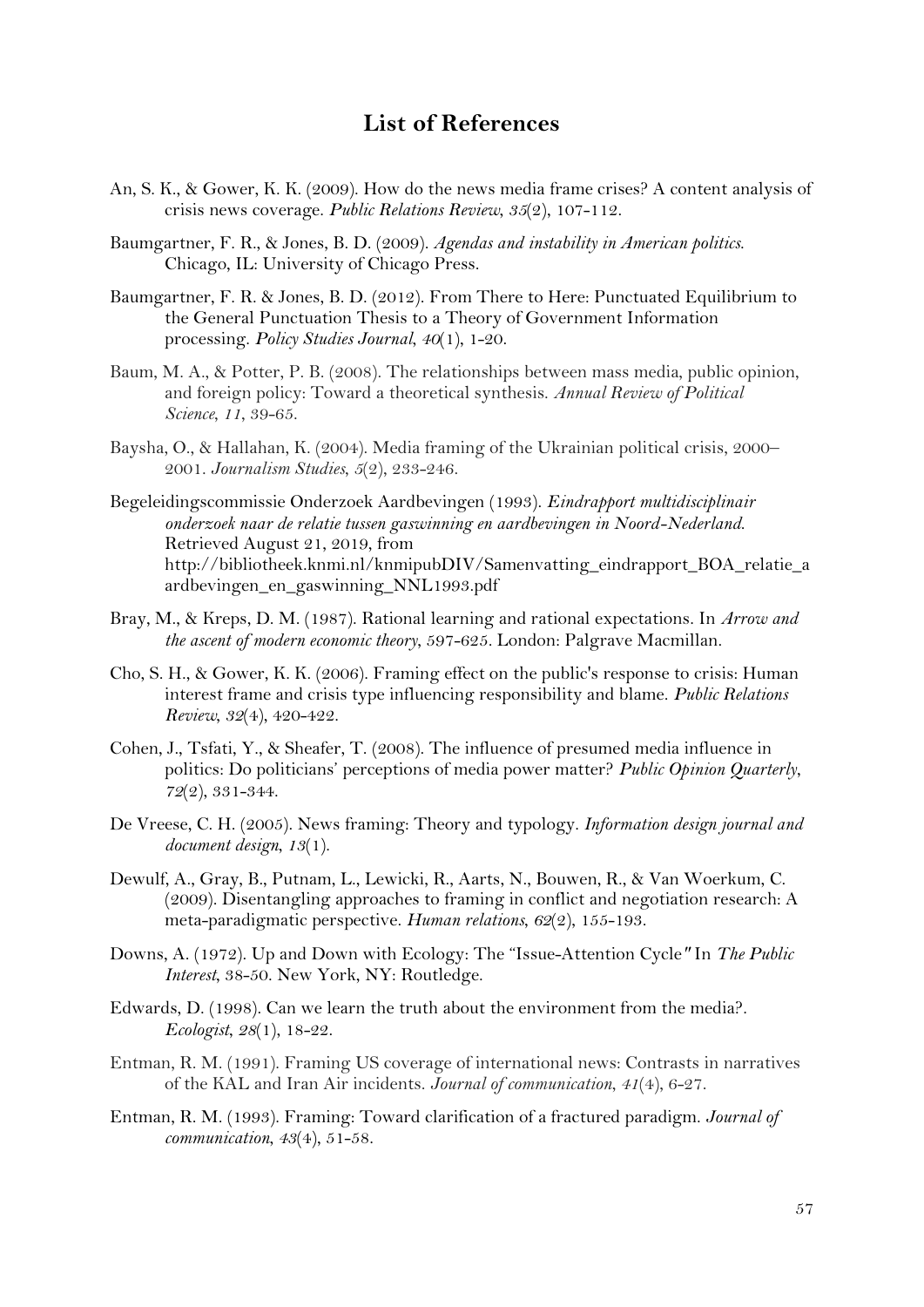- Entman, R. M. (2007). Framing bias: Media in the distribution of power. *Journal of communication*, *57*(1), 163-173.
- Entman, R. M. (2010). Media framing biases and political power: Explaining slant in news of Campaign 2008. *Journalism*, *11*(4), 389-408.
- European Commission (2019). *Quarterly Report Energy on European Gas Markets*. Retrieved April 29, 2019, from https://ec.europa.eu/energy/sites/ener/files/documents/quarterly\_report\_on\_euro pean\_gas\_markets\_q3\_2018.pdf
- European Environment Agency (2019, December 18). *Primary energy consumption by fuel*. Retrieved April 25, 2019, from https://www.eea.europa.eu/data-andmaps/indicators/primary-energy-consumption-by-fuel-6/assessment-2
- Gamson, W. A., Croteau, D., Hoynes, W., & Sasson, T. (1992). Media images and the social construction of reality*. Annual review of sociology*, *18*(1), 373-393.
- Gamson, W. A. (1992). *Talking politics*. Cambridge: Cambridge university press.
- Gasunie (n.d. -a). *Bestuur*. Retrieved March 8, 2019 from http://www.gasunie.nl/overgasunie/bestuur
- Gasunie (n.d. -b). *Over Gasunie*. Retrieved March 8, 2019, from http://www.gasunie.nl/overgasunie
- Givel, M. (2010). The evolution of the theoretical foundations of punctuated equilibrium theory in public policy. *Review of Policy Research*, *27*(2), 187-198.
- Gowing, N. (1996). Real-Time TV Coverage from War: does it make or break government policy. In *Bosnia by Television*, 88-91. London: British Film Institute.
- Herman, E. S., & Chomsky, N. (1988). *Manufacturing consent: The political economy of the mass media*. New York, NY: Pantheon Books.
- Hofstein, A., & Rosenfeld, S. (1996). Bridging the gap between formal and informal science learning. *Studies in Science Education*, *28*, 87-112.
- Honoré, A. (2014). *The Outlook for Natural Gas Demand in Europe*. Retrieved April 30, 2019, from https://www.oxfordenergy.org/wpcms/wp-content/uploads/2014/06/NG-87.pdf
- Johnson, B. B., & Covello, V. T. (2012). *The social and cultural construction of risk: Essays on risk selection and perception*. Dordrecht, Holland: Springer Science & Business Media.
- Kingdon, J. W. (2003). *Agendas, alternatives, and public policies*. New York, NY: Longman.
- Kingdon, J. W. (2014). *Agendas, alternatives, and public policies*. New York, NY: Pearson.
- Knaggård, Å. (2015). The Multiple Streams Framework and the problem broker. *European Journal of Political Research*, *54*(3), 450-465.
- Korthagen, I.A. and van Meerkerk. I.F. (2014). The effects of media and their logic on legitimacy sources within local governance networks. A three case comparative study. *Local Government Studies*, *40* (5), 705-728.
- Kosho, J. (2016). Media Influence on Public Opinion Attitudes Toward the Migration Crisis. *International Journal of Scientific & Technology Research*, *5*(5), 86-91.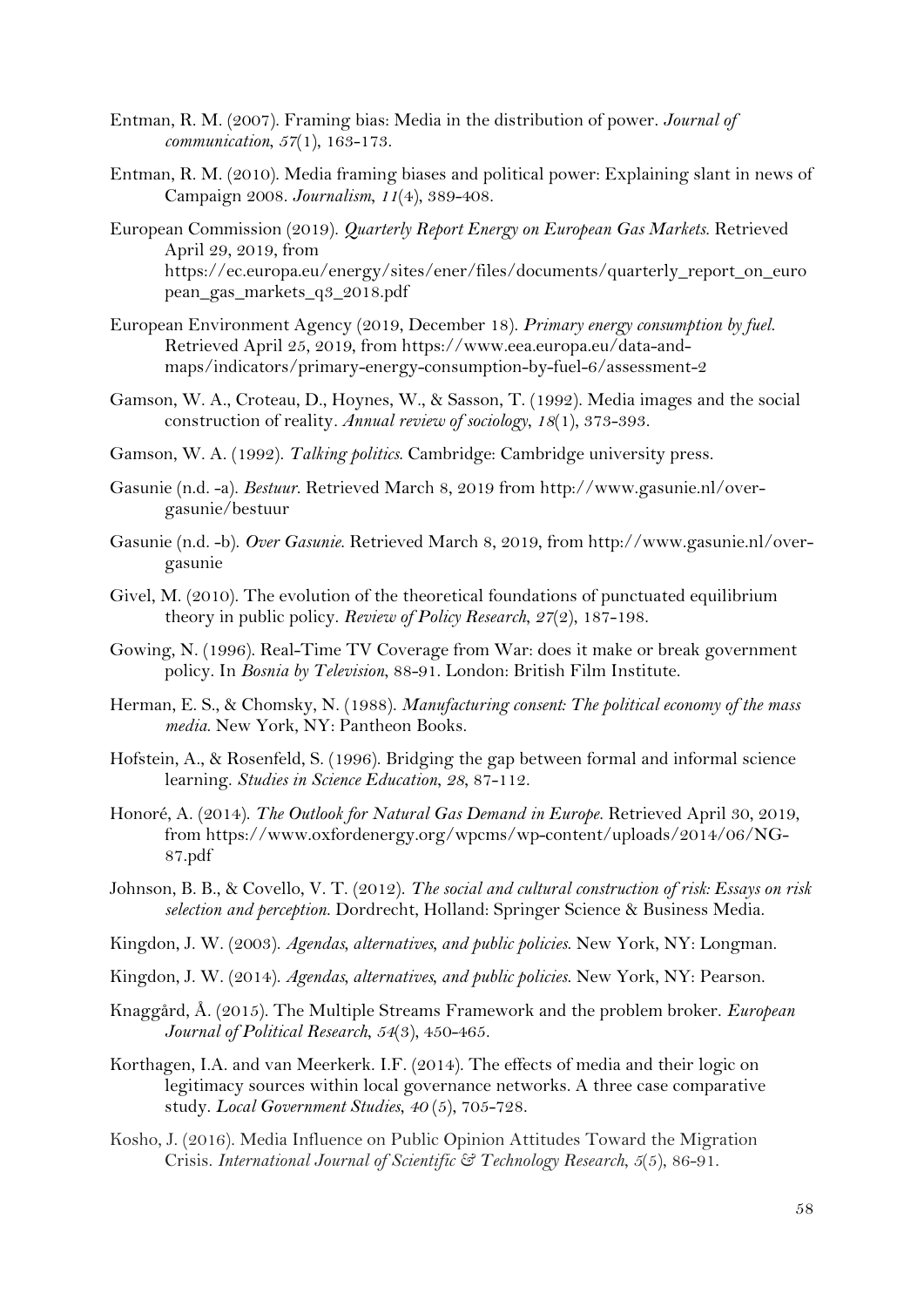- KNMI (n.d.). *Aardbevingen door gaswinning*. Retrieved March 8, 2019, from https://www.knmi.nl/kennis-en-datacentrum/uitleg/aardbevingen-doorgaswinning
- Lejoux, P., & Ortar, N. (2014). Energy transition: Real issues, false starts? *Web of Conferences*, *9*, 1-6.
- Lewis, T. L. (2000). Media Representations of "Sustainable Development". Sustaining the Status Quo?. *Science Communication*, *21*(3), 244-273.
- Lowe, P., & Morrison, D. (1984). Bad news or good news: Environmental politics and the mass media. *The Sociological Review*, *32*(1), 75-90.
- McCombs, M., Shaw, D. L. & Weaver, D. (Eds.). (1997). *Communication and democracy: Exploring the intellectual frontiers in agenda-setting theory*. Mahwah, NJ: Lawrence Earlbaum Associates.
- Mermin, J. (1997). Television news and American intervention in Somalia: The myth of a media-driven foreign policy. *Political science quarterly*, *112*(3), 385-404.
- Metze, T. (2017). Fracking the debate: frame shifts and boundary work in Dutch decision making on shale gas. *Journal of Environmental Policy and Planning*, *19*(1), 35-52.
- Ministry of Economic Affairs (2016). *Energy Report Transition to sustainable energy*. Retrieved March 8, 2019, from https://www.government.nl/binaries/government/documents/reports/2016/04/28 /energy-report-transition-tot-sustainable-energy/energy-report-transition-tosustainable-energy.pdf
- Mu, R. (2018). Coupling of Problems, Political Attention, Policies and Institutional Conditions: Explaining the Performance of Environmental Targets in the National Five-Year Plans in China. *Sustainability*, *10*(5), 1477.
- Mattson, D. J., & Clark, S. G. (2012). The discourses of incidents: cougars on Mt. Elden and in Sabino Canyon, Arizona. *Policy Sciences*, *45*(4), 315-343.
- Mulder, M., & Perey, P. (2018). Gas production and earthquakes in Groningen. *CEER Policy papers, 3*, 2-70.
- NAM (n.d. a). *Aantal aardbevingen in het Groningen-gasveld*. Retrieved March 10, 2019, from https://www.nam.nl/feiten-encijfers/aardbevingen.html#iframe=L2VtYmVkL2NvbXBvbmVudC8\_aWQ9YWFy ZGJldmluZ2Vu
- NAM (n.d. -b). *Totaal uit Groningen-gasveld gewonnen gas*. Retrieved March 10, 2019, from https://www.nam.nl/feiten-encijfers/gaswinning.html#iframe=L2VtYmVkL2NvbXBvbmVudC8\_aWQ9Z2Fzd2lu bmluZw
- Meriläinen, N., & Vos, M. (2013). Framing issues in the public debate: the case of human rights. *Corporate Communications: An International Journal*, *18*(1), 119-134.
- Neuendorf, K. A., & Kumar, A. (2002). Content analysis. *The International Encyclopaedia of Political Communication*, *1*, 221-30.
- Neuendorf, K. A. (2016). The content analysis guidebook. California, LA: Sage.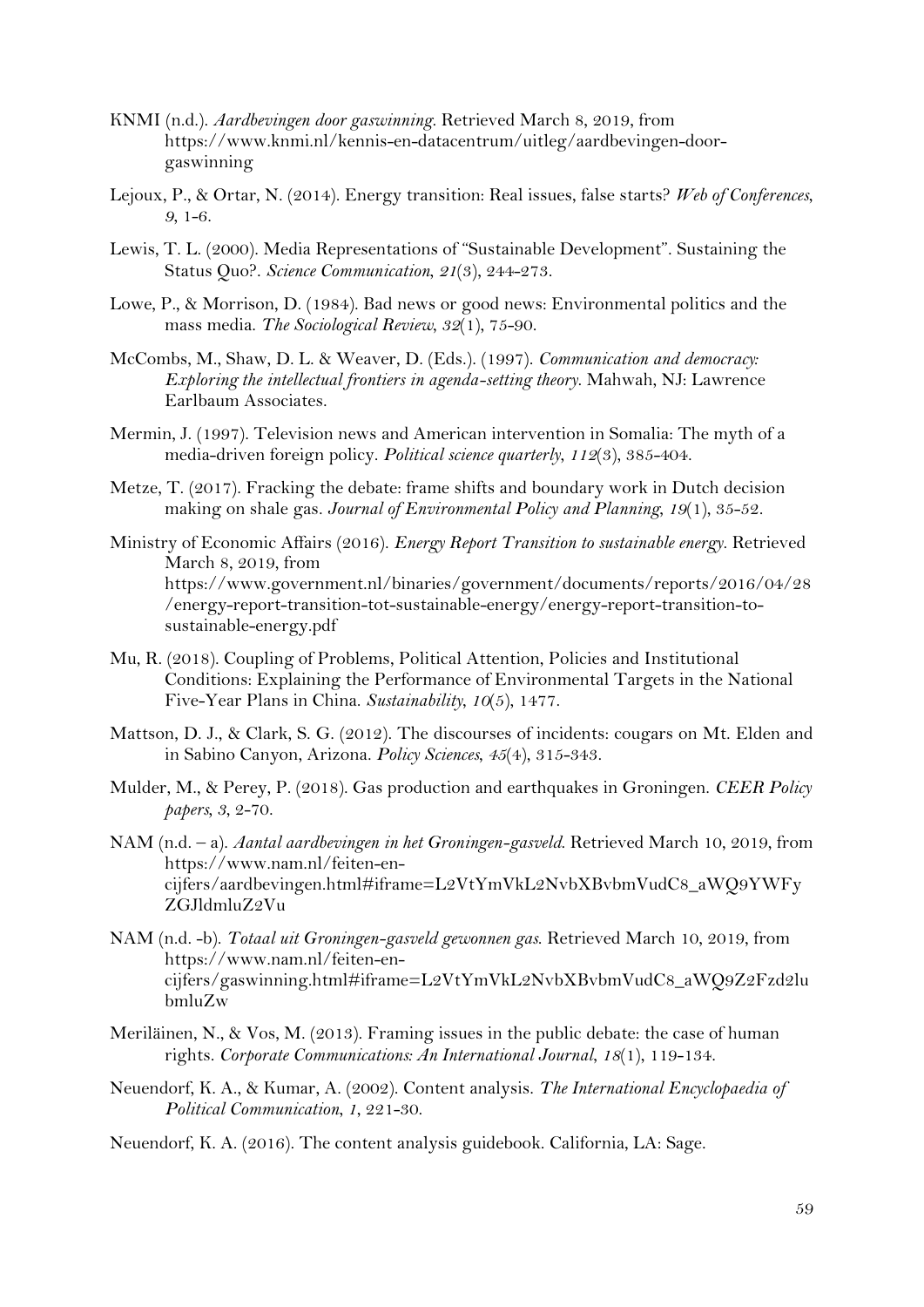- Nimmo, D. (1970) The Political Persuaders: The Techniques of Modern Election Campaigns. Prentice-Hall, Englewood Cliffs. In *Newman's A Review in Political Marketing: Lessons from Recent Presidential Elections*. Upper Saddle River, NJ: Prentice Hall.
- Onderzoeksraad voor Veiligheid (2015, February). *Aardbevingsrisico's in Groningen. Onderzoek naar de rol van veiligheid van burgers in de besluitvorming over de gaswinning (1959–2015).* Retrieved November 20, 2018, from http://publicaties.minienm.nl/documenten/aardbevingsrisico-s-in-groningenonderzoek-naar-de-rol-van-veiligheid-van-burgers-in-de-besluitvorming-over-degaswinning-1959-2014
- Raad van State (2015). *Uitspraak 201501544/1/A4*. Retrieved March 18, 2019 from https://www.raadvanstate.nl/@102047/201501544-1-a4/
- Reed, M. S., Graves, A., Dandy, N., Posthumus, H., Hubacek, K., Morris, J., Prell, C., Quin, C.H. & Stringer, L. C. (2009). Who's in and why? A typology of stakeholder analysis methods for natural resource management. *Journal of environmental management*, *90*(5), 1933-1949.
- Rijksoverheid (2018 -a). *Minister Wiebes sluit akkoord met Shell en ExxonMobil over gaswinning Groningen.* Retrieved March 22, 2019, from https://www.rijksoverheid.nl/actueel/nieuws/2018/06/25/minister-wiebes-sluitakkoord-met-shell-en-exxonmobil-over-gaswinning-groningen
- Rijksoverheid (2018 -b). *Kamerbrief tussentijdse voortgangsrapportage maatregelen afbouw gaswinning Groningen*. Retrieved March 12, 2019, from https://www.rijksoverheid.nl/documenten/kamerstukken/2018/12/03/kamerbrieftussentijdse-voortgangsrapportage-maatregelen-afbouw-gaswinning-groningen
- Rijksoverheid (2018 -c). *Startdocument Nationaal Programma Groningen. Bouwstenen voor een Nationaal Programma*. Retrieved March 12, 2019, from https://www.rijksoverheid.nl/documenten/publicaties/2018/10/05/startdocumentnationaal-programma-groningen
- Sabatier, P. A., & Weible, C. M. (2014). *Theories of the policy process*. Boulder, CO: Westview Press.
- Scheufele, D. A. (1999). Framing as a theory of media effects. *Journal of communication*, *49*(1), 103-122.
- Scheufele, D. A. (2000). Agenda-setting, priming, and framing revisited: Another look at cognitive effects of political communication. *Mass Communication & Society*, *3*(2), 297- 316.
- Semetko, H. A., & Valkenburg, P. M. (2000). Framing European politics: A content analysis of press and television news. *Journal of communication*, *50*(2), 93-109.
- Staatstoezicht op de Mijnen (2014, December). *Advies Bevingsgevoeligheid van de Eemskanaal regio*. Retrieved March 3, 2018, from https://www.sodm.nl/binaries/staatstoezichtop-de-mijnen/documenten/publicaties/2014/12/16/advies-bevingsgevoeligheidvan-de-eemskanaalregio/advies-ekl.pdf
- Star, S. L., & Griesemer, J. R. (1989). Institutional ecology, 'translations' and boundary objects: Amateurs and professionals in Berkeley's museum of vertebrate zoology, 1907–39. *Social Studies of Science*, *19*(3), 387–420.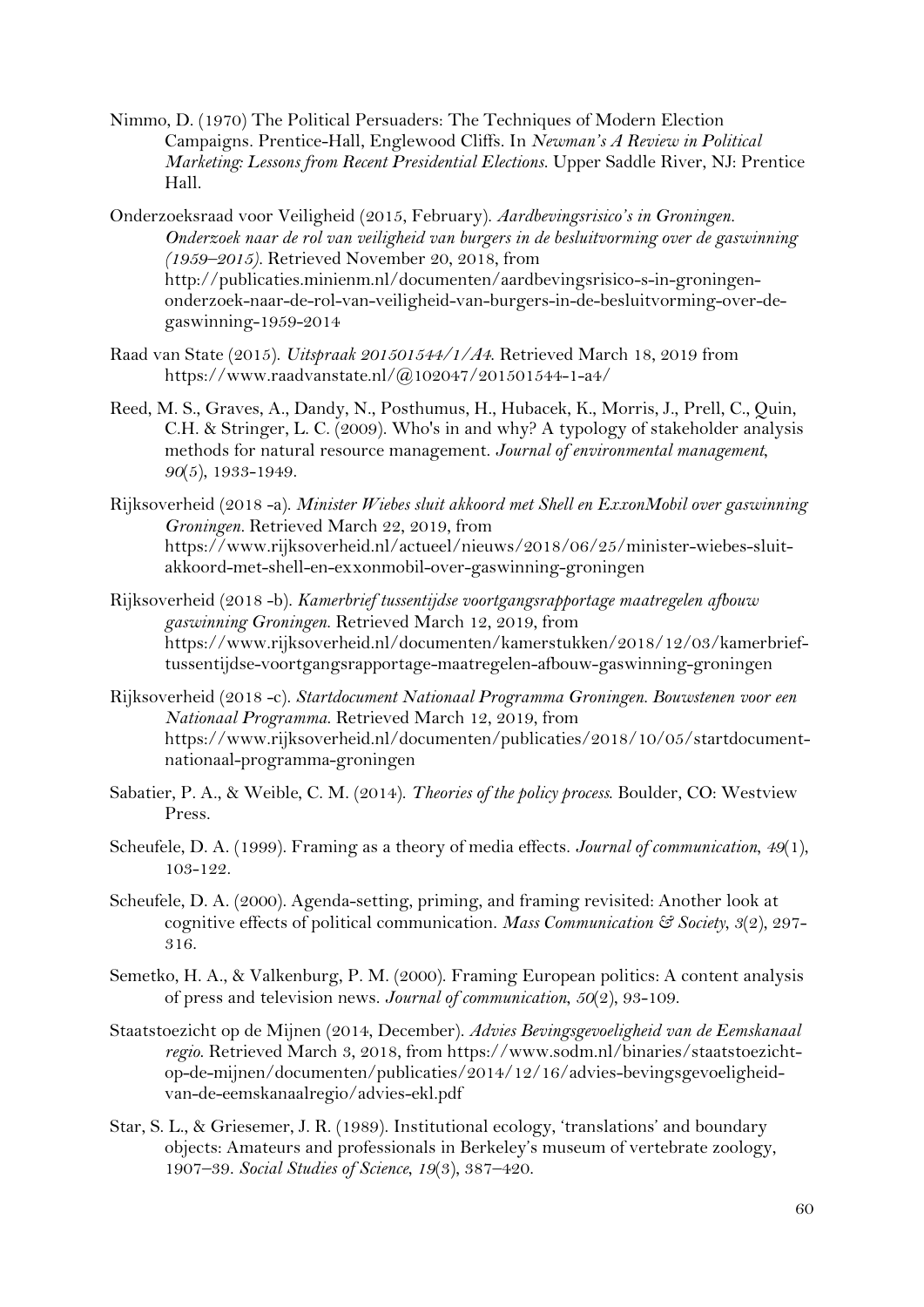- Sutter, D. (2001). Can the media be so liberal? The Economics of Media Bias. *Cato Journal*, *20*, 431-452.
- United Nations Committee on Economic, Social and Cultural Rights (2014, May). *The Right to Adequate Housing*. Retrieved March 22, 2019, from https://www.ohchr.org/Documents/Publications/FS21\_rev\_1\_Housing\_en.pdf
- United Nations Committee on Economic, Social and Cultural Rights (2017, July 6). *Concluding observations on the sixth periodic report of the Netherlands*, E/C.12/NLD/CO/6. Retrieved March 18, 2019, from http://docstore.ohchr.org/SelfServices/FilesHandler.ashx?enc=4slQ6QSmlBEDzF EovLCuW6IE23xM8tpu%2fownn553mA8Glexx1ABG2ZXBgAxii%2fsGDVC8GFe 1Big5xbiBHkOpVhX8WdsVQLa2ENfWj4Yf5BXjwQpaKTsJWuGEbBK1JzWv
- Stern, J. (2003). *Natural gas in Europe-the importance of Russia. Centrex Europe Energy & Gas AG*. Retrieved July 31, 2019, from http://www.centrex.at/en/files/study\_stern\_e.pdf
- Opperhuizen, A. E., Schouten, K., & Klijn, E. H. (2018). Framing a conflict! How media report on earthquake risks caused by gas drilling: A longitudinal analysis using machine learning techniques of media reporting on gas drilling from 1990 to 2015. *Journalism Studies*, *20*(5), 714-734.
- Van der Voort, N. & Vanclay, F. (2015). Social impacts of earthquakes caused by gas extraction in the province of Groningen, the Netherlands. *Environmental Impact Assessment Review*, *50*, 1-15.
- Wood, M. (2011). Shifting paradigms?: Mapping policy change in the wake of the financial crisis. In ECPR General Conference. Retrieved August 7, 2019, from https://ecpr.eu/Filestore/PaperProposal/97021765-3e2f-4d60-b840 bf02b9356d35.pdf
- Zahariadis, N. (1996). Selling British Rail: an idea whose time has come? *Comparative Political Studies*, *29*(4), 400-422.
- Zahariadis, N. (2003) *Ambiguity and Choice in Public Policy: Political Manipulation in Democratic Societies*. Washington, DC: Georgetown University Press.
- Zahariadis, N. (2007). The multiple streams framework: Structure, limitations, prospects. *Theories of the policy process*, *2*, 65-92.
- Zhu, J. H. (1992). Issue competition and attention distraction: A zero-sum theory of agendasetting. *Journalism Quarterly*, *69*(4), 825-836.

#### **Newspaper Articles**

- de Volkskrant (2017). *Kamp verlaagt gaswinning Groningen na waarschuwing voor meer bevingen*. Retrieved March 12, 2019, from https://www.volkskrant.nl/nieuwsachtergrond/kamp-verlaagt-gaswinning-groningen-na-waarschuwing-voor-meerbevingen-~b0a7a74b/
- NOS (2017). *Wiebes tegen Groningers: de overheid heeft gefaald*. Retrieved August 10, 2018, from https://nos.nl/artikel/2204082-wiebes-tegen-groningers-de-overheid-heeftgefaald.html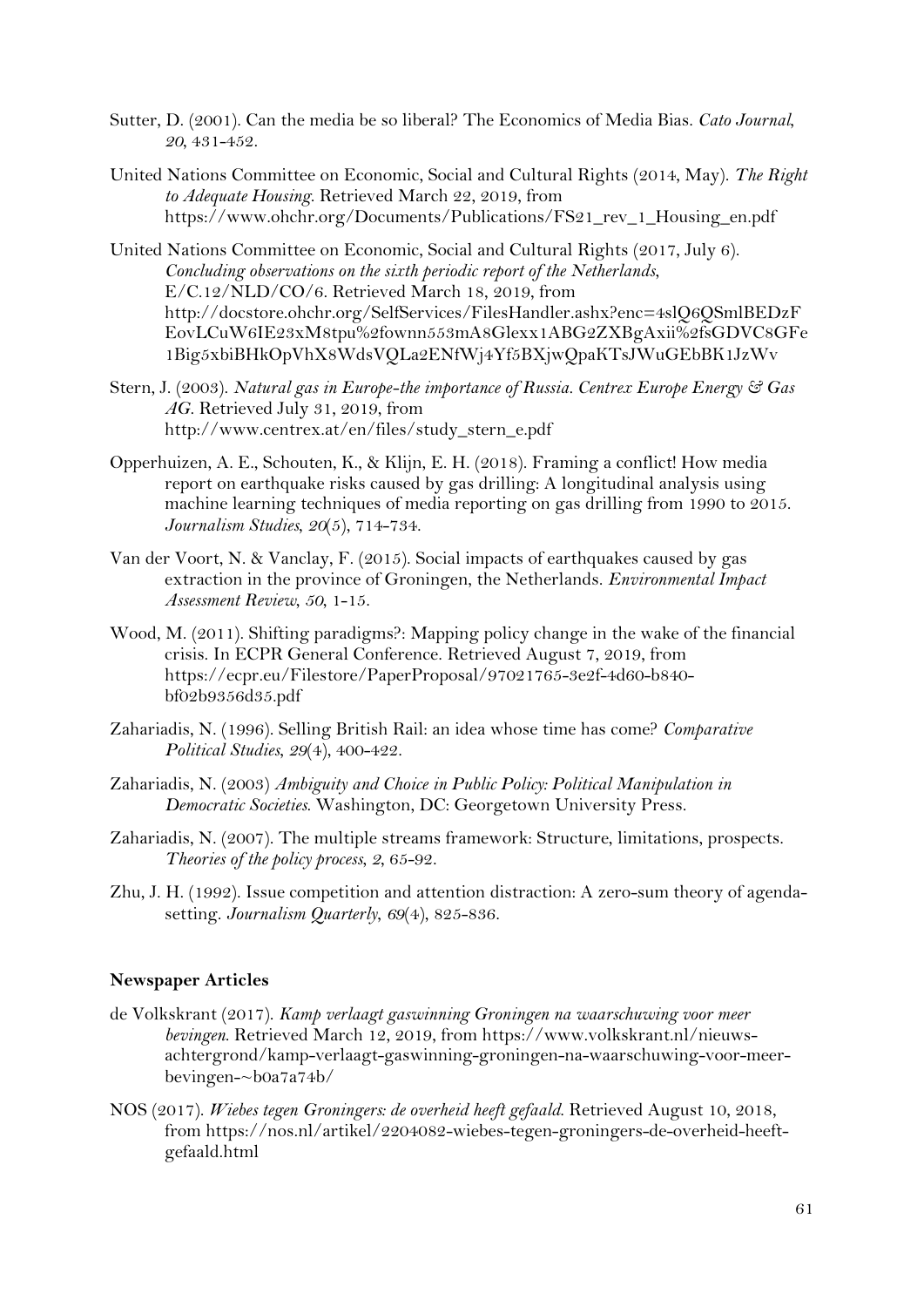- NRC (2018 -a). *Nederland is voor het eerst per saldo importeur van gas.* Retrieved March 13, 2019, from https://www.nrc.nl/nieuws/2018/11/20/nederland-is-voor-het-eerstper-saldo-importeur-van-gas-a2755783
- NRC (2018 -b). *Voorstel Wiebes: gaswinning moet dalen naar 19,4 miljard kuub. Retrieved* March 12, 2019, from https://www.nrc.nl/nieuws/2018/08/24/gaswinning-moet-dalennaar-194-miljard-kuub-a1614126
- Trouw (2018). *Wie krijgt de rekening van de gasdeal?* Retrieved March 22, 2019, from https://www.trouw.nl/samenleving/wie-krijgt-de-rekening-van-de-gasdeal-  $\sim$ af70f1ec/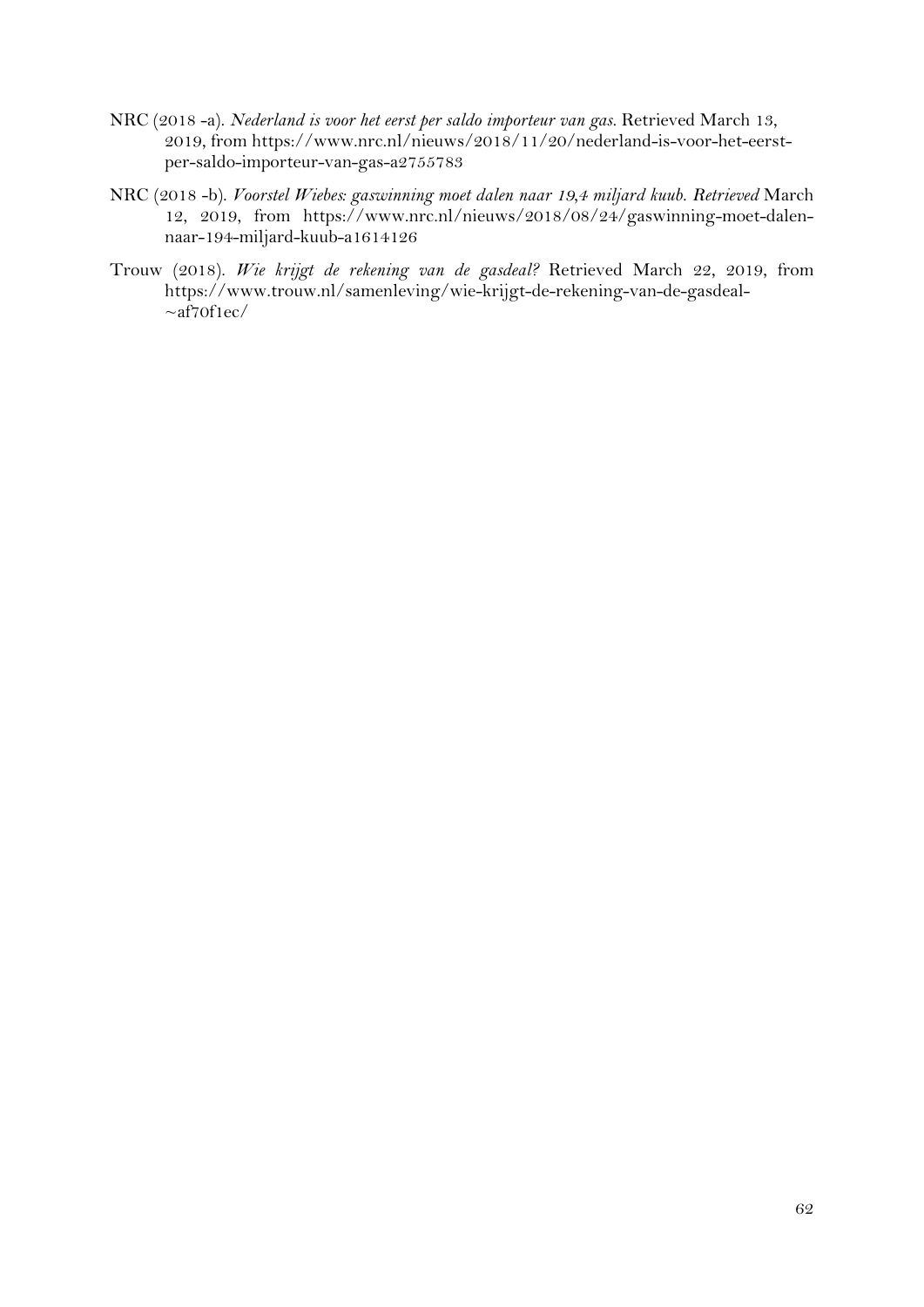# **Appendix I**

<span id="page-63-1"></span><span id="page-63-0"></span>**Table 9:** List of analysed articles in *de Volkskrant* (n=35)

| Date              | Title                                                            |
|-------------------|------------------------------------------------------------------|
| 16 June 2009      | Groningers voelen zich nog altijd beetje bestolen                |
| 8 May 2010        | Kleine aardbeving onder de Waddenzee                             |
| 12 May 2010       | 'Groningse gasvelden zijn geknipt voor CO ' 2                    |
| 26 October 2011   | Voorlopig geen boring schaliegas                                 |
| 17 August 2012    | Schade door aardbeving Groningen                                 |
| 17 August 2012    | Ruim 100 schademeldingen na aardbeving Groningen                 |
| 18 August 2012    | 'Zwaarste schok in Groningen'                                    |
| 20 August 2012    | Recordaantal schademeldingen na aardbeving                       |
| 1 February 2013   | Fossiele verslaving                                              |
| 2 February 2013   | Commissaris van de koningin wil miljard van NAM                  |
| 12 February 2013  | Kamp onder druk: ook PvdA wil gaswinning verminderen             |
| 14 February 2013  | Rehwinkel heeft spijt van 'gasartikel'                           |
| 28 February 2013  | 'Vóór gaswinning al zwakke aardlagen'                            |
| 4 January 2014    | 'NAM schendt afspraak overheid niet'                             |
| 16 January 2014   | Minder gas? Ze geloven er niets van                              |
| 17 January 2014   | Stoppen de bevingen als er minder gas wordt gewonnen?            |
| 18 January 2014   | Vluchten                                                         |
| 24 January 2014   | We moeten af van verslaving aan fossiele grondstoffen            |
| 10 February 2015  | Kamp draait Groningse gaskraan beetje dicht                      |
| 12 February 2015  | Groningers deden er nooit toe; het gas telde                     |
| 14 February 2015  | Zonder gas                                                       |
| 19 February 2015  | 'De beslissers hadden te weinig oog voor de buitenwereld'        |
| 27 February 2015  | Coalitie is om: voor de verkiezingen toch debat gaswinning       |
| 9 September 2016  | Ook Shell zegt sorry tegen Groningers                            |
| 9September 2016   | Sorry                                                            |
| 20 September 2016 | Alles doorstaan maar geen liefde geoogst                         |
| 21 September 2016 | Een nette financiële erfenis met politieke voetangels en klemmen |
| 21 September 2016 | Leden van de Staten-Generaal                                     |
| 4 March 2017      | 'Ach mevrouw, ze overdrijven zo'                                 |
| 4 March 2017      | Groningse wanhoop gefilmd in duizenden beelden                   |
| 8 March 2017      | Naar anderen wijzen helpt Groningen niet                         |
| 9 March 2017      | Kamp onderschatte risico's aardbevingen                          |
| 11 March 2017     | Campagnetijd!                                                    |
| 24 March 2017     | De lessen van Loppersum                                          |
| 31 March 2017     | Vertrouwen                                                       |